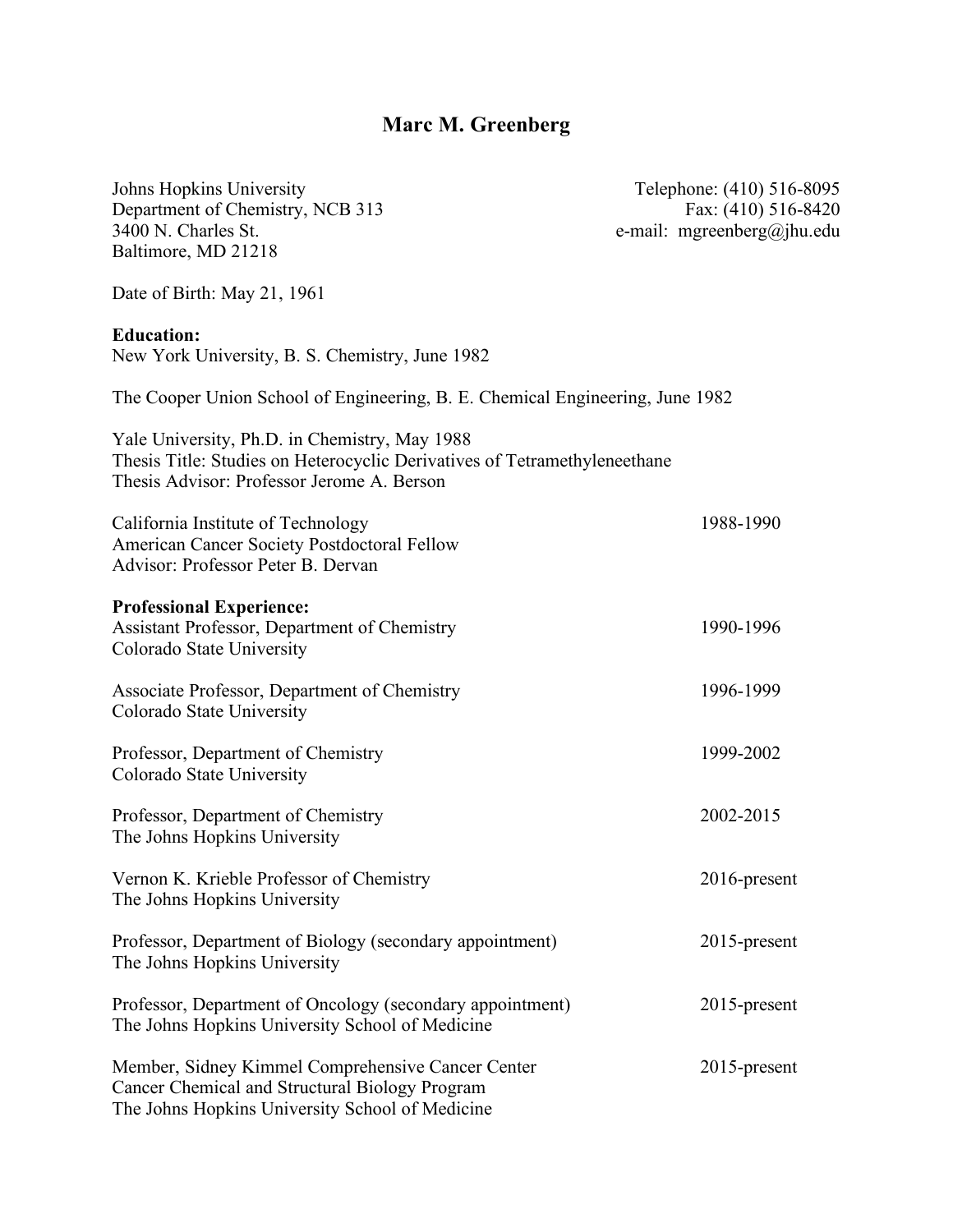#### **Society Memberships:**

American Chemical Society, 1982-present American Association for the Advancement of Science, 1989-present Radiation Research Society, 2007-present

#### **Scholarships and Honors:**

Brenner Research Award in Chemistry, New York University, 1982 American Institute of Chemists Award, New York University, 1982 Dox Fellowship, Yale University, 1986-1987 American Cancer Society Postdoctoral Fellowship, 1988-1990 Alfred P. Sloan Foundation Fellowship, 1996-2000 American Association for the Advancement of Science Fellow, 2010 American Chemical Society, Arthur C. Cope Scholar, 2016

#### **Advisory Experience:**

Cortech Inc.; Consultant; 1992-1993 NSF/EPA Partnership in Science Review Panel; Panel member; June 1995 NSF Research Experience for Undergraduates Review Panel; Panel member; November 1995 NSF/EPA Partnership in Science Review Panel; Panel member; May 1997 NSF Organic Chemistry CAREER Program Review Panel; Panel member; November 1997 NSF/EPA Partnership in Science Review Panel; Panel member; May 1998 DOE E. O. Lawrence Award in Chemistry; Jury Panel; May 1998 NIH Bioorganic and Natural Products Study Section; Ad hoc member; June 1998 Howrey Simon Arnold & White Attorneys at Law; Consultant; June 1998-November 2002 NIH Biological and Physiological Sciences Special Emphasis Panel; August 1998 NIH-NCI Site Visit Panel; September 1998 NIH Center for Scientific Review Special Emphasis Panel; August 1999 Kalow & Springut LLP Attorneys at Law; Consultant; January 2001-2002 NIH Bioorganic and Natural Products Study Section; Ad hoc member; February 2002 NIH Study Section (SSS-B01); member; July 2002 NIH Center for Scientific Review Special Emphasis Panel; November 2002 Editorial Advisory Board, *Journal of Organic Chemistry*; January 2003-2010 NIH Study Section (SSS-L); member; March 2003 NIH Bioorganic and Natural Products Study Section; member; October 2003–October 2004 NIH Synthetic and Biological Chemistry A Study Section, member; October 2004–June 2007 (This study section replaced Bioorganic and Natural Products.) Governing Board, Reaction Mechanisms Conference; July 2004– June 2008 Director, Chemistry-Biology Interface Graduate Program, Johns Hopkins University; September 2005–2013 NIH NIEHS Special Emphasis Panel; March 2006 External Advisory Committee, Vanderbilt University; NIH Program Project Grant (Director: Professor Michael Stone); September 2007-2015 Editorial Advisory Board, *Chemical Research in Toxicology*; January 2008 - 2010 NIH Mentoring Workshop; Dallas, TX; May 4-6, 2008 NIH Mentoring Workshop; Irvine, CA; October 18-20, 2009 Editorial Advisory Board, *Biochemistry*; January 2010-2015 NSF Chemistry of Life Sciences Review Panel; April 2010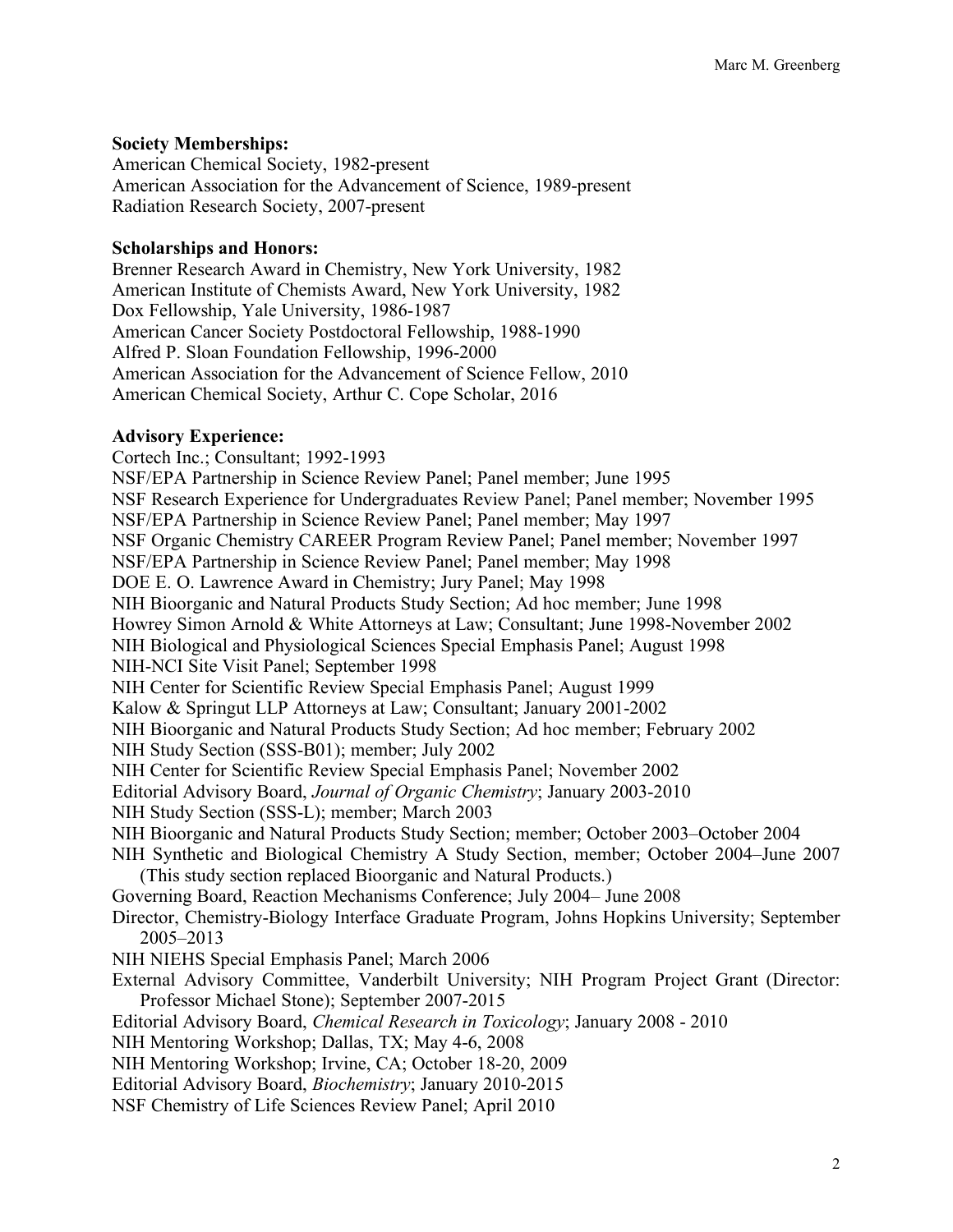- NIH Genes, Genomes, and Genetics SBIR/STTR review panel; March 2011
- External Advisory Committee; Chemistry Ph.D. Program, City University of New York; March 2011
- NIH Center for Scientific Review Special Emphasis Panel; June 2011
- NIH IMST Cell, Computational, and Molecular Biology SBIR/STTR review panel; September 2011
- NIH Center for Scientific Review Special Emphasis Panel; November 2011
- American Cancer Society; Cancer Drug Discovery Review Panel; January 2012
- NSF Chemistry of Life Sciences Review Panel (CLP-3); April 2012
- Wilmer Hale; Consultant; January 2013 January 2016
- External Review Committee for Laboratory of Chemistry, Division of Therapeutic Programs, Office of Biotechnology Products, FDA; January 24, 2013
- NIH Synthetic and Biological Chemistry A Study Section, ad hoc member; October 2015
- NIH Mentoring Workshop; Dallas, TX; May 22-24, 2016
- NCI Special Emphasis Panel NCI Predoctoral to Postdoctoral Fellow Transition Award (F99/K00); May 2017
- NIH New Innovator Award Review (DP2); ZRG1 MOSS-R70; November 2017
- Fish & Richardson P.C.; Consultant; January 2018 2019
- CBI Advisory Committee; University of Delaware; October 2018 –
- Chairperson; NIH Center for Scientific Review Special Emphasis Panel; Biological Chemistry and Macromolecular Biophysics Chemistry; 2019/01 ZRG1 BCMB-H (02) M; November 9, 2018
- Chairperson; NIH Center for Scientific Review Special Emphasis Panel; Biological Chemistry and Macromolecular Biophysics Chemistry Fellowships; 2019/01 ZRG1 F04A-H (20) L; November 15, 2018
- NIEHS Special Emphasis Panel: Revolutionizing Innovative, Visionary Environmental Health Research (RIVER R35) Award Review Meeting; November 14, 2019

# **Publications:**

- 1. Identification of the Reactive Electronic State in the Photocycloaddition of Alkenes to Cyclic Enones. Schuster, D. I.; Greenberg, M. M.; Nunez, I. M.; Tucker, P. C. *J. Org. Chem.* **1983**, *48*, 2615.
- 2. 3,4-Dimethylenefuran, and 3,4-Dimethylenethiophene, Heterocyclic Analogues of the Disjoint Non-Kekulé Hydrocarbon Tetramethyleneethane. Stone, K. J.; Greenberg, M. M.; Goodman, J. L.; Peters, K. S.; Berson, J. A. *J. Am. Chem. Soc.* **1986**, *108*, 8088.
- 3. The First Magic Angle Spinning NMR Spectrum of a Captive Intermediate: Direct Observation of a Singlet Ground State Biradical, 3,4-Dimethylenefuran. Zilm, K. W.; Merrill, R. A.; Greenberg, M. M.; Berson, J. A. *J. Am. Chem. Soc.* **1987**, *109*, 1567.
- 4. Identity of 3,4-Dimethylenethiophene Reactive Intermediates From Diazene and Bis-Allene Precursors. Correlation of Singlet Biradical Reactivity in the Tetramethyleneethane and Trimethylenemethane Series.

Greenberg, M. M.; Blackstock, S. C.; Berson, J. A. *Tetrahedron Lett.* **1987**, *28*, 4263.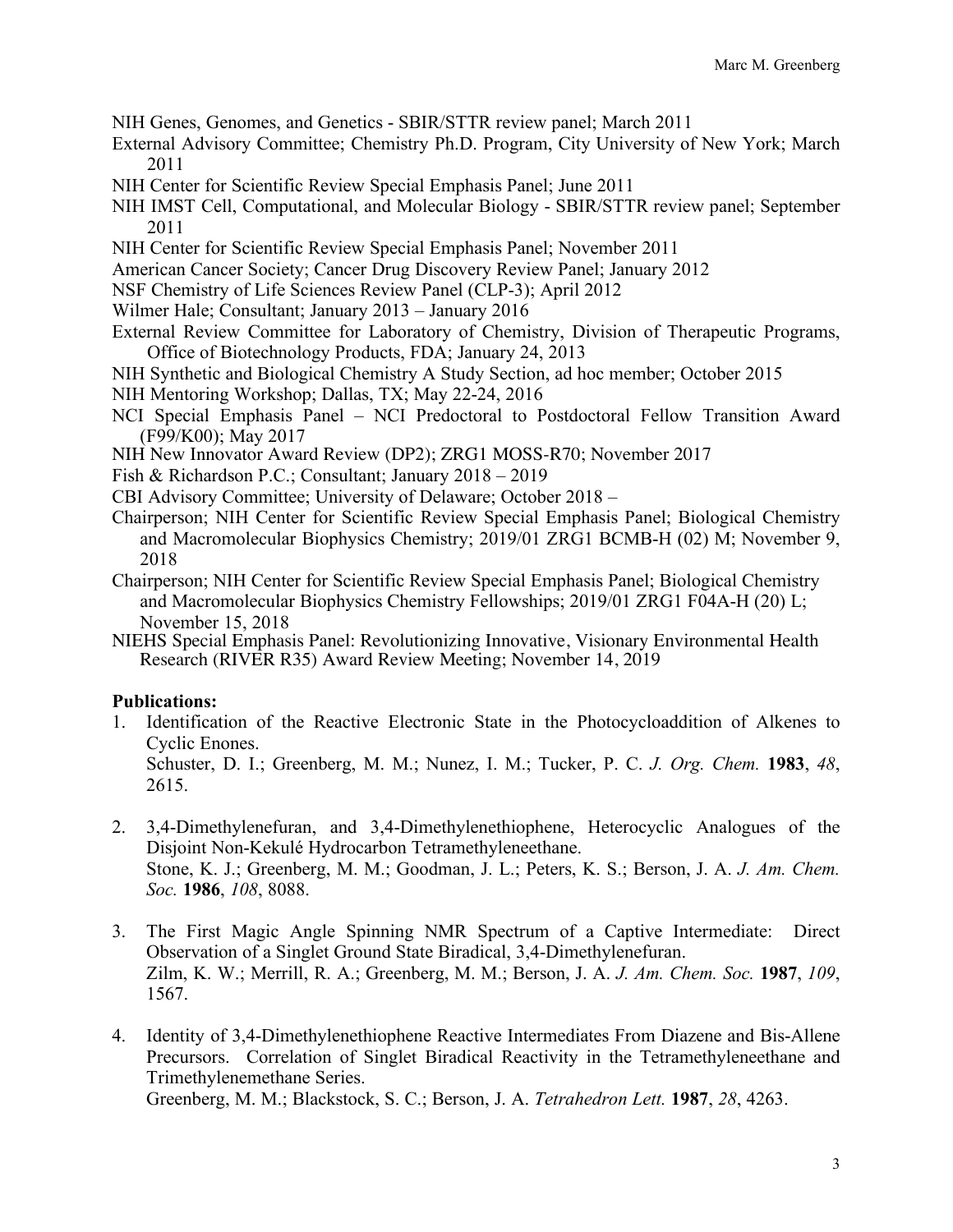- 5. Two Dimensional Solid-State NMR of a Captive Intermediate: Structure of the Radical Centers in 3,4-Dimethylenethiophene. Zilm, K. W.; Merrill, R. A.; Webb, G. G.; Greenberg, M. M.; Berson, J. A. *J. Am. Chem. Soc.* **1989**, *111*, 1533.
- 6. Ground State Multiplicities of 3,4-Dimethylenefuran and 3,4-Dimethylenethiophene. Experimental Tests of Ab Initio and Semiempirical Theories of Heteroatom-Bridged Disjoint Biradicals. Greenberg, M. M.; Blackstock, S. C.; Stone, K. J.; Berson, J. A. *J. Am. Chem. Soc.* **1989**, *111*, 3671.
- 7. Heterocyclic Aromatic Non-Kekulé Molecules. Synthesis and Solution-Phase Chemistry of the Singlet Biradicals 3,4-Dimethylenefuran and 3,4-Dimethylenethiophene. Stone, K. J.; Greenberg, M. M.; Blackstock, S. C.; Berson, J. A. *J. Am. Chem. Soc.* **1989**, *111*, 3659.
- 8. Structure of the Carrier of the CPMAS 13C NMR Signal Assigned to 3,4-Dimethylenethiophene. Multiple Position Labeling and Chemical Trapping in Annealed Glasses. Greenberg, M. M.; Blackstock, S. C.; Berson, J. A.; Merrill, R. A.; Duchamp, J. C.; Zilm, K. W. *J. Am. Chem. Soc.* **1991**, *113*, 2318.
- 9. Independent Generation of the Major Adduct of Hydroxyl Radical and Thymidine. Examination of Intramolecular Hydrogen Atom Transfer in Competition With Thiol Trapping. Barvian, M. R.; Greenberg, M. M. *Tetrahedron Lett.* **1992**, *33*, 6057.
- 10. Photochemical Cleavage of Oligonucleotides From Solid Phase Supports. Greenberg, M. M. *Tetrahedron Lett.* **1993**, *34*, 251.
- 11. Diastereoselective Synthesis of Hydroxylated Products of Thymidine Resulting from Oxidative Stress. Barvian, M. R.; Greenberg, M. M. *J. Org. Chem.* **1993**, *58*, 6151.
- 12. Cleavage of Oligonucleotides from Solid Phase Supports Using *o*-Nitrobenzyl Photochemistry. Greenberg, M. M.; Gilmore, J. L. *J. Org. Chem.* **1994**, *59*, 746.
- 13. Site Specific Incorporation of the Alkaline Labile, Oxidative Stress Product (5*R*)-5,6- Dihydro-5-hydroxythymidine in an Oligonucleotide. Matray, T. J.; Greenberg, M. M. *J. Am. Chem. Soc.* **1994**, *116*, 6931.
- 14. Kinetic Analysis of the Rearrangement of a Conformationally Constrained  $\alpha$ -Cyclopropyl Benzyl Radical. Venkatesan, H.; Greenberg, M. M. *J. Org. Chem.* **1994**, *59*, 3514.
- 15. A General Method for the Synthesis of C2'-Deuteriated Ribonucleosides Cook, G. P.; Greenberg, M. M. *J. Org. Chem.* **1994**, *59*, 4704.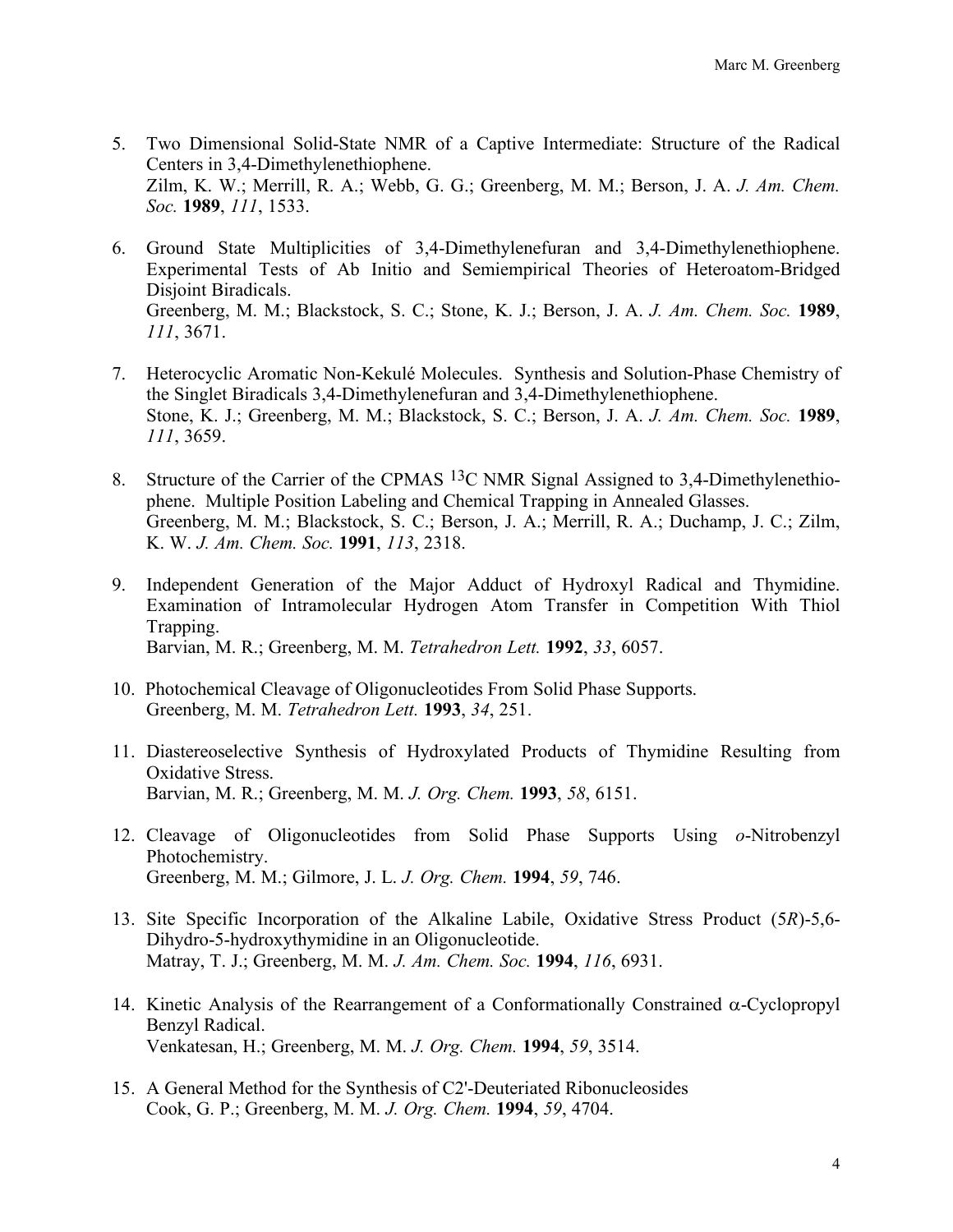- 16. Photochemical Release of Protected Oligonucleotides Containing 3'-Glycolate Termini. Greenberg, M. M. *Tetrahedron* **1995**, *51*, 29.
- 17. Benzylic Stabilization as a Mechanistic Tool for Studying Radical Rearrangements. Venkatesan, H.; Greenberg, M. M. *J. Org. Chem.* **1995**, *60*, 1053.
- 18. Reactivity of the Major Adduct of Thymidine and Hydroxyl Radical Generated Via Photoinduced Single Electron Transfer, and the Role of 1,4-Cyclohexadiene in the Photodeoxygenation Process. Barvian, M. R.; Barkley, R. M.; Greenberg, M. M. *J. Am. Chem. Soc.* **1995**, *117*, 4894.
- 19. Independent Generation of 5,6-Dihydrothymid-5-yl, and Investigation of Its Ability to Effect Nucleic Acid Strand Scission Via Hydrogen Atom Abstraction. Barvian, M. R.; Greenberg, M. M. *J. Org. Chem.* **1995**, *60*, 1916.
- 20. Synthesis of Oligonucleotides Containing 3'-Alkyl Carboxylic Acids Using Universal, Photolabile Solid Phase Supports. Yoo, D. J.; Greenberg, M. M. *J. Org. Chem.* **1995**, *60*, 3358.
- 21. Independent Generation and Reactivity of 5,6-Dihydrothymid-5-yl in Single Stranded Polythymidylate.  $O<sub>2</sub>$  is Necessary for Strand Scission. Barvian, M. R.; Greenberg, M. M. *J. Am. Chem. Soc.* **1995**, *117*, 8291.
- 22. The Effects of the Ring Fragmentation Product of Thymidine C5-Hydrate on Phosphodiesterases and Klenow (Exo-) Fragment. Matray, T. J.; Haxton, K. J.; Greenberg, M. M. *Nucleic Acids Research* **1995**, *23*, 4642.
- 23. Independent Generation and Reactivity of Deoxyurid-1'-yl. Goodman, B. K.; Greenberg, M. M. *J. Org. Chem.* **1996**, *61*, 2.
- 24. Improved Efficiency and Utility of Photolabile Solid Phase Oligonucleotide Synthesis Supports. Venkatesan, H.; Greenberg, M. M. *J. Org. Chem.* **1996**, *61*, 525.
- 25. Synthesis of Oligonucleotides Containing 3'-Alkyl Amines Using Universal, Photolabile Solid Phase Supports. McMinn, D. L.; Greenberg, M. M. *Tetrahedron* **1996**, *52*, 3827.
- 26. A Novel Mechanism for the Formation of Direct Strand Breaks Upon Anaerobic Photolysis of Duplex DNA Containing 5-Bromodeoxyuridine. Cook, G. P.; Greenberg, M. M. *J. Am. Chem. Soc.* **1996**, *118*, 10025.
- 27. DNA Damage Induced Via 5,6-Dihydrothymid-5-yl in Single Stranded Oligonucleotides. Greenberg, M. M.; Barvian, M. R.; Cook, G. P.; Goodman, B. K.; Matray, T. J.; Tronche, C.; Venkatesan, H. *J. Am. Chem. Soc.* **1997**, *119*, 1828.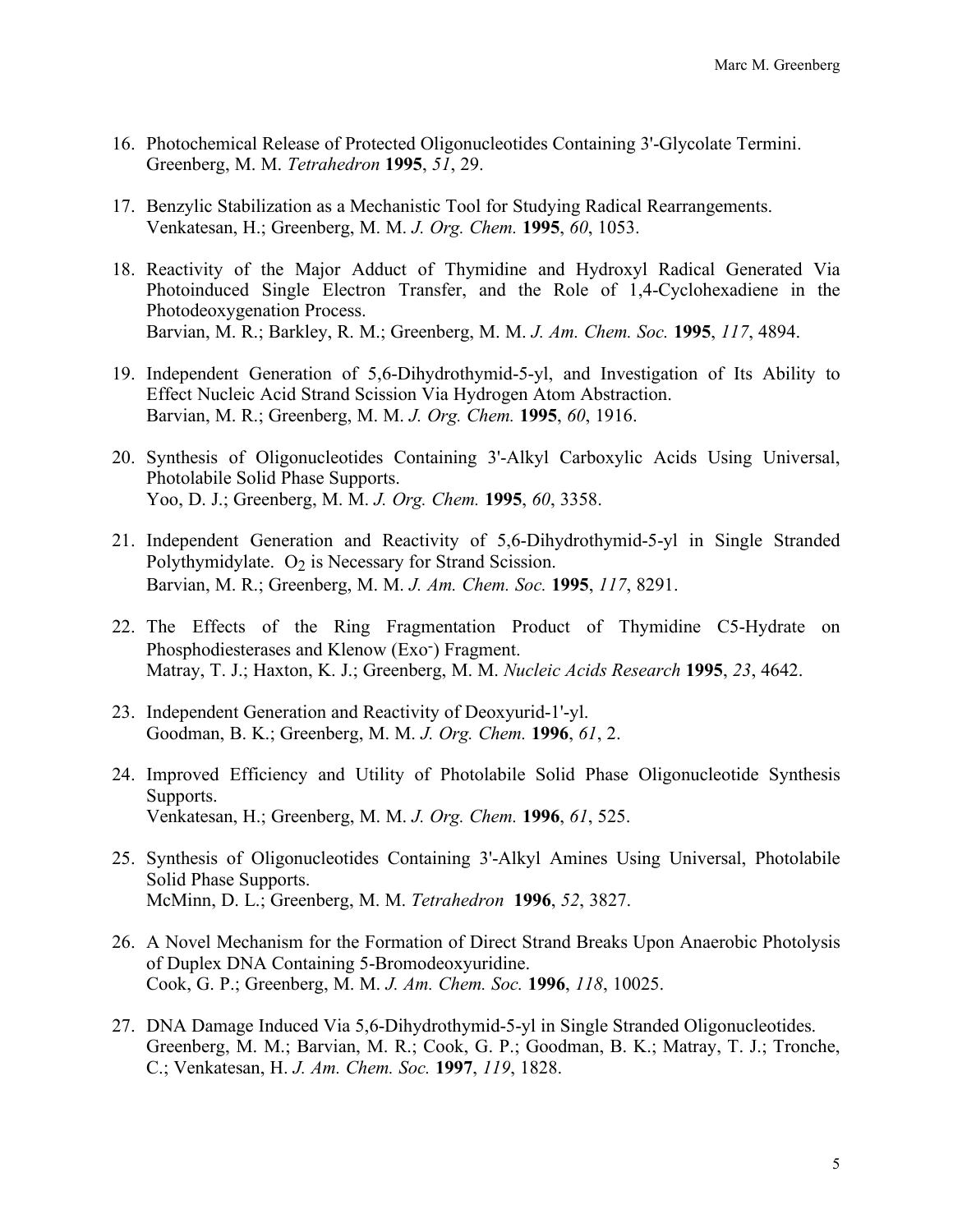- 28. Synthesis of Oligonucleotides Containing 3'-Alkyl Carboxylic Acids Using a Palladium Labile Solid Phase Synthesis Support. Matray, T. J.; Yoo, D. J.; McMinn, D. L.; Greenberg, M. M. *Bioconjugate Chemistry* **1997**, *8*, 99.
- 29. C1' Acylated Derivatives of 2'-Deoxyuridine. Photolabile Precursors of 2'-Deoxyuridin-1' yl. Greenberg, M. M.; Yoo, D. J.; Goodman, B. K. *Nucleosides & Nucleotides* **1997**, *16*, 33.
- 30. Synthesis of Oligonucleotides Containing 3'-Alkyl Amines Using *N*-Isobutyryl Protected Deoxyadenosine Phosphoramidite. McMinn, D. L.; Greenberg, M. M. *Tetrahedron Lett.* **1997**, *38*, 3123.
- 31. Inhibition of Klenow Fragment (exo<sup>-</sup>) Catalyzed DNA Polymerization By (5R)-5,6-Dihydro-5-hydroxythymidine and Structural Analogue 5,6-Dihydro-5-methylthymidine. Greenberg, M. M.; Matray, T. J. *Biochemistry* **1997**, *36*, 14071.
- 32. Efficient Solution Phase Synthesis of Oligonucleotide Conjugates Using Protected Biopolymers Containing 3'-Terminal Alkyl Amines. McMinn, D. L.; Matray, T. J.; Greenberg, M. M. *J. Org. Chem.* **1997**, *62*, 7074.
- 33. Stereoselective Synthesis of 3'-Deuterated Pyrimidine Nucleosides Via Stereoselective Reduction of a Protected 3-Oxoribose. Chen, T.; Greenberg, M. M. *Tetrahedron Lett.* **1998**, *39*, 1103.
- 34. The Ring Fragmentation Product of Thymidine C5-Hydrate When Present in DNA is Repaired by the *Escherichia Coli* Fpg and Nth Proteins. Jurado, J.; Saparbaev, M.; Matray, T. J.; Greenberg, M. M.; Laval, J. *Biochemistry* **1998**, *37*, 7757.
- 35. Post-Synthetic Conjugation of Protected Oligonucleotides Containing 3'-Alkylamines. McMinn, D. L.; Greenberg, M. M. *J. Am. Chem. Soc.* **1998**, *120*, 3289.
- 36. Model Studies Indicate That Copper-Phenanthroline Induces Direct Strand Breaks Via b-Elimination of the 2'-Deoxyribonolactone Intermediate Observed in Enediyne Mediated DNA Damage. Chen, T.; Greenberg, M. M. *J. Am. Chem. Soc.* **1998**, *120*, 3815.
- 37. Release of Superoxide From Nucleoside Peroxyl Radicals, A Double Edged Sword? Tronche, C.; Tallman, K. A.; Yoo, D. J.; Greenberg, M. M. *J. Am. Chem. Soc.* **1998**, *120*, 4903.
- 38. Optimization and Mechanistic Analysis of Oligonucleotide Cleavage From Palladium Labile Solid Phase Synthesis Supports. Greenberg, M. M.; Matray, T. J.; Kahl, J. D.; Yoo, D. J.; McMinn, D. L. *J. Org. Chem.*  **1998**, *63*, 4062.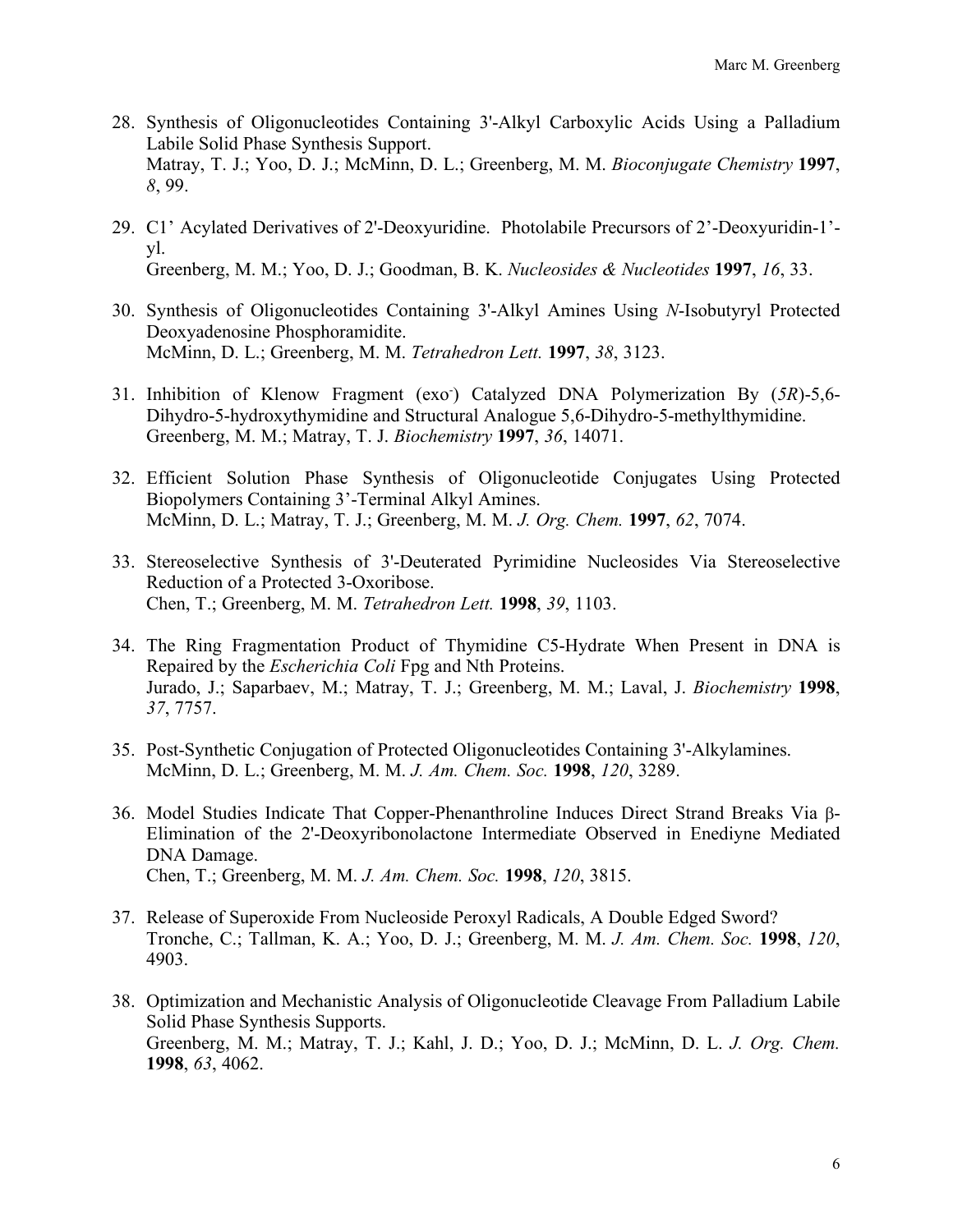- 39. An Orthogonal Solid Phase Support for the Synthesis of Oligonucleotides Containing 3'- Phosphates and Its Application in the Preparation of Photolabile Hybridization Probes. McMinn, D. L.; Hirsch, R.; Greenberg, M. M. *Tetrahedron Lett.* **1998**, *39*, 4155.
- 40. A High Yielding Method For On-Column Derivatization of Protected Oligodeoxynucleotides and its Application to the Convergent Synthesis of 5',3'-Bisconjugates. Kahl, J. D.; McMinn, D. L.; Greenberg, M. M. *J. Org. Chem.* **1998**, *63*, 4870.
- 41. DNA Damage Induced Via Independent Generation of the Radical Resulting From Formal Hydrogen Atom Abstraction From the C1'-Position of a Nucleotide. Tronche, C.; Goodman, B. K.; Greenberg, M. M. *Chemistry & Biology* **1998**, *5*, 263.
- 42. Direct Evidence For Bimodal DNA Damage Induced By Tirapazamine. Daniels, J. S.; Gates, K. S.; Tronche, C.; Greenberg, M. M. *Chem. Res. Toxicol.* **1998**, *11*, 1254.
- 43. Solution Phase Bioconjugate Synthesis Using Protected Oligonucleotides Containing 3'- Alkyl Carboxylic Acids. Kahl, J. D.; Greenberg, M. M. *J. Org. Chem.* **1999**, *64*, 507.
- 44. Convergent Solution-Phase Synthesis of a Nucleopeptide Using a Protected Oligonucleotide. McMinn, D. L.; Greenberg, M. M. *Bioorganic & Med. Chem. Lett.* **1999**, *9*, 547.
- 45. Introducing Structural Diversity in Oligonucleotides Via Photolabile, Convertible C5- Substituted Nucleotides. Kahl, J. D.; Greenberg, M. M. *J. Am. Chem. Soc.* **1999**, *121*, 597.
- 46. The Effects of Secondary Structure and  $O_2$  on the Formation of Direct Strand Breaks Upon UV-Irradiation of 5-Bromodeoxyuridine-Containing Oligonucleotides. Cook, G. P.; Chen, T.; Koppisch, A. T.; Greenberg, M. M. *Chemistry & Biology* **1999**, *6*, 451.
- 47. Kinetics and Stereoselectivity of Thiol Trapping of Deoxyuridin-1'-yl in Biopolymers and Their Relationship to the Formation of Premutagenic  $\alpha$ -Deoxynucleotides. Hwang, J. -T.; Greenberg, M. M. *J. Am. Chem. Soc.* **1999**, *121*, 4311.
- 48. The Effects of 5R-5,6-Dihydro-5-hydroxythymidine on Duplex DNA Stability and Structure. Sambandam, A.; Greenberg, M. M. *Nucleic Acids Research* **1999**, *27,* 3597.
- 49. Photosensitization of Guanine-Specific DNA Damage by a Cyano-Substituted Quinoxaline Di-N-Oxide. Fuchs, T.; Gates, K. S.; Hwang, J. -T.; Greenberg, M. M. *Chem. Res. Toxicol.* **1999**, *12*, 1190.
- 50. The Reactivity of the 2-Deoxyribonolactone Lesion in Single Stranded DNA and its Implication in Reaction Mechanisms of DNA Damage and Repair.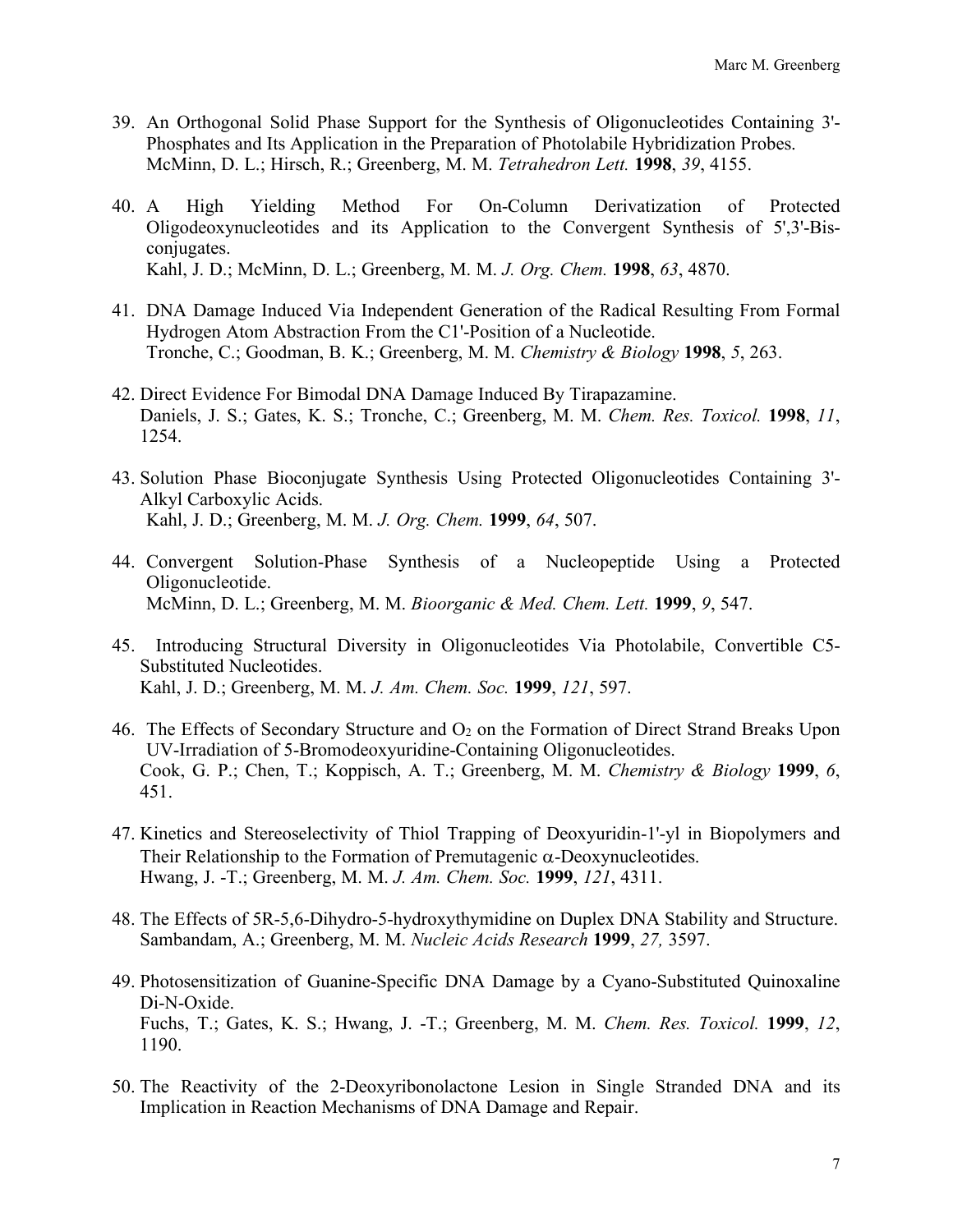Hwang, J. -T.; Tallman, K. T.; Greenberg, M. M. *Nucleic Acids Research* **1999**, *19*, 3805.

- 51. Reaction of the Hypoxia-Selective Antitumor Agent Tirapazamine with a C1'-Radical in Single-Stranded and Double-Stranded DNA: The Drug and Its Metabolites Can Serve as Surrogates for Molecular Oxygen in Radical-Mediated DNA-Damage Reactions. Hwang, J. -T.; Greenberg, M. M.; Fuchs, T.; Gates, K. S. *Biochemistry* **1999**, *38*, 14248.
- 52. Synthesis of Modified Oligodeoxyribonucleotides on a Solid-Phase Support Via Derivatization of a Selectively Revealed 2'-Amino-2'-deoxyuridine. Hwang, J. -T.; Greenberg, M. M. *Organic Letters* **1999**, *1*, 2021.
- 53. Investigation of the Origin of the Sequence Selectivity for the 5-Halo-2'-deoxyuridine Sensitization of DNA to Damage by UV-Irradiation. Chen, T.; Cook, G. P.; Koppisch, A. T.; Greenberg, M. M. *J. Am. Chem. Soc.* **2000**, *122*, 3861.
- 54. Independent Generation and Reactivity of 2'-Deoxy-5-methyleneuridin-5-yl, a Significant Reactive Intermediate Produced From Thymidine as a Result of Oxidative Stress. Anderson, A. S.; Hwang, J. -T.; Greenberg, M. M. *J. Org. Chem.* **2000,** *65*, 4648.
- 55. Chemical Evidence for Thiyl Radical Addition to the C6-Position of a Pyrimidine Nucleoside and its Possible Relevance to DNA Damage Amplification. Carter, K. N.; Taverner, T.; Schiesser, C. H.; Greenberg, M. M. *J. Org. Chem.* **2000**, *65*, 8375.
- 56. AlkA Protein is the Third Escherichia Coli Protein Excising a Ring Fragmentation Product of Thymine. Privezentzev, C. V.; Saparbaev, M.; Sambandam, A.; Greenberg, M. M.; Laval, J. *Biochemistry* **2000**, *39*, 14263.
- 57. Synthesis and Deprotection of Oligonucleotides Under Aprotic Conditions. Chen, T. C.; Fu, J.; Greenberg, M. M. *Organic Letters* **2000**, *2*, 3691.
- 58. Synthesis of 2'-Modified Oligodeoxynucleotides via On-Column Conjugation. Hwang, J. -T.; Greenberg, M. M. *J. Org. Chem.* **2001**, *66*, 363.
- 59. The 2-Deoxyribonolactone Lesion Produced in DNA by Neocarzinostatin and Other Damaging Agents Forms Cross-Links with the Base-Excision Repair Enzyme Endonuclease III. Hashimoto, M.; Greenberg, M. M.; Kow, Y. W.; Hwang, J.-T.; Cunningham, R. P. *J. Am. Chem. Soc.* **2001**, *123*, 3161.
- 60. Product Studies and Laser Flash Photolysis on Alkyl Radicals Containing Two Different b-Leaving Groups are Consonant with the Formation of an Olefin Cation Radical. Bales, B. C.; Horner, J. H.; Huang, X.; Newcomb, M.; Crich, D.; Greenberg, M. M. *J. Am. Chem. Soc.* **2001**, *123*, 3623.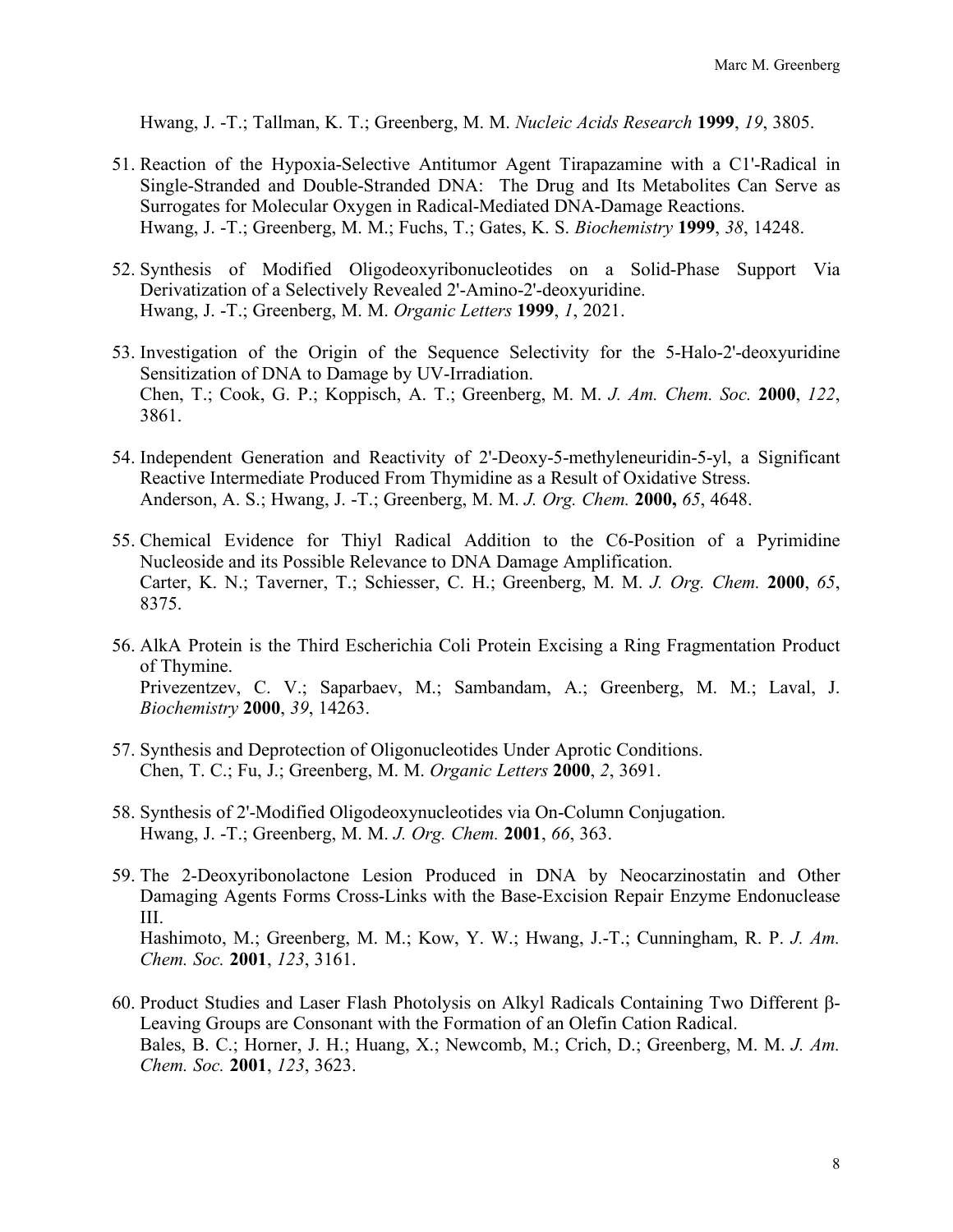- 61. Oxygen Dependent DNA Damage Amplification Involving 5,6-Dihydrothymidin-5-yl in a Structurally Minimal System. Tallman, K. A.; Greenberg, M. M. *J. Am. Chem. Soc.* **2001**, *123*, 5181.
- 62. Observation and Elimination of *N*-Acetylation of Oligonucleotides Prepared Using Fast Deprotecting Phosphoramidites and Ultra-Mild Deprotection. Zhu, Q.; Delaney, M. O.; Greenberg, M. M. *Bioorganic & Med. Chem. Lett.* **2001**, *11*, 1105.
- 63. Direct Measurement of Pyrimidine C6-Hydrate Stability. Carter, K. N.; Greenberg, M. M. *Bioorganic & Med. Chem.* **2001**, *9*, 2341.
- 64. Synthesis of Oligonucleotides Containing Fapy•dG (*N6*-(2-Deoxy-a,b-D-*erythro*-pentofuranosyl)-2,6-diamino-4-hydroxy-5-formamidopyrimidine). Haraguchi, K.; Greenberg, M. M. *J. Am. Chem. Soc.* **2001**, *123*, 8636.
- 65. Template Free Segmental Synthesis of Oligonucleotides Containing Nonnative Linkages. Greenberg, M. M.; Kahl, J. D. *J. Org. Chem.* **2001**, *66*, 7151.
- 66. Studies on *N*4-(2-Deoxy-D-pentofuranosyl)-4,6-diamino-5-formamidopyrimidine (Fapy•dA) and *N*6-(2-Deoxy-D-pentofuranosyl)- 6-diamino-5-formamido-4-hydroxypyrimidine (Fapy•dG) Greenberg, M. M.; Hantosi, Z.; Wiederholt, C. J.; Rithner, C. D. *Biochemistry* **2001**, *40*, 15856.
- 67. Repair of Oxidized Purines and Damaged Pyrimidines by *E. coli* Fpg Protein. Different Roles of Proline-2 and Lysine-57 Residues. Saparbaev, M.; Sidorkina, O. M.; Jurado, J.; Privezentzev, C. V.; Greenberg, M. M.; Laval, J. *Environmental and Molecular Mutagenesis* **2002**, *39*, 10.
- 68. Synthesis and Characterization of Oligodeoxynucleotides Containing Formamidopyrimidine Lesions and Nonhydrolyzable Analogues. Haraguchi, K.; Delaney, M. O.; Wiederholt, C. J.; Sambandam, A.; Hantosi, Z.; Greenberg, M. M. *J. Am. Chem. Soc.* **2002**, *124*, 3263.
- 69. Covalent Trapping of Human DNA Polymerase  $\beta$  by the Oxidative DNA Lesion 2-Deoxyribonolactone. DeMott, M. S.; Beyret, E.; Bales, B. C.; Hwang, J. T.; Greenberg, M. M.; Demple, B. *J. Biol. Chem.* **2002**, *277*, 7637.
- 70. Fapy•dA Induces Nucleotide Misincorporation Translesionally by a DNA Polymerase. Delaney, M. O.; Wiederholt, C. J.; Greenberg, M. M. *Angew. Chem. Int. Ed.* **2002**, *41*, 771.
- 71. Fapy•dG Instructs Klenow Exo- to Misincorporate Deoxyadenosine. Wiederholt, C. J.; Greenberg, M. M. *J. Am. Chem. Soc.* **2002**, *124*, 7278.
- 72. A Minor Groove Binding Copper-Phenanthroline Conjugate Produces Direct Strand Breaks Via b-Elimination of 2-Deoxyribonolactone.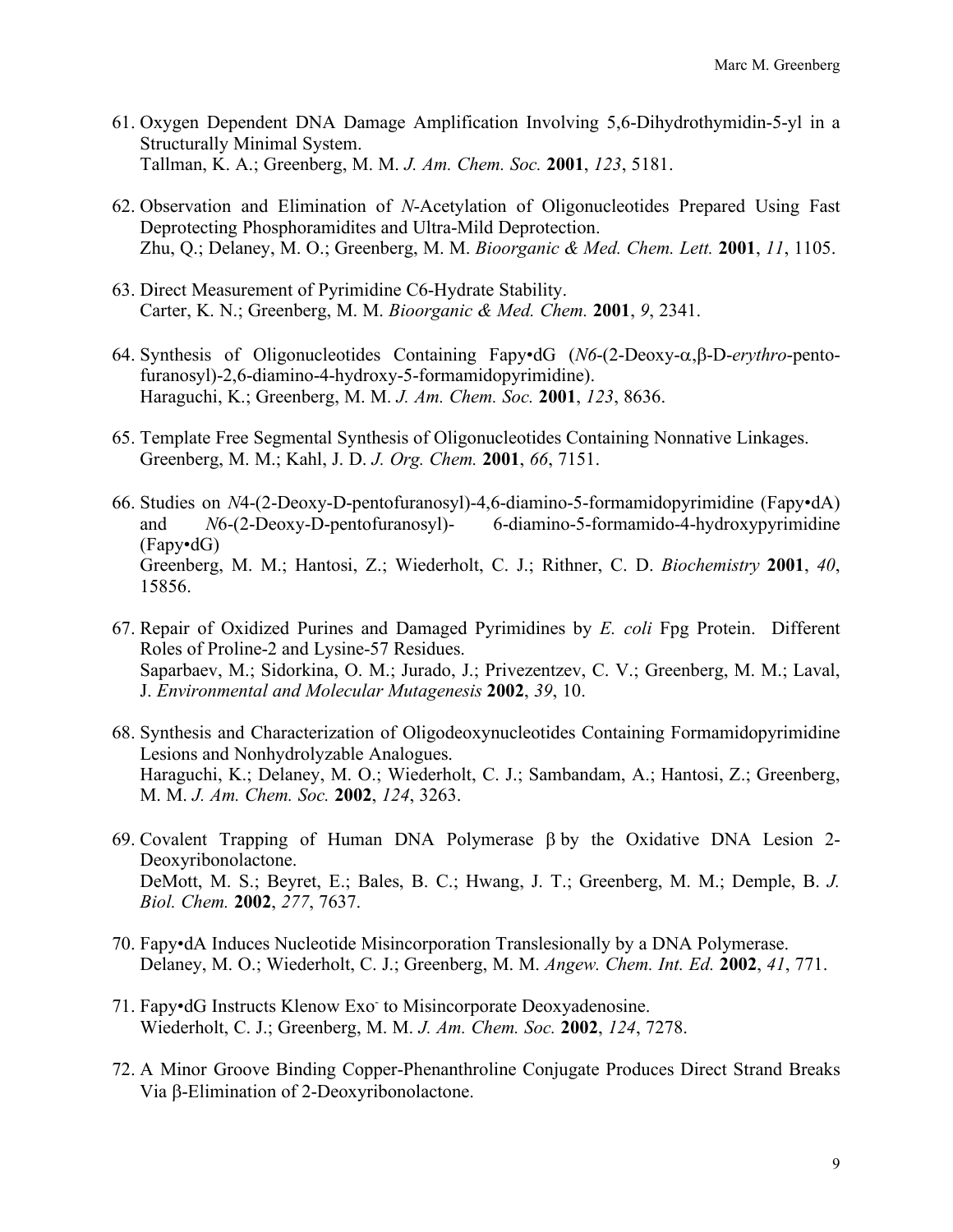Bales, B. C.; Pitie, M.; Meunier, B.; Greenberg, M. M. *J. Am. Chem. Soc.* **2002**, *124*, 9062.

- 73. Synthesis of Oligonucleotides and Thermal Stability of Duplexes Containing the b-C-Nucleoside Analogue of Fapy•dG. Delaney, M. O.; Greenberg, M. M. *Chem. Res. Toxicol.* **2002**, *15*, 1460.
- 74. Interaction of DNA Containing Fapy•dA or its C-Nucleoside Analogues with Base Excision Repair Enzymes. Implications for Mutagenesis and Enzyme Inhibition. Wiederholt, C. J.; Delaney, M. O.; Greenberg, M. M. *Biochemistry* **2002**, *41*, 15838.
- 75. Action of Human Apurinic Endonuclease (Ape1) on C1'-Oxidized Deoxyribose Damage in DNA. Xu, Y.; DeMott, M. S.; Hwang, J. T.; Greenberg, M. M.; Demple, B. *DNA Repair* **2003**, *2*, 175.
- 76. Transcription Inhibition Using Modified Pentanucleotides. Hwang, J. T.; Baltasar, F. E.; Cole, D.; Sigman, D. S.; Chen, C. B.; Greenberg, M. M. *Bioorganic & Med. Chem.* **2003**, *11*, 2321.
- 77. Cross-linking of 2-Deoxyribonolactone and its b-Elimination Product by Base Excision Repair Enzymes. Kroeger, K. M.; Hashimoto, M.; Kow, Y. W.; Greenberg, M. M. *Biochemistry* **2003**, *42*, 2449.
- 78. Independent Generation and Study of 5,6-Dihydro-2'-deoxyuridin-6-yl. A Member of the Major Family of Reactive Intermediates Formed in DNA from the Effects of  $\gamma$ -Radiolysis. Carter, K. N.; Greenberg, M. M. *J. Org. Chem.* **2003**, *68*, 4275.
- 79. Synthesis of 5,12-Dioxocyclam Nickel (II) Complexes Having Quinoxaline Substituents at the 6 and 13 Positions as Potential DNA Bis-Intercalating and Cleaving Agents. Hegedus, L. S.; Greenberg, M. M.; Wendling, J. J.; Bullock, J. P. *J. Org. Chem.* **2003**, *68*, 4179.
- 80. Synthesis and Characterization of Oligonucleotides Containing the C4'-Oxidized Abasic Site Produced by Bleomycin and Other DNA Damaging Agents Kim, J.; Gil, J. M.; Greenberg, M. M. *Angew. Chem. Int. Ed. Engl.* **2003**, *42*, 5882.
- 81. Repair of DNA Containing Fapy•dG and its  $\beta$ -C-Nucleoside Analogue by Formamidopyrimidine DNA Glycosylase and MutY. Wiederholt, C. J.; Delaney, M. O.; Pope, M. A.; David, S. S.; Greenberg, M. M. *Biochemistry* **2003**, *42*, 9755.
- 82. Tandem Lesions are the Major Products Resulting From a Pyrimidine Nucleobase Radical. Carter, K. N.; Greenberg, M. M. *J. Am. Chem. Soc.* **2003**, *125*, 13376.
- 83. In Vitro Effects of a C4'-Oxidized Abasic Site on DNA Polymerases.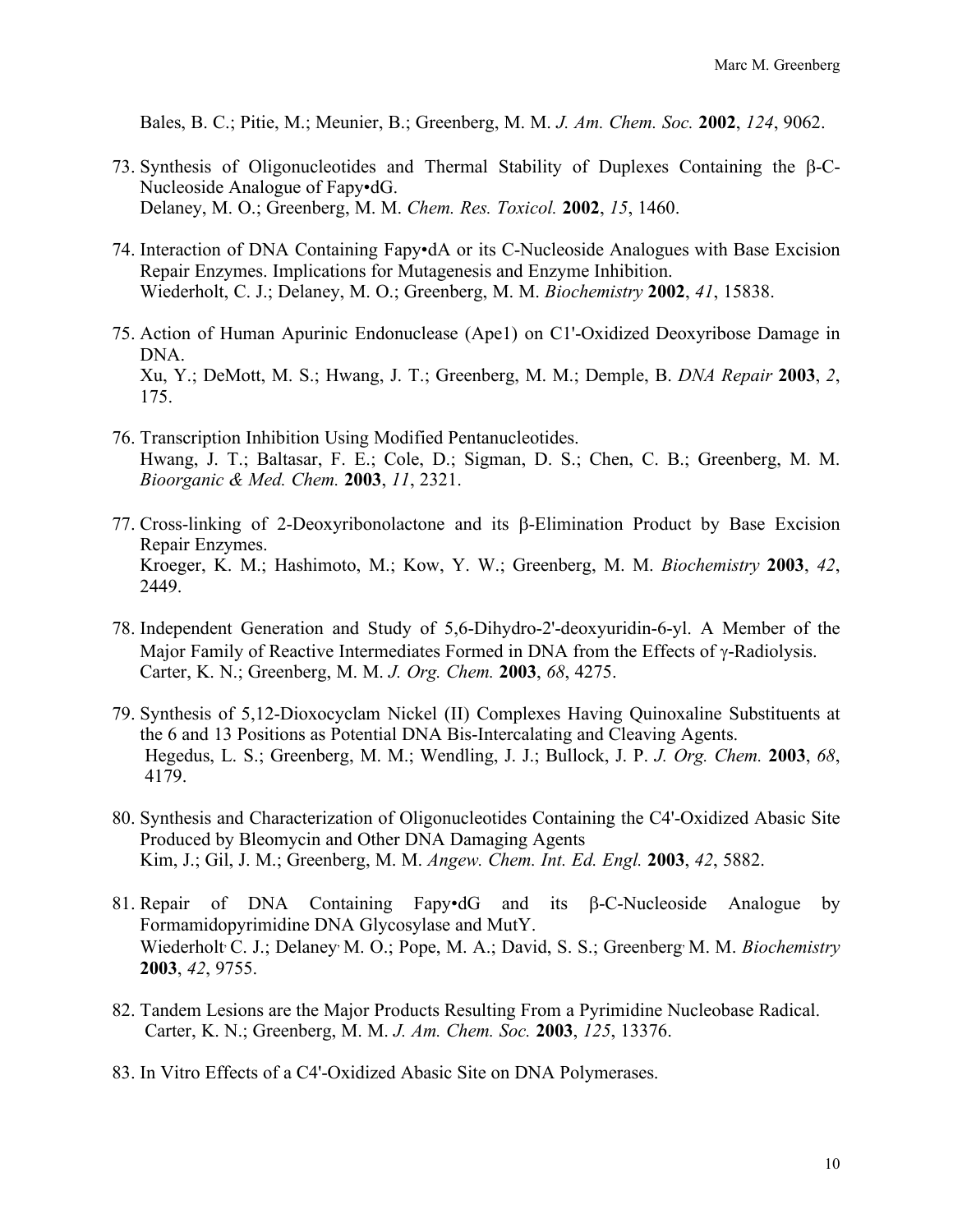Greenberg, M. M.; Weledji, Y. N.; Kroeger, K. M.; Kim, J.; Goodman, M. F. *Biochemistry* **2004**, *43*, 2656.

- 84. Mutagenic Effects of 2-Deoxyribonolactone in *E. coli*. An Abasic Lesion that Disobeys the A-Rule. Kroeger, K. M.; Jiang, Y.; Kow, Y. W.; Goodman, M. F.; Greenberg, M. M. *Biochemistry* **2004**, *43*, 6723.
- 85. Repair of Oxidized Abasic Sites by Exonuclease III, Endonuclease IV, and Endonuclease III. Greenberg, M. M.; Weledji, Y. N.; Kim, J.; Bales, B. C. *Biochemistry* **2004**, *43*, 8178.
- 86. Evidence for Glycosidic Bond Rotation in a Nucleobase Peroxyl Radical and its Effect on Tandem Lesion Formation Hong, I. S.; Carter, K. N.; Greenberg, M. M. *J. Org. Chem.* **2004**, *69*, 6974.
- 87. Probing the Configurations of Formamidopyrimidines (Fapy•dA, Fapy•dG) in DNA Using Endonuclease IV. Patro, J.; Haraguchi, K.; Delaney, M. O.; Greenberg, M. M. *Biochemistry* **2004**, *43*, 13397.
- 88. Independent Generation and Characterization of a C2'-Oxidized Abasic Site in Chemically Synthesized Oligonucleotides. Kim, J.; Weledji, Y. N.; Greenberg, M. M. *J. Org. Chem.* **2004**, *69*, 6100.
- 89. Effects of the C4'-Oxidized Abasic Site on Replication in E. coli. Unusually Large Deletions are Induced by a Small Lesion. Kroeger, K. M.; Kim, J.; Goodman, M. F.; Greenberg, M. M. *Biochemistry* **2004**, *43*, 13621.
- 90. A Comprehensive Comparison of DNA Replication Past 2-Deoxyribose and its Tetrahydrofuran Analogue in *E. Coli*. Kroeger, K. M.; Goodman, M. F.; Greenberg, M. M. *Nucleic Acids Res.* **2004**, *32*, 5480.
- 91. In Vitro Replication and Repair of DNA Containing a C2'-Oxidized Abasic Site. Greenberg, M. M.; Weledji, Y. N.; Kroeger, K. M.; Kim, J. *Biochemistry* **2004**, *43*, 15217.
- 92. Mild Thermal Generation of 5-(2'-Deoxyuridinyl)methyl Radical From a Phenyl Selenide Precursor.. Hong, I. S.; Greenberg, M. M. *Org. Lett.* **2004**, *6*, 5011.
- 93. Synthesis of Oligonucleotides Containing Fapy•dG (*N*-(2-Deoxy-α, β-Derythropentofuranosyl)-*N*-(2,6-diamino-4-hydroxy-5-formamidopyrimidine)) Using a 5'- Dimethoxytrityl Dinucleotide Phosphoramidite. Jiang, Y.; Wiederholt, C. J.; Patro, J. N.; Haraguchi, K.; Greenberg, M. M. *J. Org. Chem.*  **2005**, *70*, 141. (PMID: 15624916)
- 94. Selective Detection of 2-Deoxyribonolactone in DNA. Sato, K.; Greenberg, M. M. *J. Am. Chem. Soc.* **2005**, *127*, 2806. (PMID: 15740088)
- 95. Efficient DNA Interstrand Cross-Link Formation From a Nucleotide Radical.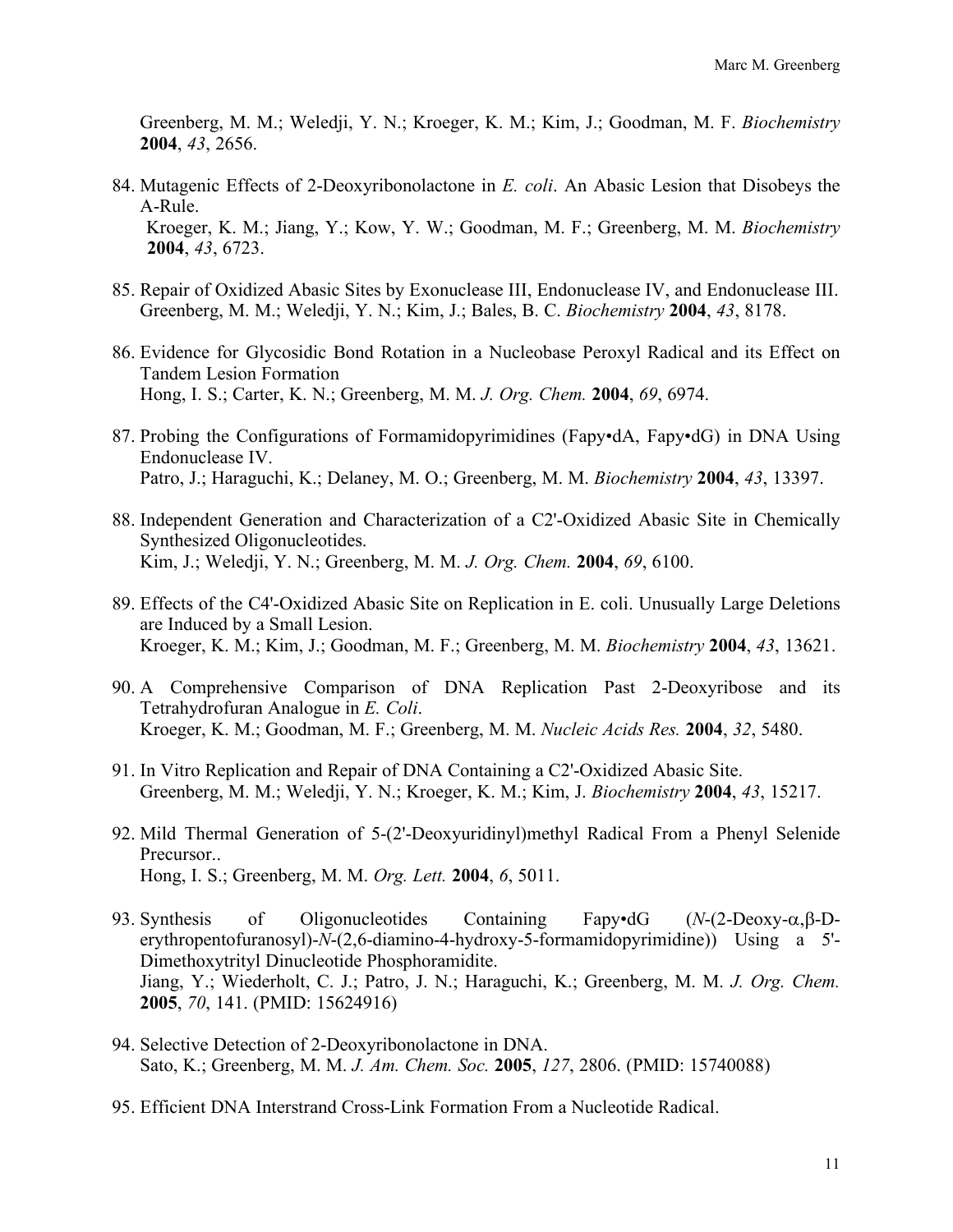Hong, I. S.; Greenberg, M. M. *J. Am. Chem. Soc.* **2005**, *127*, 3692. (PMID: 15771492)

- 96. The Effect of the 2-Amino Group of 7,8-Dihydro-8-Oxo-2'-Deoxyguanosine on Translesion Synthesis and Duplex Stability Oka, N.; Greenberg, M. M. *Nucleic Acids Res.* **2005**, *33*, 1637. (PMID: 15778433)
- 97. Excision of Formamidopyrimidine Lesions by Endonucleases III and VIII is Not a Major DNA Repair Pathway in E. coli. Wiederholt, C. J.; Patro, J. N.; Jiang, Y.; Haraguchi, K.; Greenberg, M. M. *Nucleic Acids Res.* **2005**, *33*, 3331. (PMID: 15944451)
- 98. Mechanistic Studies on DNA Damage by Minor Groove Binding Copper-Phenanthroline Conjugates. Bales, B. C.; Kodama, T.; Weledji, Y. N.; Pitié, M.; Meunier, B.; Greenberg, M. M. *Nucleic Acids Res.* **2005**, *33*, 5371. (PMID: 16186134)
- 99. Preparation and Analysis of Oligonucleotides Containing the C4'-Oxidized Abasic Site and Related Mechanistic Probes. Kim, J.; Kreller, C. R.; Greenberg, M. M. *J. Org. Chem.* **2005**, *70*, 8122. (PMID: 16277338)
- 100. DNA Interstrand Cross-link Formation Initiated by Reaction Between Singlet Oxygen and a Modified Nucleotide. Hong, I. S.; Greenberg, M. M. *J. Am. Chem. Soc.* **2005**, *127*, 10510. (PMID: 16045337)
- 101. Preparation and Analysis of Oligonucleotides Resulting From C5'-Oxidation. Kodama, T.; Greenberg, M. M. *J. Org. Chem.* **2005**, *70*, 9916. (PMID: 16292822)
- 102. Mutagenic Effects of Abasic and Oxidized Abasic Lesions in Saccharomyces cerevisiae.<br>Kow, Y. W.; Bao, G.; Minesinger, B.; Jinks-Robertson, S.; Siede, W.; Jiang, Y. L.; Kim, J.; Greenberg, M. M. Nucleic Acids Res. 2005, 33, 6196. (PMID: 16257982)
- 103.Repair of Formamidopyrimidines in DNA Involves Different Glycosylases. Hu, J.; de Souza-Pinto, N. C.; Haraguchi, K.; Hogue, B. A.; Jaruga, P.; Greenberg, M. M.; Dizdaroglu, M.; Bohr, V. A. *J. Biol. Chem.* **2005**, *280*, 40544. (PMID: 16221681)
- 104. Oxygen Independent DNA Interstrand Cross-Link Formation by a Nucleotide Radical. Hong, I. S.; Ding, H.; Greenberg, M. M. *J. Am. Chem. Soc.* **2006**, *128*, 485-491. (PMID: 16402835)
- 105. Replication of an Oxidized Abasic Site in *Escherichia coli* by a dNTP-Stabilized Misalignment Mechanism that Reads Upstream and Downstream Nucleotides. Kroeger, K. M.; Kim, J.; Goodman, M. F.; Greenberg, M. M. *Biochemistry* **2006**, *45*, 5048- 5056. (PMC: 1447609)
- 106.Genetic Effects of Oxidative DNA Damages: Comparative Mutagenesis of the Imidazole Ring-Opened Formamidopyrimidines (Fapy lesions) and 8-Oxopurines in Simian Kidney Cells.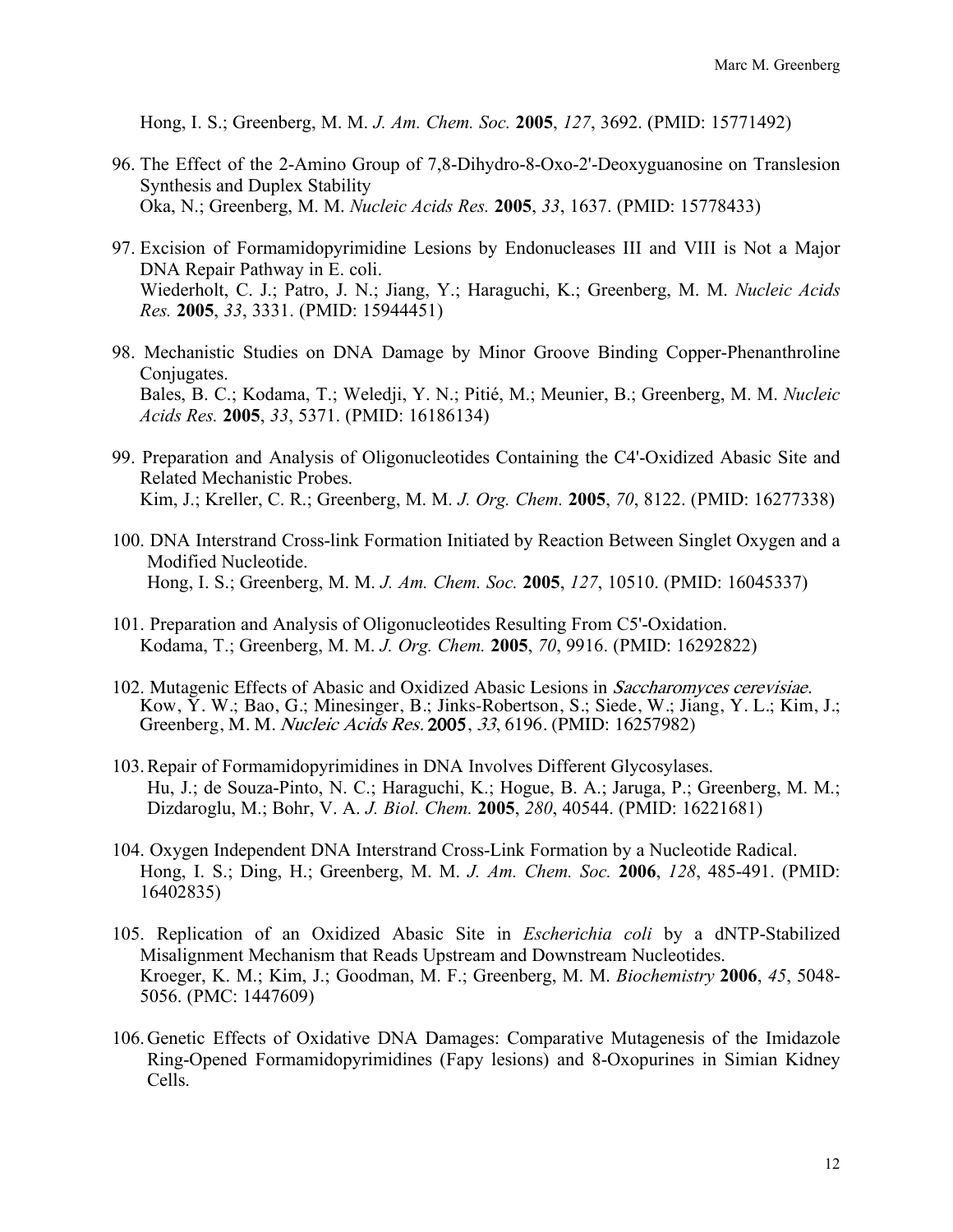Kalam, M. A.; Haraguchi, K.; Chandani, S.; Loechler, E. L.; Moriya, M.; Greenberg, M. M.; Basu, A. K. *Nucleic Acids Res.* **2006**, *34*, 2305-2315. (PMCID: PMC1458282)

- 107. Radiosensitization by a Modified Nucleotide that Produces DNA Interstrand Cross-links Under Hypoxic Conditions. Hong, I. S.; Ding, H.; Greenberg, M. M. *J. Am. Chem. Soc.* **2006**, *128*, 2230-2231. (PMID: 16478174)
- 108. Reactivity of the C2'-Oxidized Abasic Lesion and Its Relevance to Interactions With Type I Base Excision Repair Enzymes. Greenberg, M. M.; Kreller, C. R.; Young, S. E.; Kim, J. *Chem. Res. Toxicol.* **2006**, *19*, 463- 468. (PMID: 16544953)
- 109. Synthesis, DNA Polymerase Incorporation, and Enzymatic Phosphate Hydrolysis of Formamidopyrimidine Nucleoside Triphosphates. Imoto, S.; Patro, J. N.; Jiang, Y. L.; Oka, N.; Greenberg, M. M. *J. Am. Chem. Soc.* **2006**, *128*, 14606-14611. (PMID: 17090045)
- 110. Use of Fluorescent Sensors to Determine that 2-Deoxyribonolactone is the Major Alkali-Labile Deoxyribose Lesion Produced in Oxidatively Damaged DNA. Xue, L.; Greenberg, M. M. *Angew. Chem. Int. Ed.* **2007**, *46*, 561-564. (PMID: 17154191)
- 111. Hole Migration is the Major Pathway Involved in Alkali-Labile Lesion Formation in DNA by the Direct Effect of Ionizing Radiation. Ding, H.; Greenberg, M. M. *J. Am. Chem. Soc.* **2007**, *129*, 772-773. (PMID: 17243808)
- 112. Characterization and Mechanism of Formation of Tandem Lesions in DNA by a Nucleobase Peroxyl Radical. Hong, I. S.; Carter, K. N.; Sato, K.; Greenberg, M. M. *J. Am. Chem. Soc.* **2007**, *129*, 4089- 4098. (PMID: 17335214)
- 113. Facile Quantification of Lesions Derived from 2'-Deoxyguanosine in DNA. Xue, L.; Greenberg, M. M. *J. Am. Chem. Soc.* **2007**, *129*, 7010-7011. (PMID: 17497789)
- 114. Studies on the Replication of the Ring Opened Formamidopyrimidine, Fapy•dG in *E. coli*. Patro, J. N.; Wiederholt, C. J.; Jiang, Y. L.; Delaney, J. C.; Essigmann, J. M.; Greenberg, M. M. *Biochemistry* **2007**, *46*, 10202-10212. (PMID: 17691820)
- 115. Selective Detection and Quantification of Oxidized Abasic Lesions in DNA. Dhar, S.; Kodama, T.; Greenberg, M. M. *J. Am. Chem. Soc.* **2007**, *129*, 8702-8703. (PMID: 17592848)
- 116. The Human Werner Syndrome Protein Stimulates Repair of Oxidative DNA Base Damage by the DNA Glycosylase Neil1. Das, A.; Boldogh, I.; Lee, J. W.; Harrigan, J. A.; Hegde, M. L.; Piotrowski, J.; de Souza-Pinto, N.; Ramos, W.; Greenberg, M. M.; Hazra, T. K.; Mitra, S.; Bohr, V. A. *J. Biol. Chem.* **2007**, *282*, 26591-26602. (PMID: 17611195)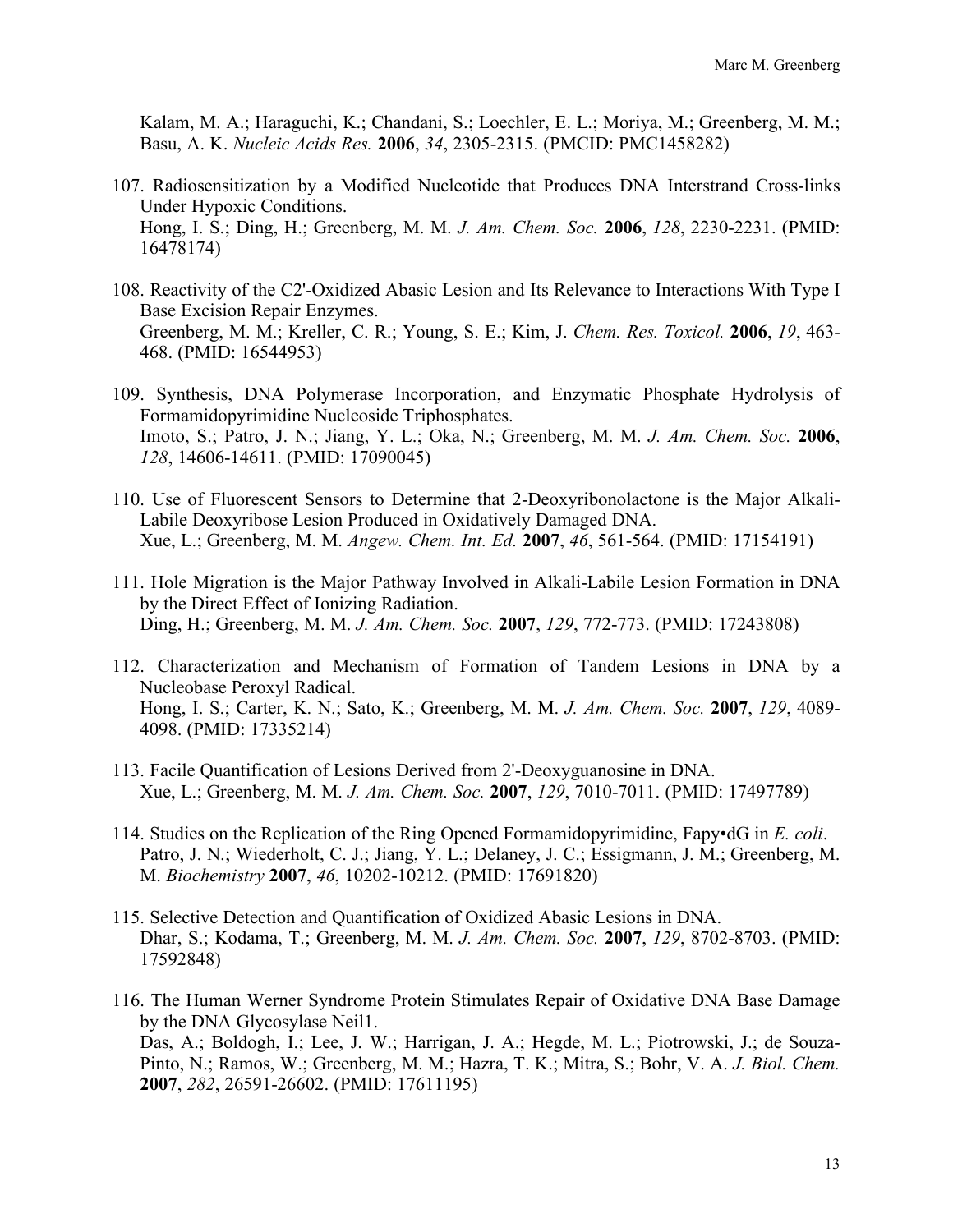- 117. DNA Strand Damage Product Analysis Provides Evidence That the Tumor Cell-Specific Cytotoxin Tirapazamine Produces Hydroxyl Radical and Acts as a Surrogate for  $O<sub>2</sub>$ . Chowdhury, G.; Junnotula, V.; Daniels, J. S.; Greenberg, M. M.; Gates, K. S. *J. Am. Chem. Soc.* **2007**, *129*, 12870-12877. (PMID: 17900117)
- 118. g-Radiolysis Produces Interstrand Cross-links in DNA Involving Thymidine. Ding, H.; Greenberg, M. M. *Chem. Res. Toxicol.* **2007**, *20*, 1623-1628. (PMID: 17939740)
- 119. Recognition and Repair of Formamidopyrimidines by 8-Oxoguanine Glycosylases. Krishnamurthy,, N.; Haraguchi, K.; Greenberg, M. M.; David, S. S. *Biochemistry* **2008**, *47*, 1043-1050. (PMID: 18154319)
- 120. DNA Tandem Lesion Repair by Strand Displacement Synthesis and Nucleotide Excision Repair. Imoto, S.; Bransfield, L. A.; Croteau, D. L.; Van Houten, B.; Greenberg, M. M. *Biochemistry* **2008**, *47*, 4306-4316. (PMCID: PMC2432464)
- 121. Facile SNP Detection Using Bifunctional, Cross-Linking Oligonucleotide Probes. Peng, X.; Greenberg, M. M. *Nucleic Acids Res.* **2008,** *36*: e31. (PMCID: PMC2275146)
- 122. DNA Polymerase Bypass *in vitro* and in *E. coli* of a C-Nucleotide Analogue of Fapy•dG. Wiederholt, C. J.; Weledji, Y. N.; Delaney, M. O.; Greenberg, M. M. *Bioorganic & Med. Chem.* **2008**, *16*, 4029-4034. (PMID: 18242999)
- 123. Synthesis and Analysis of Oligonucleotides Containing Abasic Site Analogues. Huang, H.; Greenberg, M. M. *J. Org. Chem.* **2008**, *73*, 2695-2703. (PMCID: PMC2424248)
- 124. Hydrogen Bonding Contributes to the Selectivity of Nucleotide Incorporation Opposite an Oxidized Abasic Lesion by DNA Polymerase. Huang, H.; Greenberg, M. M. *J. Am. Chem. Soc.* **2008**, *130*, 6080-6081. (PMCID: PMC2467393)
- 125. Self-Promoted DNA Interstrand Cross-link Formation by an Abasic Site. Sczepanski, J. T.; Jacobs, A. C.; Greenberg, M. M. *J. Am. Chem. Soc.* **2008***, 130*, 9646-9647. (PMID: 18593126) (Highlighted in *J. Am. Chem. Soc. Select* collection entitled: *Nucleic Acids: Expanding the Structural and Functional Horizons*, edited by Professor Sidney Hecht *J. Am. Chem. Soc.* **2009**, *131*, 3791-3793; Highlighted ("Spotlight") in *Chem. Res. Toxicol.*  **2008**, *21*, 1650.)
- 126. Interstrand Cross-link Formation in Duplex and Triplex DNA by Modified Pyrimidines. Peng, X.; Hong, I. S.; Li, H.; Seidman, M. M.; Greenberg, M. M. *J. Am. Chem. Soc.* **2008**, *130*, 10299-10306. (PMCID: PMC2556550)
- 127. Mechanism of Replication Termination as Revealed by Tus-mediated Polar Arrest of a Sliding Helicase. Bastia, D.; Zzaman, S.; Krings, G.; Saxena, M.; Peng, X.; Greenberg, M. M. *Proc. Natl. Acad. Sci. USA* **2008**, *105*, 12831-12836. (PMID: 18708526)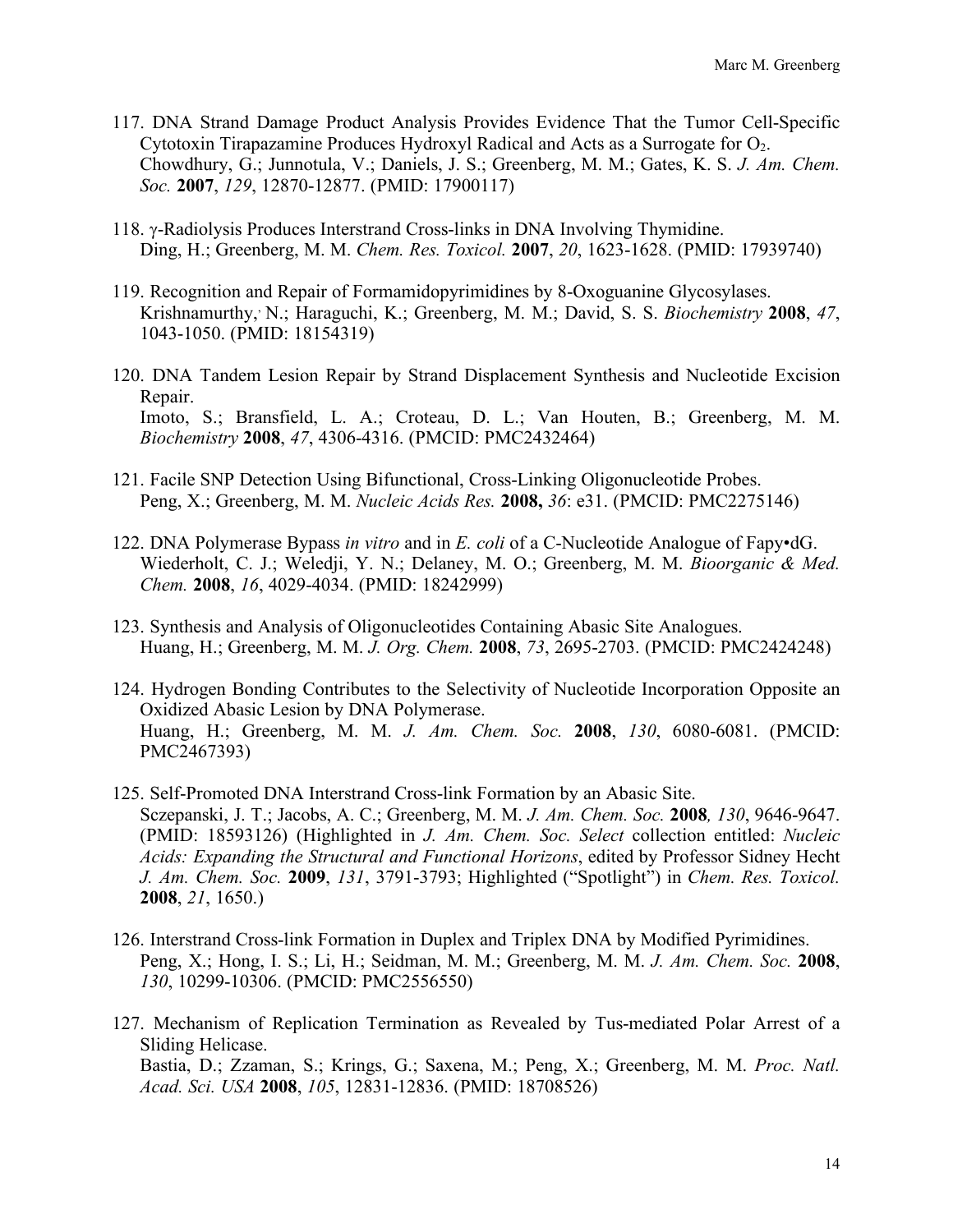- 128. Protein Binding has a Large Effect on Radical Mediated DNA Damage. Peng, X.; Pigli, Y.; Rice, P. A.; Greenberg, M. M. *J. Am. Chem. Soc.* **2008**, *130*, 12890- 12891. (PMCID: PMC2829750)
- 129. Multinuclear NMR and Kinetic Analysis of DNA Interstrand Cross-link Formation. Ding, H.; Majumdar, A.; Tolman, J. R.; Greenberg, M. M. *J. Am. Chem. Soc.* **2008**, *130*, 17981-17987. (PMCID: PMC2653107)
- 130. Competitive Inhibition of Uracil DNA Glycosylase by a Modified Nucleotide Whose Triphosphate is a Substrate for DNA Polymerase. Huang, H.; Stivers, J. T.; Greenberg, M. M. *J. Am. Chem. Soc.* **2009**, *131*, 1344-1345. (PMCID: PMC2635492)
- 131. Scope and Mechanism of Interstrand Cross-link Formation by the C4'-Oxidized Abasic Site Sczepanski, J. T.; Jacobs, A. C.; Majumdar, A.; Greenberg, M. M. *J. Am. Chem. Soc.* **2009**, *131*, 11132-11139. (PMCID: PMC2635492) (Highlighted/summarized by Faculty of 1000 Biology (http://www.f1000biology.com)).
- 132. Photochemical Generation and Reactivity of the 5,6-Dihydrouridin-6-yl Radical. Newman, C. A.; Resendiz, M. J. E.; Sczepanski, J. T.; Greenberg, M. M. *J. Org. Chem.*  **2009**, *74*, 7007-7012. (PMID: 19691299)
- 133. Double-Strand Break Formation During Nucleotide Excision Repair of a DNA Interstrand Cross-link. Sczepanski, J. T.; Jacobs, A. C.; Van Houten, B.; Greenberg, M. M. *Biochemistry* **2009**, *48*, 7565-7567. (PMCID: PMC2725361) (Highlighted ("Spotlight") in *Chem. Res. Toxicol.* **2009**, *22*, 1651.)
- 134. The Mutagenicity of Thymidine Glycol in Escherichia Coli is Increased When it is Part of a Tandem Lesion. Huang, H.; Imoto, S.; Greenberg, M. M. *Biochemistry* **2009**, *48*, 7833-7841. (PMCID: PMC2728776)
- 135. DNA Interstrand Cross-link Formation by the 1,4-Dioxobutane Abasic Lesion. Guan, L.; Greenberg, M. M. *J. Am. Chem. Soc.* **2009**, *131*, 15225-15231. (PMCID: PMC2784881)
- 136. Nucleotide Excision Repair of a DNA Interstrand Cross-link Produces Single- and Double-Strand Breaks. Peng, X.; Ghosh, A. K.; Van Houten, B.; Greenberg, M. M. *Biochemistry* **2010**, *49*, 11-19. (PMCID: PMC2804059)
- 137. DNA Damage and Interstrand Cross-link Formation Upon Irradiation of Aryl Iodide C-Nucleotide Analogues. Ding, H.; Greenberg, M. M. *J. Org. Chem.* **2010**, *75*, 535-544. (PMCID: PMC2813935)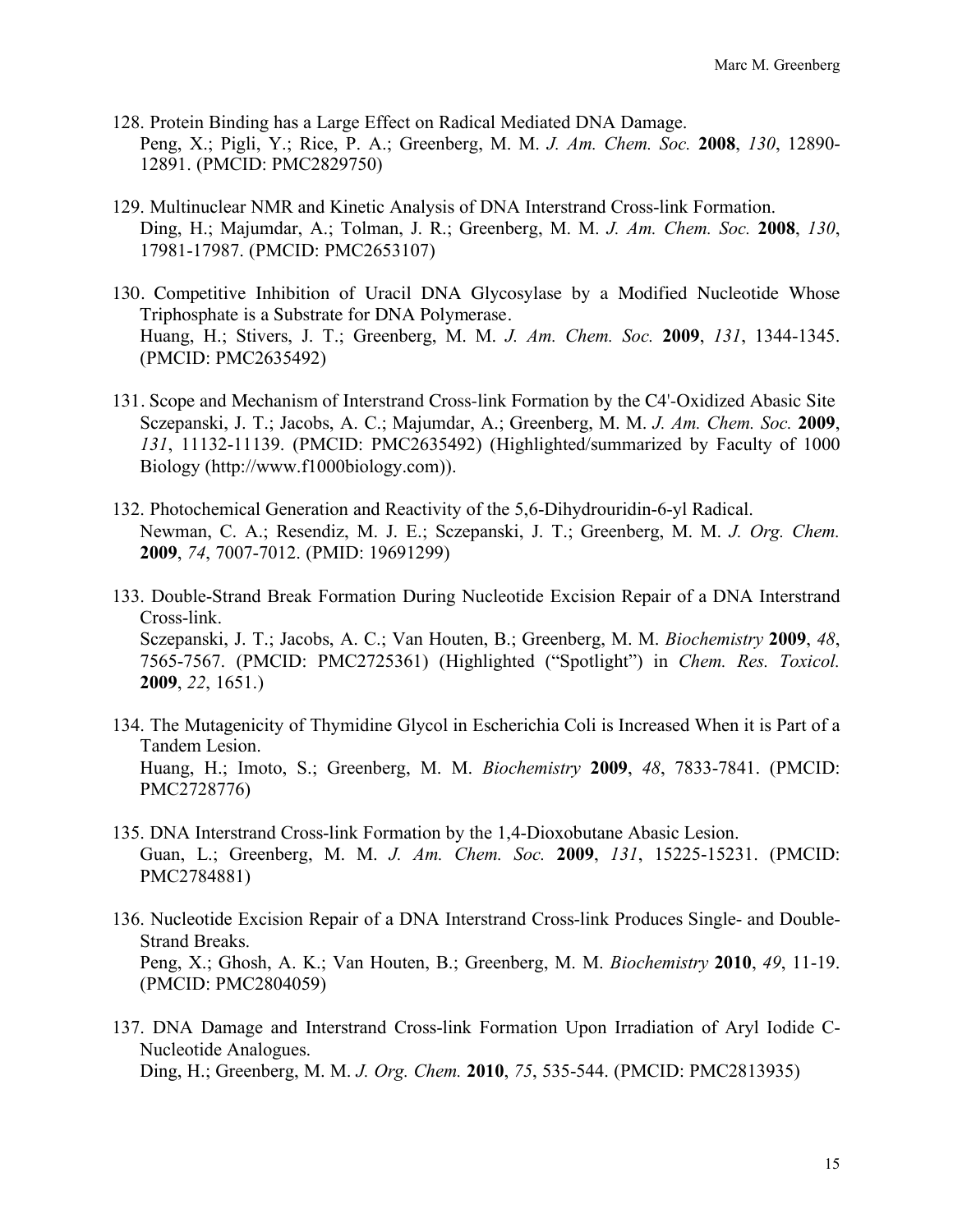- 138. Excision of a Lyase Resistant Oxidized Abasic Lesion from DNA. Wong, R. S.; Sczepanski, J. T.; Greenberg, M. M. *Chem. Res. Toxicol.* **2010**, *23*, 766-770. (PMCID: PMC2863051)
- 139. Direct Strand Scission From a Nucleobase Radical in RNA. Jacobs, A. C.; Resendiz, M. J. E.; Greenberg, M. M. *J. Am. Chem. Soc.* **2010**, *132*, 3668- 3669. (PMCID: PMC2845440) (Highlighted in *J. Am. Chem. Soc. Select* collection entitled: *Chemical Mechanisms in Biochemical Reactions*, edited by Professor Vern Schramm *J. Am. Chem. Soc.*, **2011**, *133*, 13207–13212.)
- 140. Irreversible Inhibition of DNA Polymerase  $\beta$  by an Oxidized Abasic Lesion. Guan, L.; Greenberg, M. M. *J. Am. Chem. Soc.* **2010**, *132*, 5004-5005. (PMCID: PMC2813935)
- 141. A Nucleic Acid-Directed, Red Light-Induced Chemical Reaction. Fülöp, A.; Xiaohua Peng, X.; Greenberg, M. M.; Mokhir, A. *Chem. Commun.* **2010**, *46*, 5659-5661. (PMID: 20574574)
- 142. Inhibition of Short Patch and Long Patch Base Excision Repair by an Oxidized Abasic Site. Guan, L.; Bebenek, K.; Kunkel, T. A.; Greenberg, M. M. *Biochemistry* **2010**, *49*, 9904-9910. (PMC: 2976803)
- 143. Rapid DNA-Protein Cross-linking and Strand Scission by an Abasic Site in a Nucleosome Core Particle. Sczepanski, J. T.; Wong, R. S.; McKnight, J. N.; Bowman, G. D.; Greenberg, M. M. Proc. *Natl. Acad. Sci. USA* **2010**, *107*, 22475-22480. (PMC: 3012510)
- 144. Long Patch Base Excision Repair Compensates for DNA Polymerase  $\beta$  Inactivation by the C4'-Oxidized Abasic Site. Jacobs, A. C.; Kreller, C. R.; Greenberg, M. M. *Biochemistry* **2011**, *50*, 136-143. (PMC: 3136615) (Second mostly widely accessed article in *Biochemistry* from January – December 2012.)
- 145. An Oxidized Abasic Lesion as an Intramolecular Source of DNA Adducts. Guan, L.; Greenberg, M. M. *Aust. J. Chem.* **2011**, *64*, 438-442. Invited article for Athelstan L. J. Beckwith memorial issue. (PMC: 4225716)
- 146. Product and Mechanistic Analysis of the Reactivity of a C6-Pyrimidine Radical in RNA. Jacobs, A. C.; Resendiz, M. J. E.; Greenberg, M. M. *J. Am. Chem. Soc.* **2011**, *133*, 5152- 5159. (PMC: 3071645)
- 147. Repair of the Major Lesion Resulting from C5'-Oxidation of DNA. Jung, K. Y.; Kodama, T.; Greenberg, M. M. *Biochemistry* **2011**, *50*, 6273-6279. (PMC: 3136800)
- 148. Intracellular Detection of Cytosine Incorporation in Genomic DNA Using 5-Ethynyl-2'- Deoxycytidine.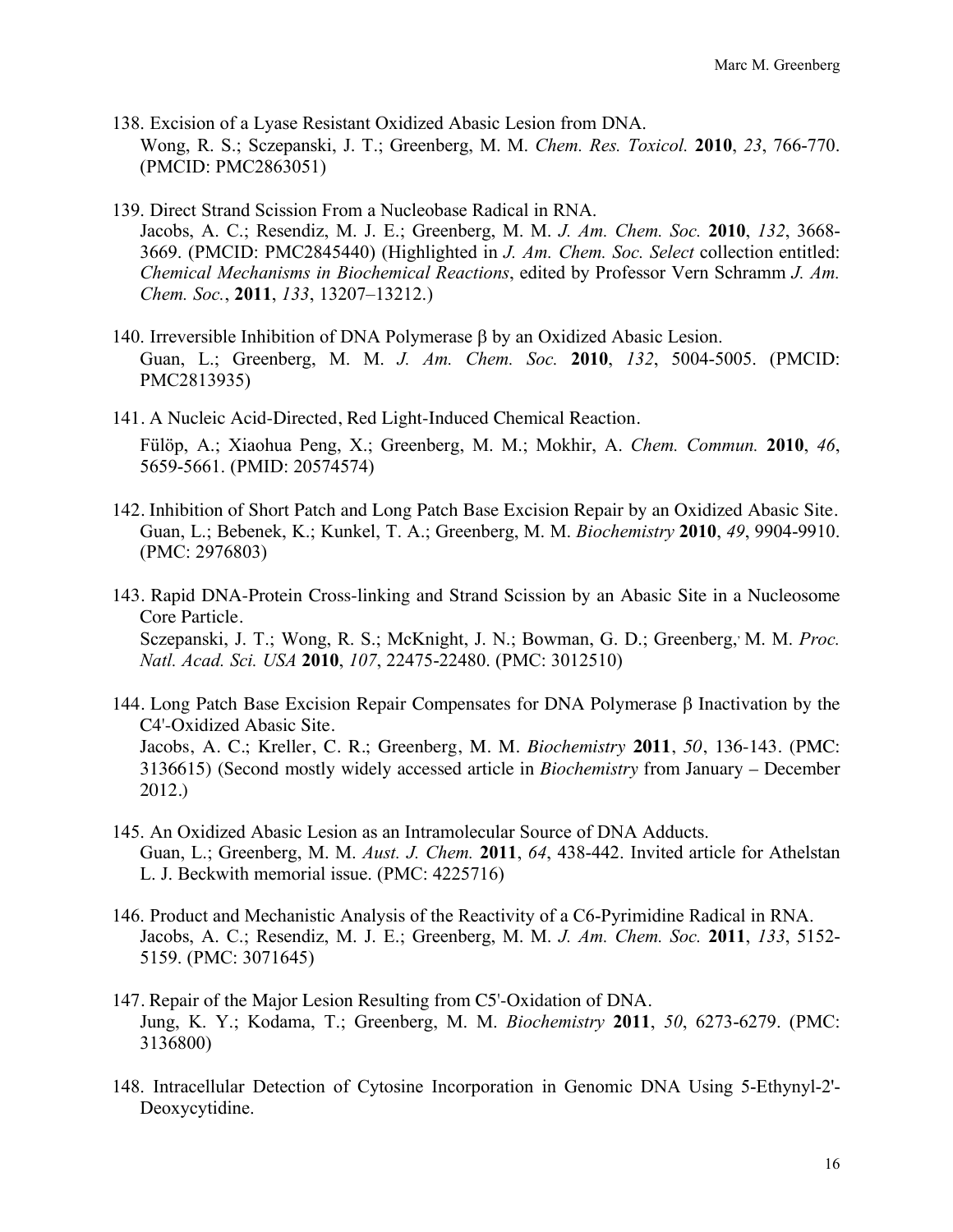Guan, L.; van der Heijden, G.; Bortvin, A.; Greenberg, M. M. *ChemBioChem* **2011**, *12*, 2184-2190. Selected by the editor as a Very Important Paper. (PMC: 3341615)

- 149. Probing DNA Interstrand Cross-link Formation by an Oxidized Abasic Site Using Nonnative Nucleotides. Sczepanski, J. T.; Hiemstra, C. N.; Greenberg, M. M. *Bioorganic & Med. Chem.* **2011**, *19*, 5788-5793. (PMC: 3177026)
- 150. Direct Strand Scission in Double Stranded RNA via a C5-Pyrimidine Radical. Resendiz, M. J. E.; Pottiboyina, V.; Sevilla, M. D.; Greenberg, M. M. *J. Am. Chem. Soc.*  **2012**, *134*, 3917-3924. **(**PMC: 3315363**)**
- 151. Histone Catalyzed Cleavage of Nucleosomal DNA Containing 2-Deoxyribonolactone. Zhou, C.; Greenberg, M. M. *J. Am. Chem. Soc.* **2012**, *134*, 8090-8093. "Spotlighted" in the *J. Am. Chem. Soc.* **2012**, *134*, 9031. (PMC: 3354019)
- 152. DNA Damage by C1027 Involves Hydrogen Atom Abstraction and Addition to Nucleobases. San Pedro, J. M. N.; Beerman, T. A.; Greenberg, M. M. *Bioorganic & Med. Chem.* **2012**, *20*, 4744-4750. (PMC: 3406177)
- 153. Quantification of 8-OxodGuo Lesions in Double-Stranded DNA Using a Photoelectrochemical DNA Sensor. Zhang, B.; Guo, L.-H.; Greenberg, M. M. *Anal. Chem.* **2012**, *84*, 6048-6053. (PMC: 3872968)
- 154. Photochemical Generation of the Major Hydroxyl Radical Adduct of Thymidine. San Pedro, J. M. N.; Greenberg, M. M. *Org. Lett.* **2012**, *14*, 2866-2869. (PMC: 3366351)
- 155. Photochemical Control of RNA Structure by Disrupting  $\pi$ -Stacking. Resendiz, M. J. E.; Schön, A; Freire, E.; Greenberg, M. M. *J. Am. Chem. Soc.* **2012**, *134*, 12478-12481. Highlighted by Faculty1000: http://f1000.com/prime/718008044?subscriptioncode=698beb4c-fb8a-4a37-bb37- 0f3e5fc23efb#related-articles (PMC: 3416055)
- 156. Mechanistic Studies on Histone Catalyzed Cleavage of Apyrimidinic/Apurinic Sites in Nucleosome Core Particles. Zhou, C.; Sczepanski, J. T.; Greenberg, M. M. *J. Am. Chem. Soc.* **2012**, *134*, 16734-16741. (PMC: 3477373)
- 157. Human DNA Polymerase  $\beta$ , But Not  $\lambda$ , Can Bypass a 2-Deoxyribonolactone Lesion Together With Proliferating Cell Nuclear Antigen. Crespan, E.; Pasi, E.; Imoto, S.; Greenberg, M. M.; Hübscher, U.; Maga, G. *ACS Chem. Biol.* **2013**, *8*, 336-344. (PMC: 3574196)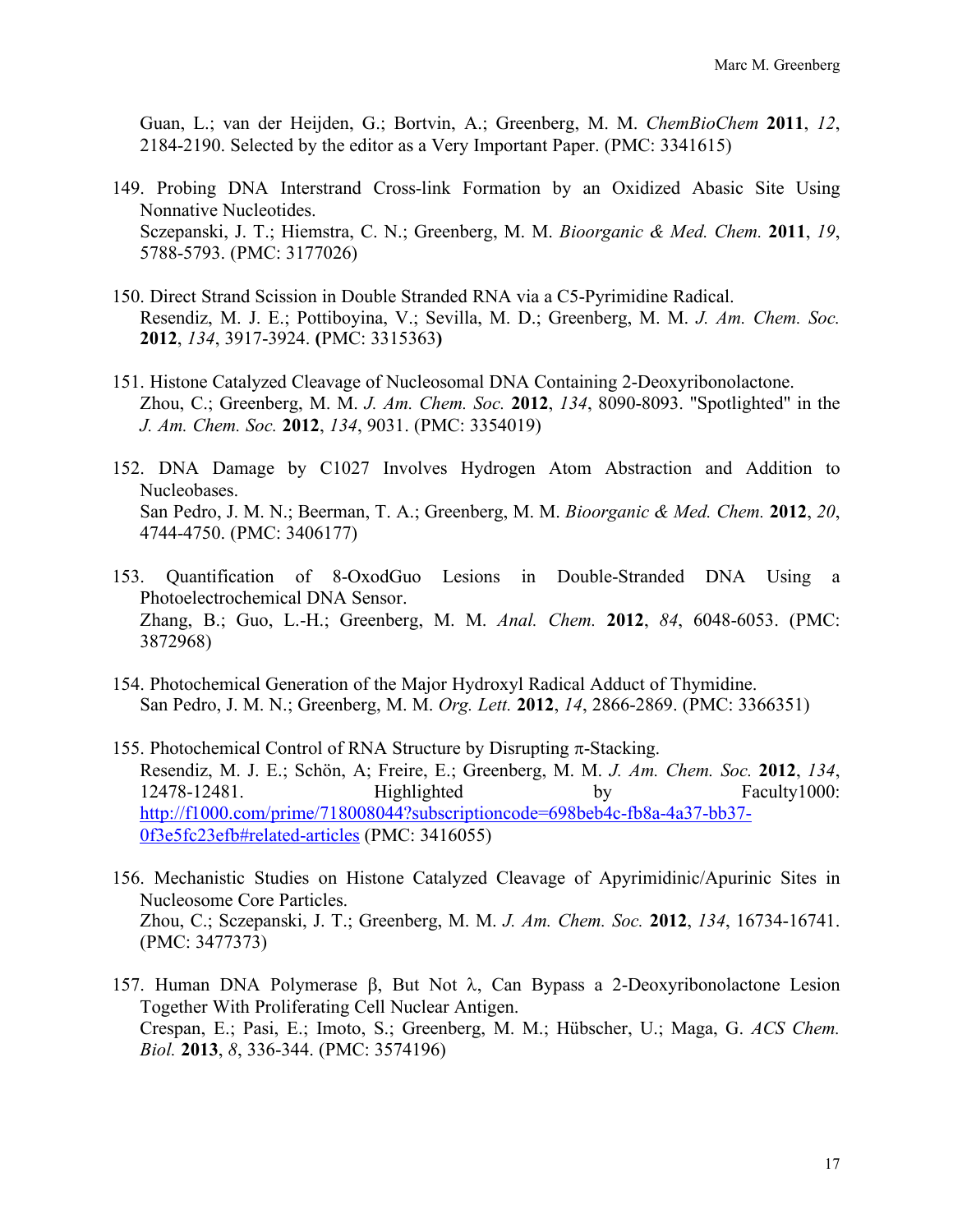158. Transforming Thymidine Into a Magnetic Resonance Imaging Probe for Monitoring Gene Expression.

Bar-Shir, A.; Liu, G.; Liang, Y.; Yadav, N. N.; McMahon, M. T.; Walczak, P.; Nimmagadda, S.; Pomper, M. G.; Tallman, K. A.; Greenberg, M. M.; van Zijl, P. C. M.; Bulte, J. W. M.; Gilad, A. A. *J. Am. Chem. Soc.* **2013**, *135*, 1617-1624. (PMC: 3560322)

- 159. DNA Polymerase  $\lambda$  Inactivation by Oxidized Abasic Sites. Stevens, A. J.; Guan, L.; Bebenek, K.; Kunkel, T. A.; Greenberg, M. M. *Biochemistry* **2013**, *52*, 975-983. (PMC: 3566640)
- 160. Nucleosome Core Particle Catalyzed Strand Scission at Abasic Sites. Sczepanski, J. T.; Zhou, C.; Greenberg, M. M. *Biochemistry* **2013**, *52*, 2157-2164. (PMC: 3718853)
- 161. Histone Modification via Rapid Cleavage of C4'-Oxidized Abasic Sites in Nucleosome Core Particles. Zhou, C.; Sczepanski, J. T.; Greenberg, M. M. *J. Am. Chem. Soc.* **2013**, *135*, 5274-5277. "Spotlighted" in the *J. Am. Chem. Soc.* **2013**, *135*, 5933. (PMC: 3638250)
- 162. Deconvoluting the Reactivity of Two Intermediates Formed From Modified Pyrimidines. Weng, L.; Horvat, S. M.; Schiesser, C. S.; Greenberg, M. M. *Org. Lett.* **2013**, *15*, 3618- 3621. (PMC: 3830933)
- 163. Photochemical Control of DNA Structure via Radical Disproportionation. San Pedro, J. M. N.; Greenberg, M. M. *ChemBioChem* **2013**, *14*, 1590-1596. Cited by Faculty1000: http://f1000.com/prime/718072208?bd=1&ui=21843. (PMC: 3807129)
- 164. Synthesis of a Reporter Probe for Monitoring HSV1-Tk Reporter Gene Expression Using Chemical Exchange Saturation Transfer (CEST) MRI. Bar-Shir, A.; Liu, G.; Greenberg, M. M.; Bulte, J. W. M.; Gilad, A. A. *Nature Protocols* **2013**, *8*, 2380-2391. (PMC: 3870049)
- 165. DNA Polymerase V Kinetics Support the Instructive Nature of an Oxidized Abasic Lesion in *E. coli*. Bajacan, J. V. E.; Greenberg, M. M. *Biochemistry* **2013**, *52*, 6301-6303. (PMC: 3817503)
- 166. DNA Double Strand Cleavage via Interstrand Hydrogen Atom Transfer. Taverna Porro, M. L.; Greenberg, M. M. *J. Am. Chem. Soc.* **2013**, *135*, 16368-16371. "Spotlighted" in the *J. Am. Chem. Soc.* **2013**, *135*, 16745. Cited by Faculty1000: http://f1000.com/prime/718152314?bd=1&ui=21843. (PMC: 3852885)
- 167. Reduced Repair Capacity of a DNA Clustered Damage Site Comprised of 8-Oxo-7,8 dihydroguanine and 2-Deoxyribonolactone Results in an Increased Mutagenic Potential of These Lesions. Cunniffe, S.; Smirnova, E.; O'Neill, P.; Greenberg, M. M.; Lomax, M. E. *Mutat. Res.:*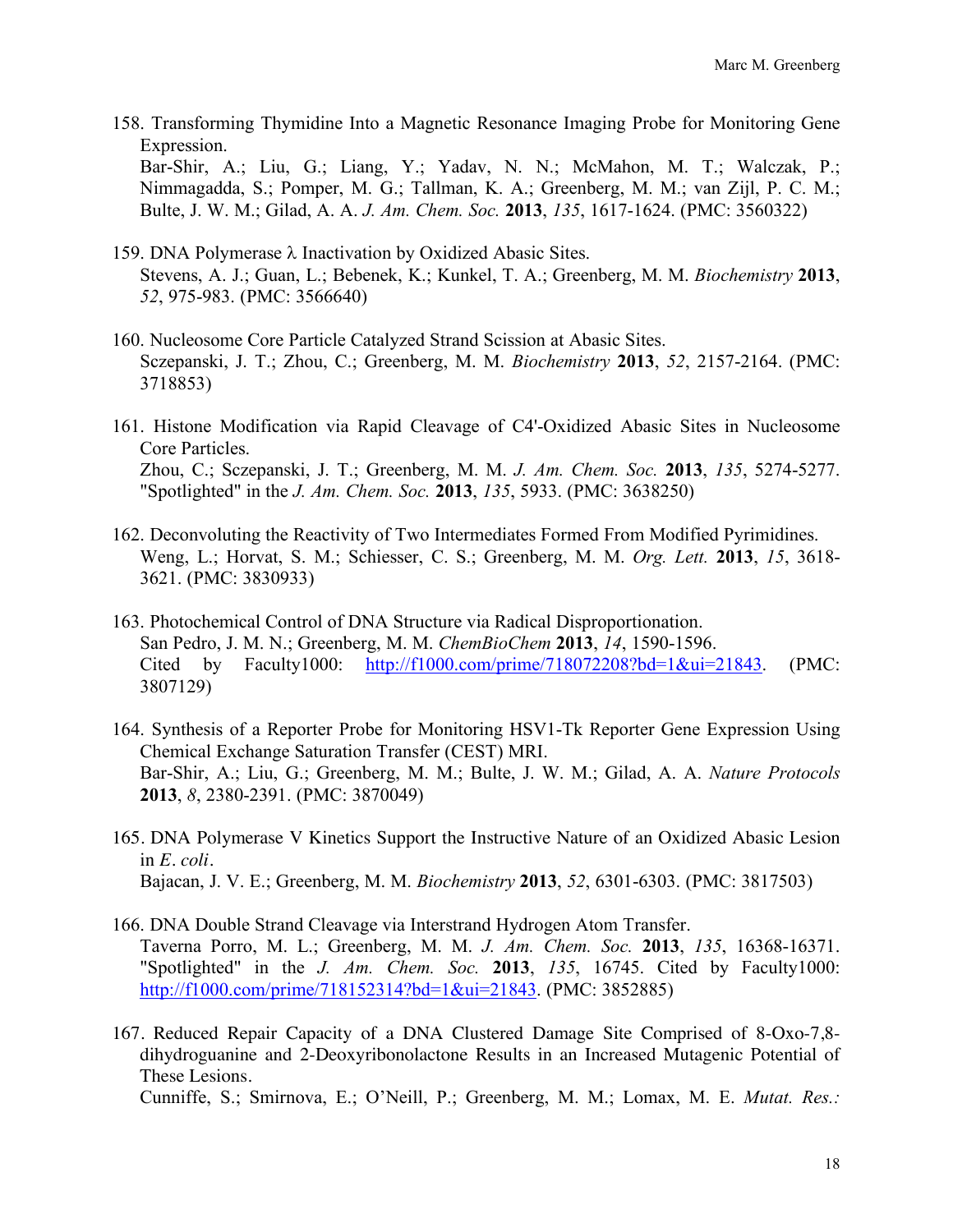*Fundam. Mol. Mech. Mutagen.* **2014**, *762*, 32-39. (PMC: 3990186)

- 168. Irreversible Inhibition of DNA Polymerase  $\beta$  by Small Molecule Mimics of a DNA Lesion. Arian, D.; Hedayati, M.; Zhou, H.; Bilis, Z.; Chen, K.; DeWeese, T. L.; Greenberg, M. M. *J. Am. Chem. Soc.* **2014**, *136*, 3176-3183. (PMC: 4047187)
- 169. 5.6-Dihydropyrimidine Peroxyl Radical Reactivity in DNA. San Pedro, J. M. N.; Greenberg, M. M. *J. Am. Chem. Soc.* **2014**, *136*, 3928-3936. (PMC: 3980663)
- 170. DNA Interstrand Cross-Linking Upon Irradiation of Aryl Halide C-Nucleotides. Hou, D.; Greenberg, M. M. *J. Org. Chem.* **2014**, *79*, 1877-1884. Designated by the Journal as a Feature Article. Selected by the American Chemical Society as an ACS Editors' Choice paper. "ACS Editors' Choice is a new initiative wherein, based on recommendations from Editors, one article from across the portfolio is selected each day of the year and upon publication is made immediately available as open access sponsored by ACS Publications." (PMC: 3982193)
- 171. DNA Damage by Histone Radicals in Nucleosome Core Particles. Zhou, C.; Greenberg, M. M. *J. Am. Chem. Soc.* **2014**, *136*, 6562-6565. (PMC: 4017609)
- 172. Quantitative Detection of 8-Oxo-7,8-dihydro-2'-deoxyguanosine Using Chemical Tagging and qPCR. Bajacan, J. V. E.; Hong, I. S.; Penning, T. M.; Greenberg, M. M. *Chem. Res. Toxicol.* **2014**, *27*, 1227-1235. (PMC: 4106692)
- 173. Synthesis of Cross-linked DNA Containing Oxidized Abasic Site Analogues. Ghosh, S.; Greenberg, M. M. *J. Org. Chem.* **2014**, *79*, 5948-5957. Designated by the Journal as a Feature Article. (PMC: 4084848)
- 174. Nucleotide Excision Repair of Chemically Stabilized Analogues of DNA Interstrand Crosslinks Produced From Oxidized Abasic Sites. Ghosh, S.; Greenberg, M. M. *Biochemistry* **2014**, *53*, 5958-5965. (PMC: 4172206)
- 175. Interstrand Cross-Link and Bioconjugate Formation in RNA From a Modified Nucleotide. Sloane, J. L.; Greenberg, M. M. *J. Org. Chem.* **2014**, *79*, 9792-9798. (PMC: 4201359)
- 176. Independent Generation and Reactivity of the Uridin-2'-yl Radical. Paul, R.; Greenberg, M. M. *J. Org. Chem.* **2014**, *79*, 10303-10310. (PMC: 4227586)
- 177. Rapid RNA Strand Scission Following C2'-Hydrogen Atom Abstraction. Paul, R.; Greenberg, M. M. *J. Am. Chem. Soc.* **2015**, *137*, 596-599. (PMC: 4313564)
- 178. Probing Interactions Between Histone Tails and Nucleosomal DNA via Product and Kinetic Analysis.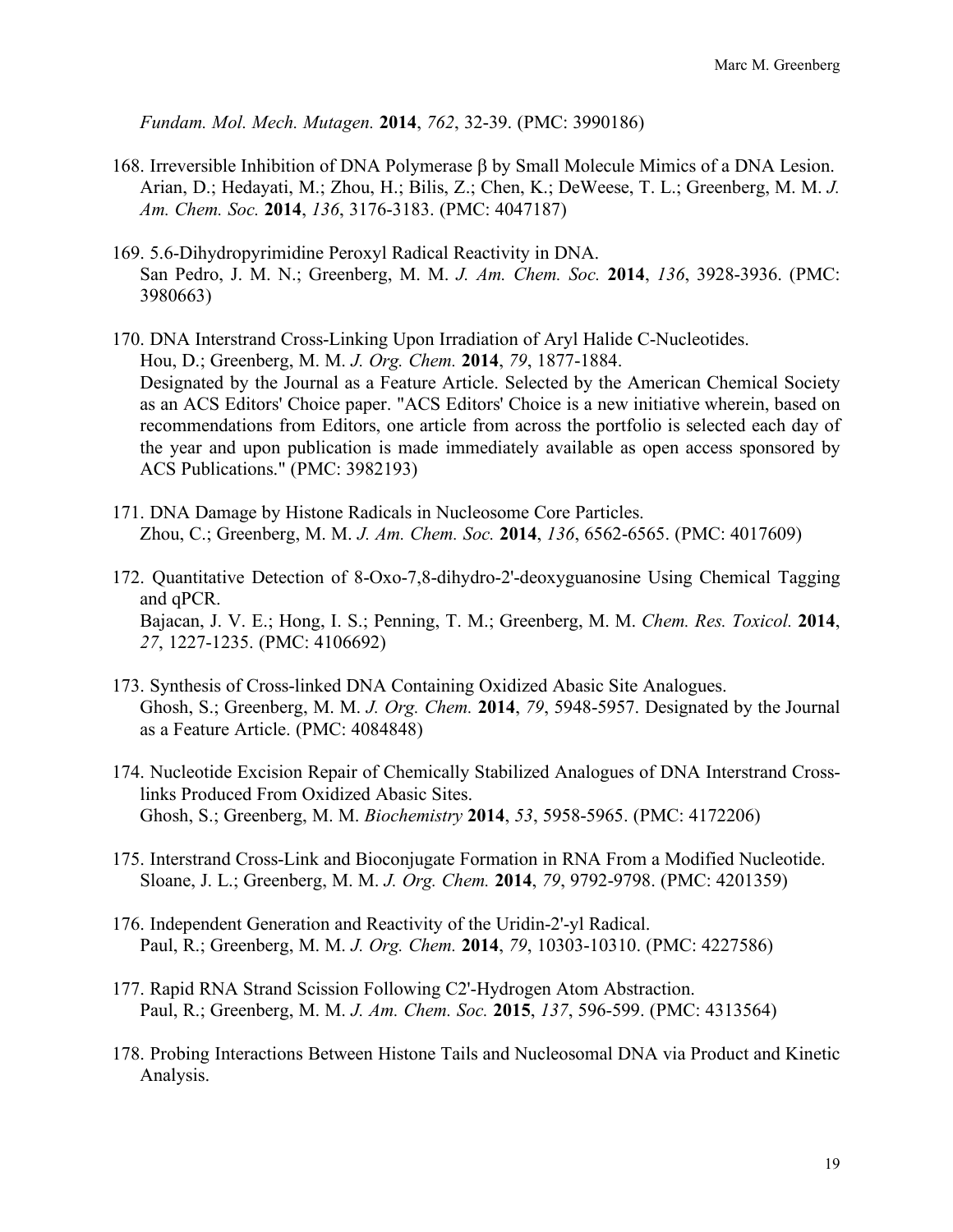Weng, L.; Zhou, C.; Greenberg, M. M. *ACS Chem. Biol.* **2015**, *10*, 622-630. "Spotlighted" in *Chem. Res. Toxicol.* **2015**, *28*, 3. (PMC: 4336632)

- 179. Double Strand Breaks From a Radical Commonly Produced by DNA Damaging Agents. Taverna Porro, M. L.; Greenberg, M. M. *Chem. Res. Toxicol.* **2015**, *28*, 810-816. (PMC: 4415041) Selected by the American Chemical Society as an ACS Editors' Choice paper. "ACS Editors' Choice is an initiative wherein, based on recommendations from Editors, one article from across the portfolio is selected each day of the year and upon publication is made immediately available as open access sponsored by ACS Publications." The manuscript was also highlighted on the journal cover. The manuscript was also included in the 2015 "Editorial Advisory Board Members' Favorite CRT Articles" of *Chem. Res. Toxicol.* (http://pubs.acs.org/page/crtoec/vi/eab-favorites.html)
- 180. Unlike Catalyzing Error-Free Bypass of 8-OxodGuo, DNA Polymerase λ Is Responsible for a Significant Part of Fapy•dG-Induced G→T Mutations in Human Cells. Pande, P.; Haraguchi, K.; Jiang, Y.-L.; Greenberg, M. M.; Basu, A. K. *Biochemistry* **2015**, *54*, 1859-1862. (PMC: 4630799)
- 181. Light-Triggered RNA Annealing by an RNA Chaperone. Panja, S.; Paul, R.; Greenberg, M. M.; Woodson, S. A. *Angew. Chem. Int. Ed.* **2015**, *54*, 7281-7284. (PMC: 4478220)
- 182. Sequence Selective Tagging of 8-Oxo-7,8-dihydro-2'-deoxyguanosine (8-oxodGuo) Using PNAs.

Hong, I. S.; Greenberg *Bioorg. & Med. Chem. Lett.* **2015**, *25*, 4918-4921. Invited submission for a special Symposium-in-Print issue entitled "Recent Advances in Medicinal Chemistry and Chemical Biology" to commemorate 25 years since *Bioorg. & Med. Chem. Lett.* began publishing.

- 183. Rapid Histone Catalyzed DNA Lesion Excision and Accompanying Protein Modification in Nucleosomes and Nucleosome Core Particles. Weng, L.; Greenberg, M. M. *J. Am. Chem. Soc.* **2015**, *137*, 11022-11031. (PMC: 4612368)
- 184. Correlation of Thermal Stability and Structural Distortion of DNA Interstrand Cross-links Produced From Oxidized Abasic Sites Explain Their Selective Formation and Repair. Ghosh, S.; Greenberg, M. M. *Biochemistry* **2015**, *54*, 6274-6283. (PMC: 4623589)
- 185. Bromopyridone Nucleotide Analogues, Anoxic Selective Radiosensitizing Agents that are Incorporated in DNA by Polymerases. Rudra, A.; Hou, D.; Zhang, Y.; Coulter, J.; Zhao, H.; DeWeese, T. L.; Greenberg, M. M. *J. Org. Chem.* **2015**, *80*, 10675-10685. (PMC: 4877698)
- 186. Mutagenic Bypass of an Oxidized Abasic Lesion-Induced DNA Interstrand Cross-link Analogue by Human Translesion Synthesis DNA Polymerases. Xu, W.; Ouellette, A.; Ghosh, S.; O'Neill, T. C.; Greenberg, M. M.; Zhao, L. *Biochemistry*  **2015**, *54*, 7409-7422. (PMC: 4700817)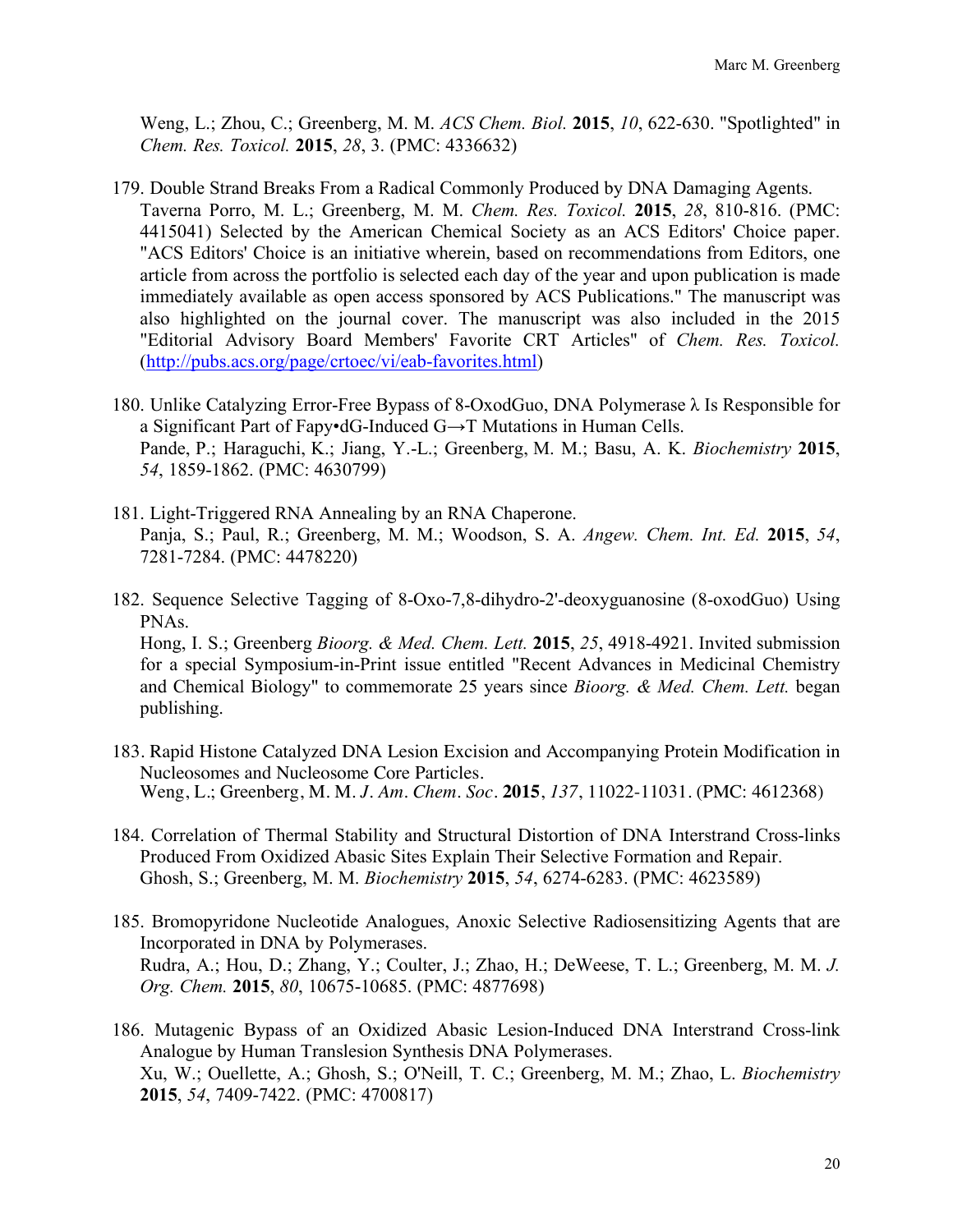- 187. Mechanistic Studies on RNA Strand Scission From a C2'-Radical. Paul, R.; Greenberg, M. M. *J. Org. Chem.* **2016**, *81*, 9199-9205. (PMC: 5055465)
- 188. Structural Basis for Excision of 5-Formylcytosine by Thymine DNA Glycosylase. Pidugu, L. S.; Flowers, J.; Coey, C. T.; Pozharski, E.; Greenberg, M. M.; Drohat, A. C. *Biochemistry* **2016**, *53*, 6205-6208. (PMC: 5148694)
- 189. Probing Enhanced Double Strand Break Formation at Abasic Sites Within Clustered Lesions in Nucleosome Core Particles. Banerjee, S.; Chakraborty, S.; Jacinto, M. P.; Paul, M. D.; Balster, M. V.; Greenberg, M. M. *Biochemistry* **2017**, *54*, 14-21. (PMC: 5372979)
- 190. Identification of Proximal Sites for Partially Unwound DNA Substrate in *Escherichia coli*  Topoisomerase I With Oxidative Crosslinking. Cheng, B.; Zhou, Q.; Weng, L.; Leszyk, J. D.; Greenberg, M. M.; Tse-Dinh, Y. *FEBS Lett.* **2017**, *591*, 28-38. (PMC: 5235945)
- 191. Aminyl Radical Generation via Tandem Norrish Type I Photocleavage, β-Fragmentation: Independent Generation and Reactivity of the 2'-Deoxyadenosin-*N*6-yl Radical. Zheng, L.; Griesser, M.; Pratt, D. A.; Greenberg, M. M. *J. Org. Chem.* **2017**, *82*, 3571-3580. (PMC: 5494259)
- 192. Thiol Specific and Tracelessly Removable Bioconjugation via Michael Addition to 5- Methylene Pyrrolones. Zhang, Y.; Zhou, X.; Xie, Y.; Greenberg, M. M.; Xi, Z.; Zhou, C. *J. Am. Chem. Soc.* **2017**, *139*, 6146-6151. (PMC: 5491101)
- 193. EC-Tagging Allows Cell Type-Specific RNA Analysis. Hida, N.; Aboukilila, M. Y.; Burow, D. A.; Paul, R.; Greenberg, M. M.; Fazio, M.; Beasley, S.; Spitale, R. C.; Cleary, M. D. *Nucleic Acids Res.* **2017**, *45*, e138. (PMC: 5587779)
- 194. The A-Rule and Deletion Formation During Abasic and Oxidized Abasic Site Bypass by DNA Polymerase  $\theta$ . Laverty, D. J.; Averill, A. M.; Doublié, S.; Greenberg, M. M. *ACS Chem. Biol.* **2017**, *12*, 1584-1592. (PMC: 5499511)
- 195. Synergistic Effects of an Irreversible DNA Polymerase Inhibitor and DNA Damaging Agents on HeLa Cells. Paul, R.; Banerjee, S.; Greenberg, M. M. *ACS Chem. Biol.* **2017**, *12*, 1576-1583. Correction: *ACS Chem. Biol.* **2018**, *13*, 832-832. (PMC: 5492961) (Highlighted ("Spotlight") in *Chem. Res. Toxicol.* **2017**, *30*, 1367-1368.)
- 196. 5-Formylcytosine Yields DNA-Protein Crosslinks in Nucleosome Core Particles. Li, F.; Zhang, Y.; Bai, J.; Greenberg, M. M.; Xi, Z.; Zhou, C. *J. Am. Chem. Soc.* **2017**, *139*, 10617-10620. (PMC: 5649621)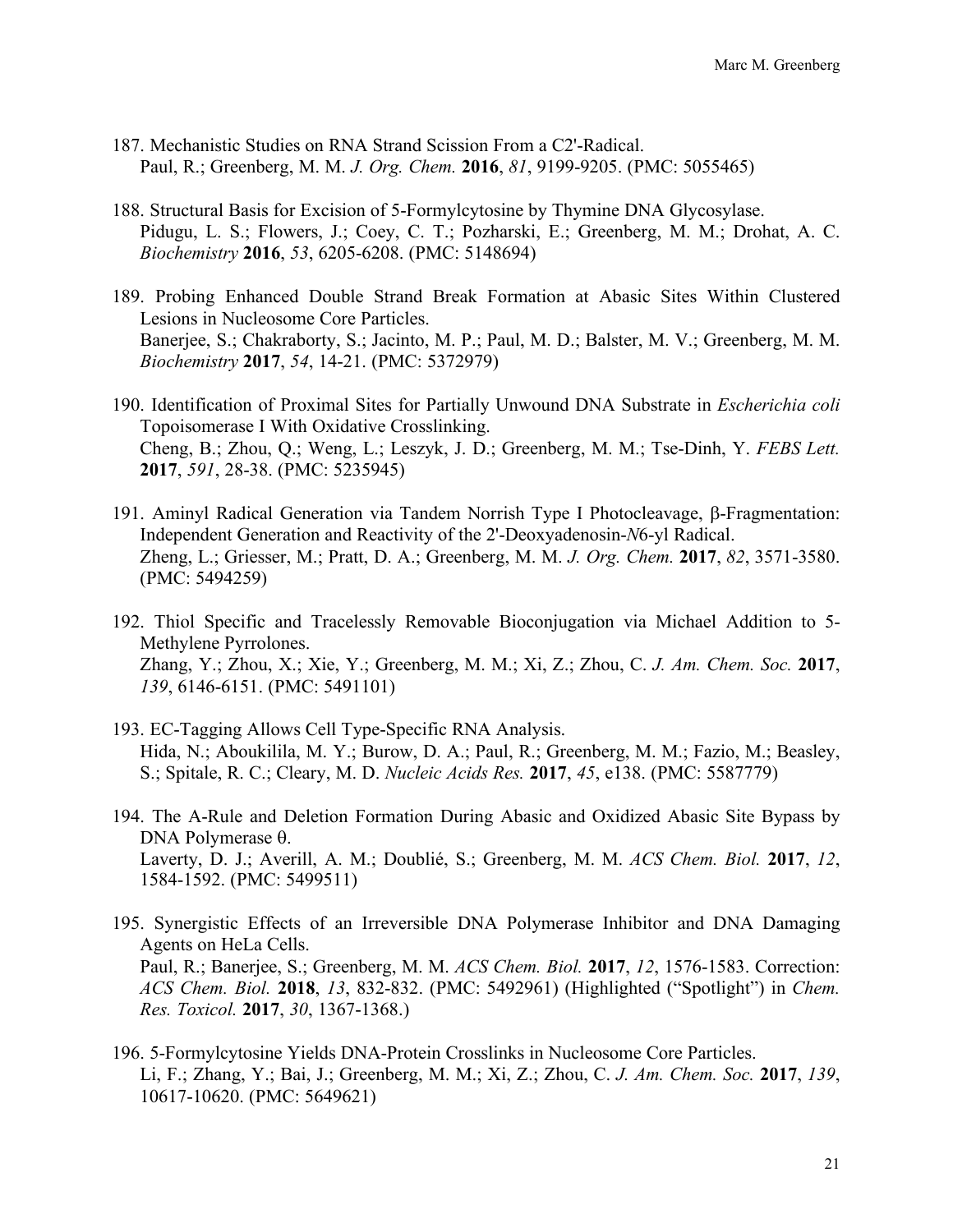- 197. Independent Generation and Reactivity of Thymidine Radical Cations. Sun, H.; Taverna Porro, M. L.; Greenberg, M. M. *J. Org. Chem.* **2017**, *82*, 11072-11083. (PMC: 5653312)
- 198. DNA Damage Emanating From a Neutral Purine Radical Reveals the Sequence Dependent Convergence of the Direct and Indirect Effects of  $\gamma$ -Radiolysis. Zheng, L.; Greenberg, M. M. *J. Am. Chem. Soc.* **2017**, *139*, 17751-17754. (PMC: 5729073)
- 199. Independent Photochemical Generation and Reactivity of Nitrogen-Centered Purine Nucleoside Radicals From Hydrazines. Zheng, L.; Lin, L.; Qu, K.; Adhikary, A.; Sevilla, M. D.; Greenberg, M. M. *Org. Lett.* **2017**, *19*, 6444-64447. (PMC: 5711525)
- 200. In Vitro Pol Theta Bypass of Thymidine Glycol Forms Sequence-Dependent Frameshift Mutations. Laverty, D. J.; Greenberg, M. M. *Biochemistry* **2017**, *56*, 6726-6733. (PMC: 5743609)
- 201. An Oxidized Abasic Lesion Inhibits Base Excision Repair Leading to DNA Strand Breaks in a Trinucleotide Repeat Tract. Beaver, J. M.; Lai, Y.; Rolle, S. J.; Weng, L.; Greenberg, M. M.; Liu, Y. *PLoS ONE* 13(2): e0192148. https://doi.org/10.1371/journal.pone.0192148 (PMC: 5794147)
- 202. Traceless Tandem Lesion Formation in DNA From a Nitrogen-Centered Purine Radical. Zheng, L.; Greenberg, M. M. *J. Am. Chem. Soc.* **2018**, *140*, 6400-6407. (PMC: 5966344)
- 203. Mechanistic Insight Through Irreversible Inhibition: DNA Polymerase  $\theta$  Uses a Common Active Site for Polymerase and Lyase Activities. Laverty, D. J.; Mortimer, I. P.; Greenberg, M. M. *J. Am. Chem. Soc.* **2018**, *140*, 9034-9037. (PMC: 6085753)
- 204. Rotational Effects Within Nucleosome Core Particles on Abasic Site Reactivity. Wang, R.; Yang, K.; Banerjee, S.; Greenberg, M. M. *Biochemistry* **2018**, *57*, 3945-3952. (PMC: 6030455)
- 205. Independent Generation of Reactive Intermediates Leads to an Alternative Mechanism for Strand Damage Induced by Hole Transfer in Poly•(dA-T) Sequences. Sun, H.; Zheng, L.; Greenberg, M. M. *J. Am. Chem. Soc.* **2018**, *140*, 11308-11316. (PMC: 6135700)
- 206. Enhanced Cleavage at Abasic Sites Within Clustered Lesions in Nucleosome Core Particles. Yang, K.; Greenberg, M. M. *ChemBioChem* **2018**, *19*, 2061-2065. (PMC: 6172155) Designated as a Very Important Paper (VIP) by the Editor.
- 207. Facile Synthesis of 5-Methylene-2-pyrrolones.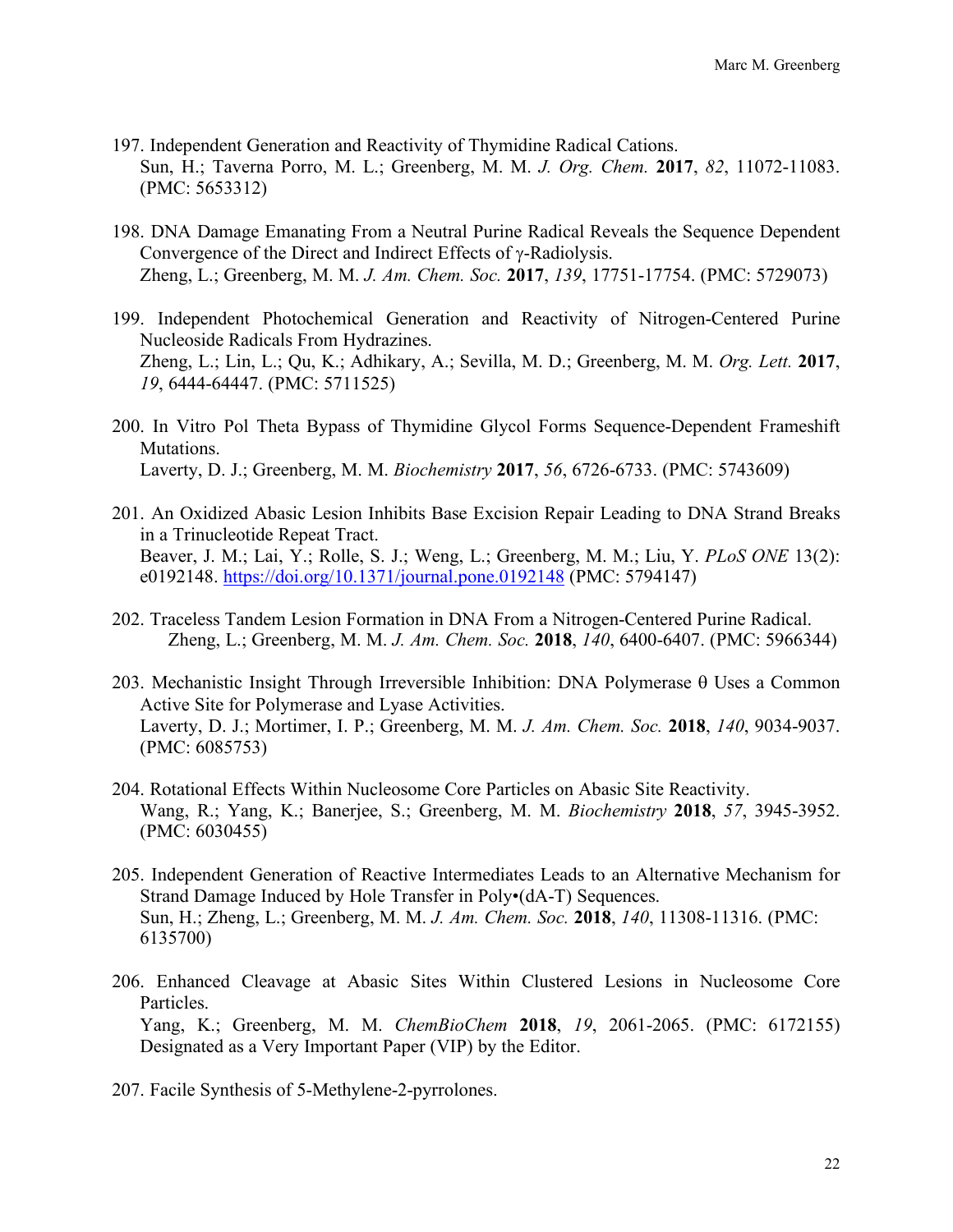Jacinto, M. P.; Pichling, P.; Greenberg, M. M. *Org. Lett.* **2018**, *20*, 4885-4887. (PMC: 6132240)

- 208. Expanded Substrate Scope of DNA Polymerase Theta and DNA Polymerase Beta: Lyase Activity on 5'-Overhangs and Clustered Lesions. Laverty, D. J.; Greenberg, M. M. *Biochemistry* **2018**, *57*, 6119-6127. (PMC: 6200648)
- 209. Oxidation of 8-Oxo-7,8-dihydro-2'-deoxyguanosine Leads to Substantial DNA-Histone Cross-links Within Nucleosome Core Particles. Bai, J.; Zhang, Y.; Xi, Z.; Greenberg, M. M.; Zhou, C. *Chem. Res. Toxicol.* **2018**, *31*, 1364- 1372. (PMC: 6425731)
- 210. Histone Tails Decrease N7-Methyl-2'-Deoxyguanosine Depurination and Yield DNA-Protein Crosslinks in Nucleosome Core Particles and Cells. Yang, K.; Park, D.; Tretyakova, N. Y.; Greenberg, M. M. *Proc. Natl. Acad. Sci. USA* **2018**, *115*, E11212-E11220. Highlighted in *Chemical & Engineering News* (https://cen.acs.org/biological-chemistry/nucleic-acids/Chemicals-cause-unexpected-DNAdamage/96/i48). Highlighted in NIEHS Environmental factor, papers of the month of February: (https://factor.niehs.nih.gov/2019/2/papers/dert/index.htm?utm\_source=efactornewsletter&utm\_medium=email&utm\_campaign=efactor-newsletter-2019-February#a3). (PMC: 6275548)
- 211. Histone Tail Sequences Balance Their Role in Genetic Regulation and the Need to Protect DNA Against Destruction in Nucleosome Core Particles Containing Abasic Sites. Yang, K.; Greenberg, M. M. *ChemBioChem* **2019**, *20*, 78-82. (PMC: 6317330)
- 212. A Guardian Residue Hinders Insertion of a Fapy•dGTP Analog by Modulating the Open-Closed DNA Polymerase Transition. Smith, M. R.; Shock, D. D.; Beard, W. A.; Greenberg, M. M.; Freudenthal, B. D.; Wilson, S. H. *Nucleic Acids Res.* **2019**, *47*, 3197-3207. (PMC: 6451102)
- 213. Reactivity of the Major C5'-Oxidative DNA Damage Product in Nucleosome Core Particles. Rana, A.; Yang, K.; Greenberg, M. M. *ChemBioChem* **2019**, *20*, 672-676. Designated as a Very Important Paper (VIP) by the Editor. (PMC: 6397081)
- 214. Effect of Histone Lysine Methylation on DNA Lesion Reactivity in Nucleosome Core Particles. Yang, K.; Prasse, C.; Greenberg, M. M. *Chem. Res. Toxicol.* **2019**, *32*, 910-916. Invited article for special issue: Epigenetics in Toxicology. (PMC: 6533150)
- 215. Positional Dependence of DNA Hole Transfer Efficiency in Nucleosome Core Particles. Sun, H.; Zheng, L.; Yang, K.; Greenberg, M. M. *J. Am. Chem. Soc.* **2019**, *141*, 10154- 10158. (PMC: 6610759)
- 216. Reactivity of 3-Methyl-2'-Deoxyadenosine in Nucleosome Core Particles.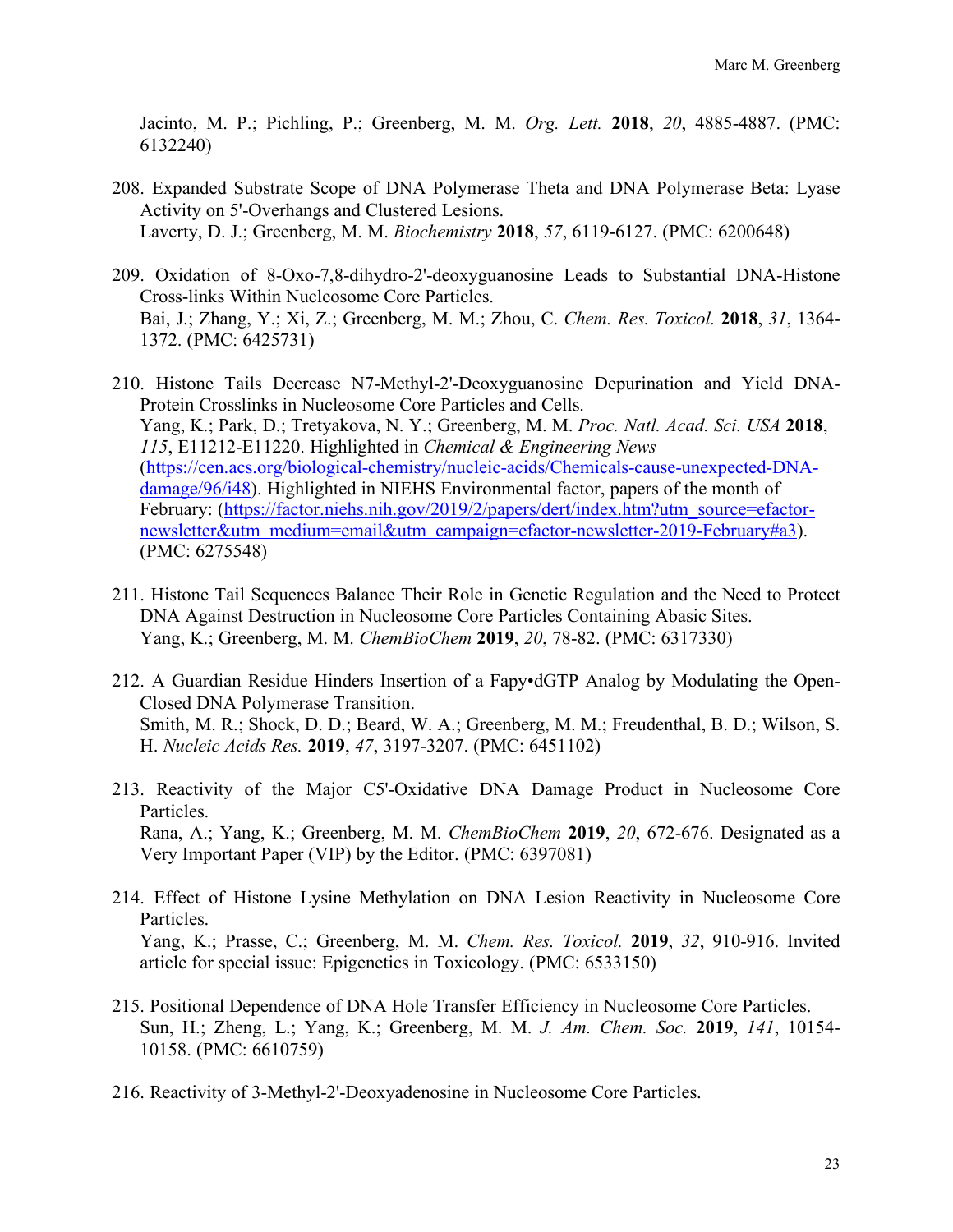Yang, K.; Sun, H.; Lowder, L.; Varadarajan, S.; Greenberg, M. M. *Chem. Res. Toxicol.*  **2019**, *32*, 2118-2124. Selected to be Editor's Choice by the American Chemical Society; September 30, 2019. (PMC: 6803048)

- 217. DNA-Protein Cross-link Formation in Nucleosome Core Particles Treated with Methyl Methanesulfonate. Yang, K.; Greenberg, M. M. *Chem. Res. Toxicol.* **2019**, *32*, 2144-2151. (PMC: 6803050)
- 218. Mutagenic Effects of a 2-Deoxyribonolactone Thymine Glycol Tandem Lesion in Human Cells. Naldiga, S.; Huang, H.; Greenberg, M. M.; Basu, A. K. *Biochemistry* **2020**, *59*, 417-424. (PMC: 7003646)
- 219. Solid-Phase Synthesis of Oligonucleotides Containing the  $N^6$ -(2-Deoxy- $\alpha, \beta$ -Derythropentofuranosyl)-2,6-diamino-4-hydroxy-5-formamidopyrimidine (Fapy•dG) Oxidative Damage Product Derived from 2'-Deoxyguanosine. Yang, H.; Tang, J. A.; Greenberg, M. M. *Chem. – Eur. J.* **2020**, *26*, 5441 – 5448. Designated by the editor as a *Hot Paper*. (PMC: 7309192)
- 220. Light-Controlled Twister Ribozyme With Single Molecule Detection Resolves RNA Function in Time and Space. Korman, A.; Sun, H.; Hua, B.; Yang, H.; Capilato, J. N.; Paul, R.; Panja, S.; Ha, T.; Greenberg, M. M.; Woodson, S. A. *Proc. Natl. Acad. Sci. USA* **2020**, *117*, 12080-12086. (PMC: 7275738)
- 221. Independent Generation and Time-Resolved Detection of 2'-Deoxyguanosin-*N2*-yl Radicals. Zheng, L.; Dai, X.; Su, H.; Greenberg, M. M. *Angew. Chem. Int. Ed.* **2020**, *59*, 13406- 13413. Designated by the editor as a *Hot Paper*. (PMC: 7395871)
- 222. Independent Generation and Reactivity of 2'-Deoxyguanosin-*N*1-yl Radical. Zheng, L.; Greenberg, M. M. *J. Org. Chem.* **2020**, *85*, 8665-8672. (PMC: 7334105)
- 223. Identifying Poly(ADP-ribose)-Binding Proteins With Photoaffinity-Based Proteomics. Dasovich, M.; Beckett, M. Q.; Bailey, S.; Ong, S.; Greenberg, M. M.; Leung, A. K. L. *J. Am. Chem. Soc.* **2021**, *143*, 3037-3042.
- 224. Selective Inhibition of DNA Polymerase  $\beta$  by a Covalent Inhibitor. Yuhas, S. C.; Laverty, D. J.; Lee, H.; Greenberg, M. M. *J. Am. Chem. Soc.* **2021**, *143*, 8099- 8107.
- 225. Sequence Context Effects of Replication of Fapy•dG in Three Mutational Hot Spot Sequences of the p53 Gene in Human Cells. Bacurio, J. H.; Yang, H.; Naldiga, S.; Powell, B. V.; Ryan, B. J.; Freudenthal, B. D.; Greenberg, M. M. Basu, A. K. (submitted).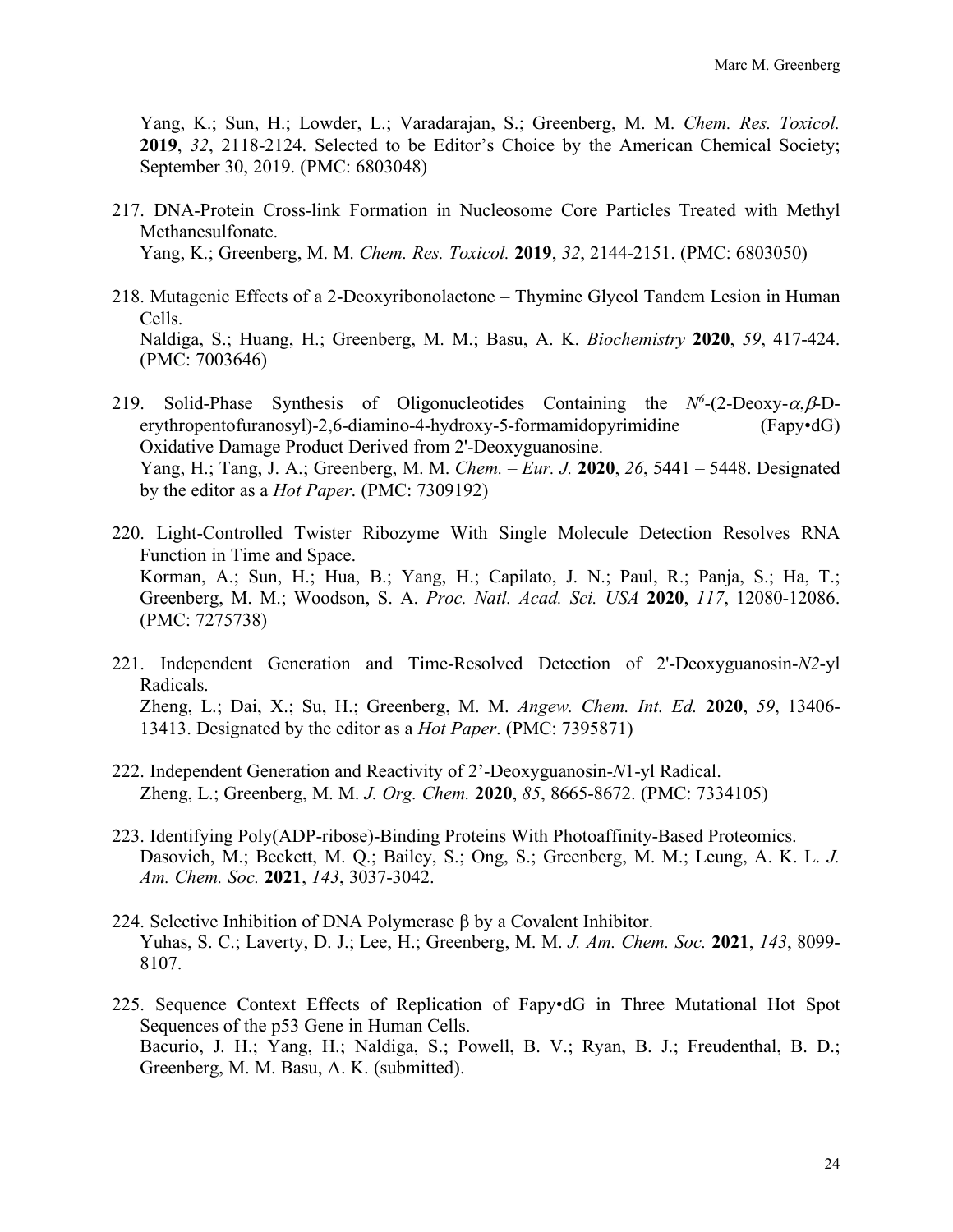- 226.Protein Domain Specific Covalent Inhibition of Human DNA Polymerase b. Yuhas, S. C.; Majumdar, A.; Greenberg, M. M. *ChemBioChem* http://dx.doi.org/10.1002/cbic.202100247
- 227. Suppression of DNA Polymerase  $\beta$  Activity is Synthetically Lethal in BRCA1-Deficient Cells. Yuhas, S. C.; Mishra, A.; DeWeese, T. L.; Greenberg, M. M. *ACS Chem. Biol*.

https://pubs.acs.org/doi/10.1021/acschembio.1c00385

228. Reactivity and DNA Damage by Independently Generated 2'-Deoxycytidin-*N*4-yl Radical. Peng, H.; Jialong, J.; Mortimer, I. P.; Zehan, M.; Su, H.; Greenberg, M. M. (submitted).

# **Invited Reviews and Book Chapters**

- 1. The Chemistry of DNA Damage Greenberg, M. M. *in Comprehensive Natural Products Chemistry, Vol. VII, DNA and Aspects of Molecular Biology*; Editor: E. T. Kool; Pergammon Press, Oxford, 1999, pp. 371- 426.
- 2. Attachment of Reporter and Conjugate Groups to the 3'-Termini of Oligonucleotides. Greenberg, M. M. *in Current Protocols in Nucleic Acid Chemistry*, *Supplement 2*, Editors: Beaucage, S. L.; Bergstrom, D.; Glick, G.; Jones, R.; John Wiley & Sons, New York, 2000. (PMID: 18428852)
- 3. Investigating Nucleic Acid Damage Processes Via Independent Generation of Reactive Intermediates. Greenberg, M. M. *Chem. Res. Toxicol.* **1998**, *11*, 1235.
- 4. In Vitro and In Vivo Effects of Oxidative Damage to Deoxyguanosine. Greenberg, M. M. *Biochemical Society Transactions* **2004**, *32*, 46.
- 5. Elucidating DNA Damage and Repair Processes by Independently Generating Reactive and Metastable Intermediates. Greenberg, M. M. *Org. & Biomol. Chem.* **2007**, *5*, 18-27. (PMID: 17164902)
- 6. Pyrimidine Nucleobase Radical Reactivity. Greenberg, M. M. In *Reactive Intermediates in Chemistry and Biology: Radical and Radical Ion Reactivity in Nucleic Acid Chemistry.* Greenberg, M. M., Editor; John Wiley & Sons, Hoboken, 2009.
- 7. The Formamidopyrimidines: Purine Lesions Formed in Competition With 8-Oxopurines From Oxidative Stress. Greenberg, M. M. *Acc. Chem. Res.* **2012**, *45*, 588-597. (PMC: 3292677)
- 8. Biologically Relevant Oxidants and Terminology, Classification and Nomenclature of Oxidatively Generated Damage to Nucleobases and 2-Deoxyribose in Nucleic Acids. Cadet, J.; Loft, S.; Olinski, R.; Evans, M. D.; Bialkowski, K.; Wagner, J. R.; Dedon, P. C.; Moller, P.; Greenberg, M. M; Cooke, M. S. *Free Rad. Res.* **2012**, *46*, 367-381. (PMC: 3864884)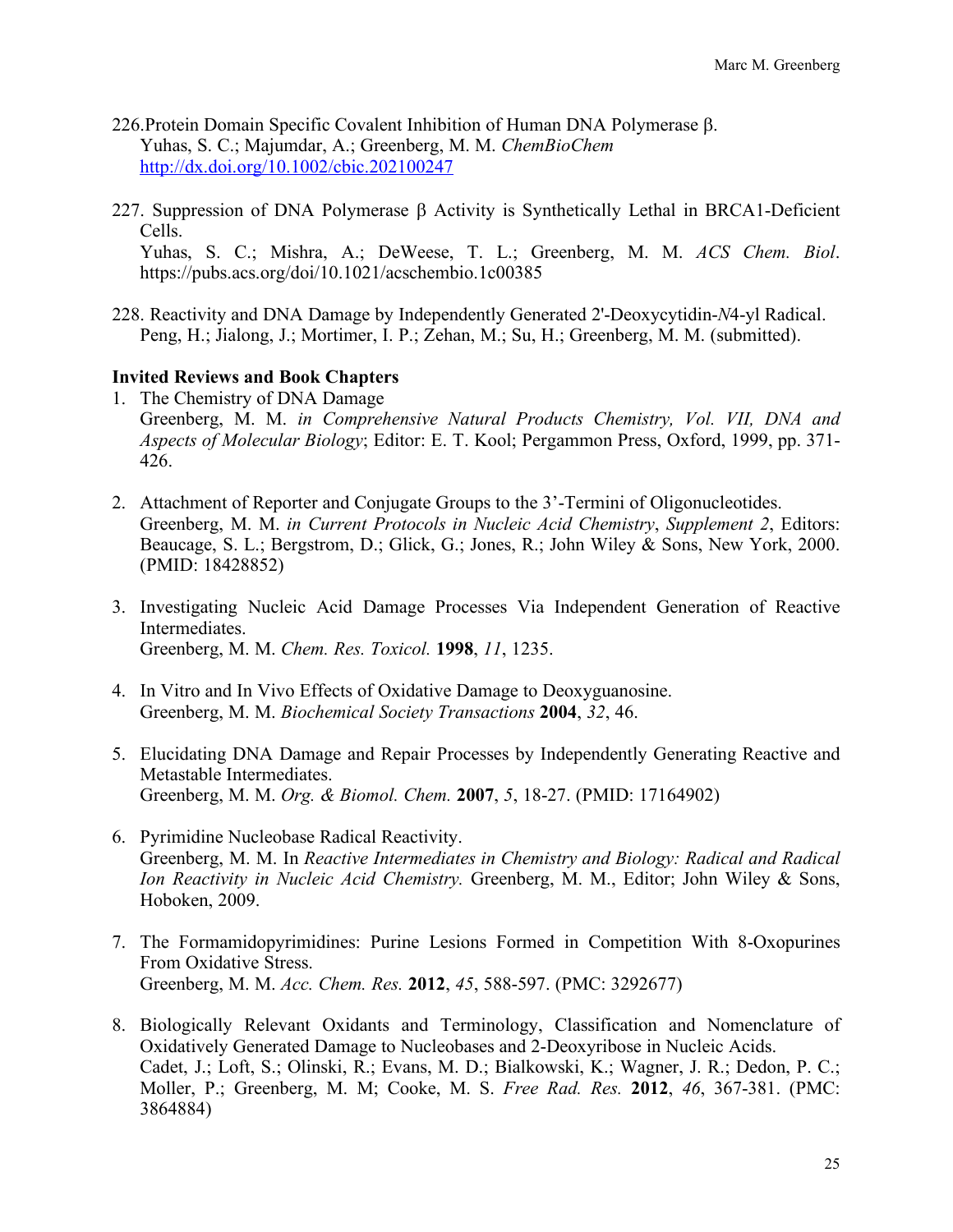- 9. Abasic and Oxidized Abasic Site Reactivity in DNA: Enzyme Inhibition, Cross-linking, and Nucleosome Catalyzed Reactions. Greenberg, M. M. *Acc. Chem. Res.* **2014**, *47*, 646-655. (PMC: 3944396)
- 10. Looking Beneath the Surface to Determine What Makes DNA Damage Deleterious. Greenberg, M. M. *Current Opinion in Chemical Biology* **2014**, *21*, 48-55. (PMC: 4149920)
- 11. Reactivity of Nucleic Acid Radicals. Greenberg, M. M. *Advances in Physical Organic Chemistry* **2016**, *50*, 119-202. (PMC: 5435387)
- 12. Pyrimidine Nucleobase Radical Reactivity in DNA and RNA. Greenberg, M. M. *Radiation Physics and Chemistry* **2016**, *128*, 82-91. (PMC: 5087805)
- 13. Tandem and Clustered Lesions from Radicals in Nucleic Acids from a Single Initial Chemical Event. Greenberg, M. M. In *DNA Damage, Repair and Disease: Volume 1*, Editors: Dizdaroglu, M. and Lloyd, R. S.; Royal Society of Chemistry, **2021**, pp. 27-60.

# **Books Edited**

1. *Reactive Intermediates in Chemistry and Biology: Radical and Radical Ion Reactivity in Nucleic Acid Chemistry.* John Wiley & Sons, Hoboken, 2009.

## **Patents**

- 1. Novel Selenyl-Methyluracil Compounds, Radiosensitizer and Pharmaceutical Composition Using Them. Hong, In Seok; Hong, Sung Hee; Greenberg, Marc M.; PCT Int. App. (212), WO 2012050264 A1 20120419.
- 2. Irreversible Inhibitors of DNA Polymerase Beta. Greenberg, Marc. M.; Arian, Dumitru; DeWeese, Theodore L.; Hedayati, Mohammad; U.S. (2015), US 9029346 B1 20150512.

# **Nonrefereed Manuscripts**

- 1. Synthesis and Characterization of Oligonucleotides Containing Formamidopyrimidine Lesions (Fapy•dA, Fapy•dG) at Defined Sites. Haraguchi, K.; Delaney, M. O.; Wiederholt, C. J.; Sambandam, A.; Hantosi, Z.; Greenberg, M. M. *Nucleic Acids Research Supplement No. 1* **2001**, 129.
- 2. DNA Interstrand Cross-Links From Modified Nucleotides: Mechanism and Application. Greenberg, M. M. *Nucleic Acids Research Symposium Series No. 49* **2005**, 57.
- 3. Mechanistic Studies and Applications of DNA Damage Using Nucleotide Probes. Greenberg, M. M. *Collection Symposium Series: Chemistry of Nucleic Acid Components*  **2008**, *10*, 17-24.
- 4. Recommendations for Standardized Description of and Nomenclature Concerning Oxidatively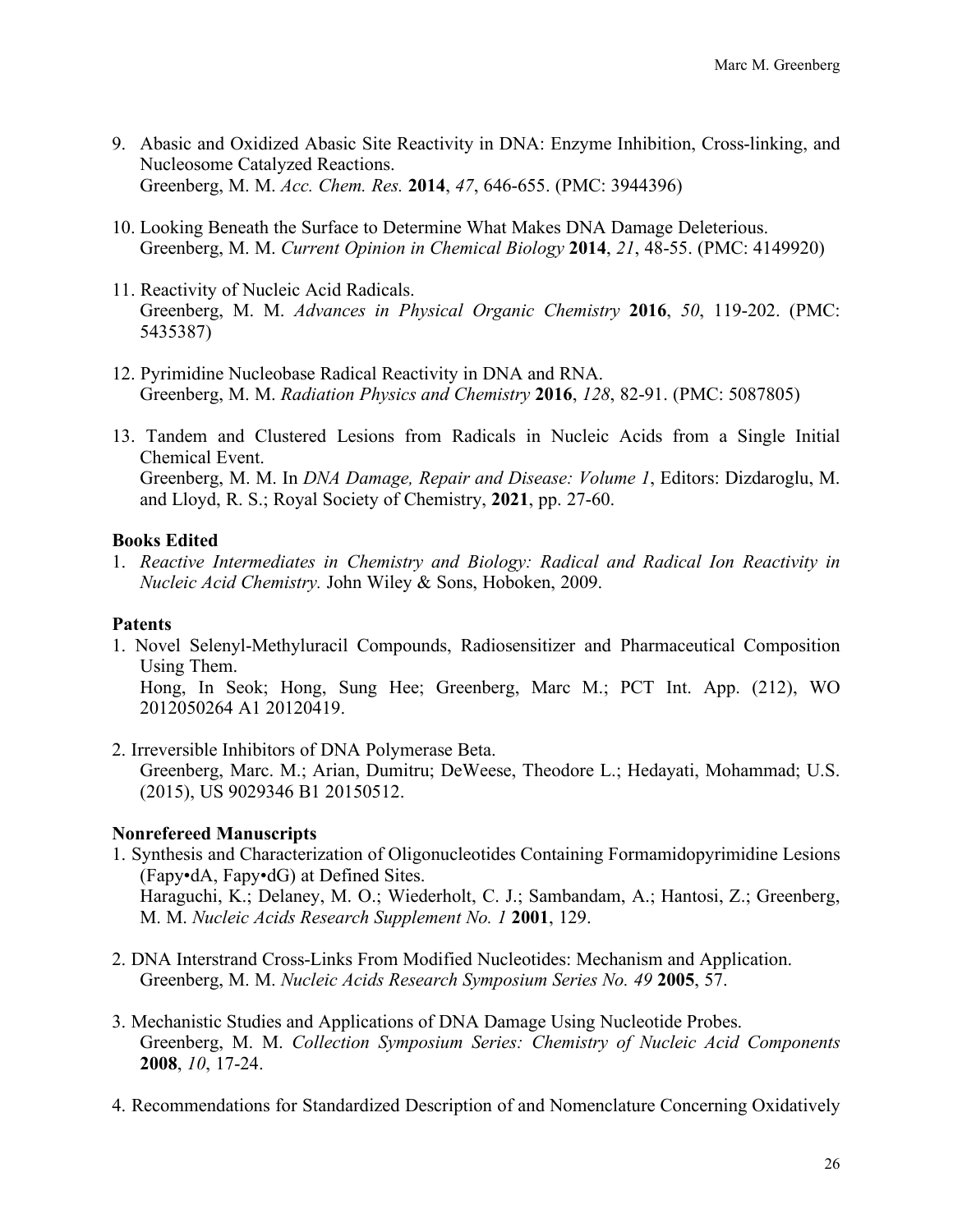Damaged Nucleobases in DNA.

Cooke, M. S.; Loft, S.; Olinski, R.; Evans, M. D.; Bialkowski, K.; Wagner, J. R.; Dedon, P. C.; Møller, P.; Greenberg, M. M.; Cadet, J. *Chem. Res. Toxicol.* **2010**, *23*, 705-707. (PMID: 20235554)

5. Jerome A. Berson 1924-2017; Biographical Memoirs; National Academy of Sciences; 2021. Bergman, R.; Greenberg, M. http://www.nasonline.org/publications/biographicalmemoirs/memoir-pdfs/berson-jerome.pdf

### **Plenary and Award Lectures:**

28th Annual Nucleic Acids Symposium; Yokohama, Japan; November 7-9, 2001.

- 5th Cambridge Symposium Nucleic Acids Chemistry and Biology; Cambridge, England; August 31 – September 3, 2003.
- Lubomir S. Hnilica Memorial Lecture; Department of Biochemistry; Vanderbilt University School of Medicine; Nashville, TN; June 9, 2005.
- 4th International Symposium on Nucleic Acids Chemistry; Fukuoka, Japan; September 20-22, 2005.
- 14<sup>th</sup> Symposium on Chemistry of Nucleic Acid Components; Cesky Krumlov; Czech Republic; June 8-12, 2008.
- Keynote Speaker, Chemistry-Biology Interface Program Symposium; Ohio State University; Columbus, OH; April 7-8, 2009.
- Dean's Speakers Series in Chemical Biology; SUNY Binghamton; Binghamton, NY; April 12, 2013
- Keynote Speaker: 16<sup>th</sup> International Congress of Radiation Research (ICRR); Manchester, England; August 25-29, 2019.
- Keynote Speaker: 7<sup>th</sup> Elemental Organic Chemistry Symposium; Tianjin, China; July 10-11, 2021.

### **Invited Presentations:**

Department of Chemistry, Adams State College; Alamosa, CO; January 21, 1992.

- Physical Organic Chemistry Gordon Research Conference; Plymouth, NH; June 1993. (short talk)
- National Science Foundation Workshop in Organic Synthesis and Natural Product Chemistry; Flat Rock, NC; July 13-17, 1994.
- Merck Research Laboratories; Rahway, NJ; October 11, 1994.
- Ciba Geigy; Pharmaceuticals Division; Summit, NJ; October 12, 1994.
- Department of Chemistry, State University of New York at Stonybrook; Stonybrook, NY; October 13, 1994.
- Jerome A. Berson Symposium, Yale University; New Haven, CT; October 14, 1994.
- Department of Chemistry, Syracuse University; Syracuse, NY; November 3, 1994.
- Department of Chemistry, University of Rochester; Rochester, NY; November 4, 1994.
- Department of Chemistry, University of Colorado at Boulder; Boulder, CO; November 28, 1994.
- Department of Chemistry, University of Wyoming; Laramie, WY; December 2, 1994.
- Department of Chemistry, University of Missouri-Columbia; Columbia, MO; December 7, 1994.
- Department of Chemistry, University of Kansas; Lawrence, KS; December 8, 1994.
- Department of Chemistry, Florida State University; Tallahassee, FL; March 6, 1995.
- Department of Chemistry, Furman University; Greenville, SC; March 7, 1995.

Department of Chemistry, Emory University; Atlanta, GA; March 8, 1995.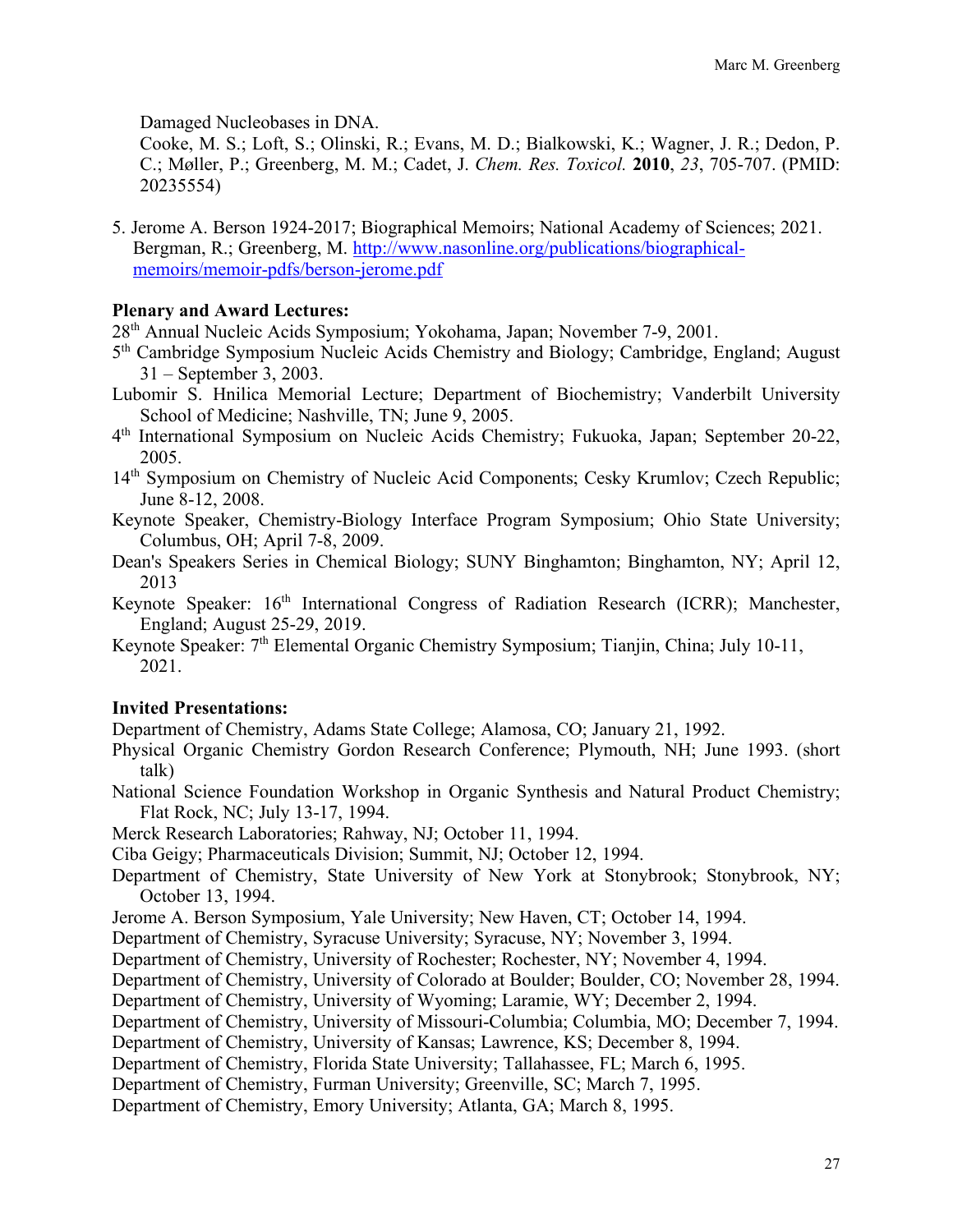Department of Chemistry, Georgia Institute of Technology; Atlanta, GA; March 9, 1995.

Department of Chemistry, University of Florida; Gainesville, FL; March, 10, 1995.

Department of Chemistry, Ohio State University; Columbus, OH; March 16, 1995.

Department of Chemistry, University of Pittsburgh; Pittsburgh, PA; March 17, 1995.

Department of Chemistry, Wayne State University; Detroit, MI; March 27, 1995.

Parke-Davis Pharmaceuticals; Ann Arbor, MI; March 28, 1995.

Department of Chemistry, Michigan State University; East Lansing, MI; March 29, 1995.

Scripps Research Institute; La Jolla, CA; March 31, 1995.

Department of Chemistry, University of California at San Diego; San Diego, CA; April 10, 1995.

Department of Chemistry, University of California at Irvine; Irvine, CA; April 12, 1995.

Department of Chemistry, University of California at Los Angeles; Los Angeles, CA; April 13, 1995.

Department of Chemistry, Utah State; Logan, UT; May 24, 1995.

Department of Chemistry, University of Utah; Salt Lake City, UT; May 25, 1995.

Northwest and Rocky Mountain Region American Chemical Society; Symposium on Reactive Intermediates; Park City, UT; June 14-17, 1995.

Colorado Center for RNA Chemistry Minisymposium; University of Colorado at Boulder; Boulder, CO; June 20, 1995.

National Science Foundation Workshop on Reactive Intermediates; Tahoe, CA; August 19-23, 1995.

Department of Chemistry, University of California at Berkeley; Berkeley, CA; April 23, 1996.

Department of Chemistry, Stanford University; Palo Alto, CA; April 24, 1996.

Department of Chemistry, Santa Clara University; Santa Clara, CA; April 25, 1996.

Department of Chemistry, Louisiana State University; Baton Rouge, LA; October 31, 1996.

Beckman Research Institute of the City of Hope; Duarte, CA; November 18, 1996.

Free Radical Reactions Gordon Research Conference; Holderness School, NH; July 13-18, 1997.

Department of Chemistry, Vanderbilt University; Nashville, TN; August 19-20, 1997.

Colorado RNA Minisymposium; Boulder, CO; September 23, 1997.

BioStar Inc.; Boulder, CO; October 27, 1997.

Symposium on Reactive Intermediates; Fifth Chemical Congress of North America; Cancun, Mexico; November 11-15, 1997.

Department of Chemistry, Texas Tech University; Lubbock, TX; January 28, 1998.

Department of Chemistry, Cornell University; Ithaca, NY; February 16, 1998.

Department of Chemistry, Mississippi State University; Hattiesburg, MS; February 26, 1998.

Department of Chemistry, University of Alabama; Tuscaloosa, AL; February 27, 1998.

Department of Chemistry, Texas A & M University; College Station, TX; April 23, 1998.

Department of Chemistry, University of Denver; Denver, CO; November 5, 1998.

Boston University (Department Colloquium); Boston, MA; November 9, 1998.

University of Pittsburgh (Department Colloquium); Pittsburgh, PA; November 16, 1998.

University of Chicago (Department Colloquium); Chicago, IL; November 23, 1998.

Department of Chemistry, University of Illinois at Chicago; Chicago, IL; January, 19, 1999.

University of Missouri-Columbia (Department Colloquium); Columbia, MO; February 5, 1999.

Department of Chemistry, Rice University; Houston, TX; April 12, 1999.

Department of Chemistry, University of Houston; Houston, TX; April 13, 1999.

Department of Chemistry, University of Pennsylvania; Philadelphia, PA; May 14, 1999.

Dupont Central Research and Development; Wilmington, DE; May 20, 1999.

Twelfth Annual Colorado Biotechnology Symposium; Boulder, CO; September 14, 1999.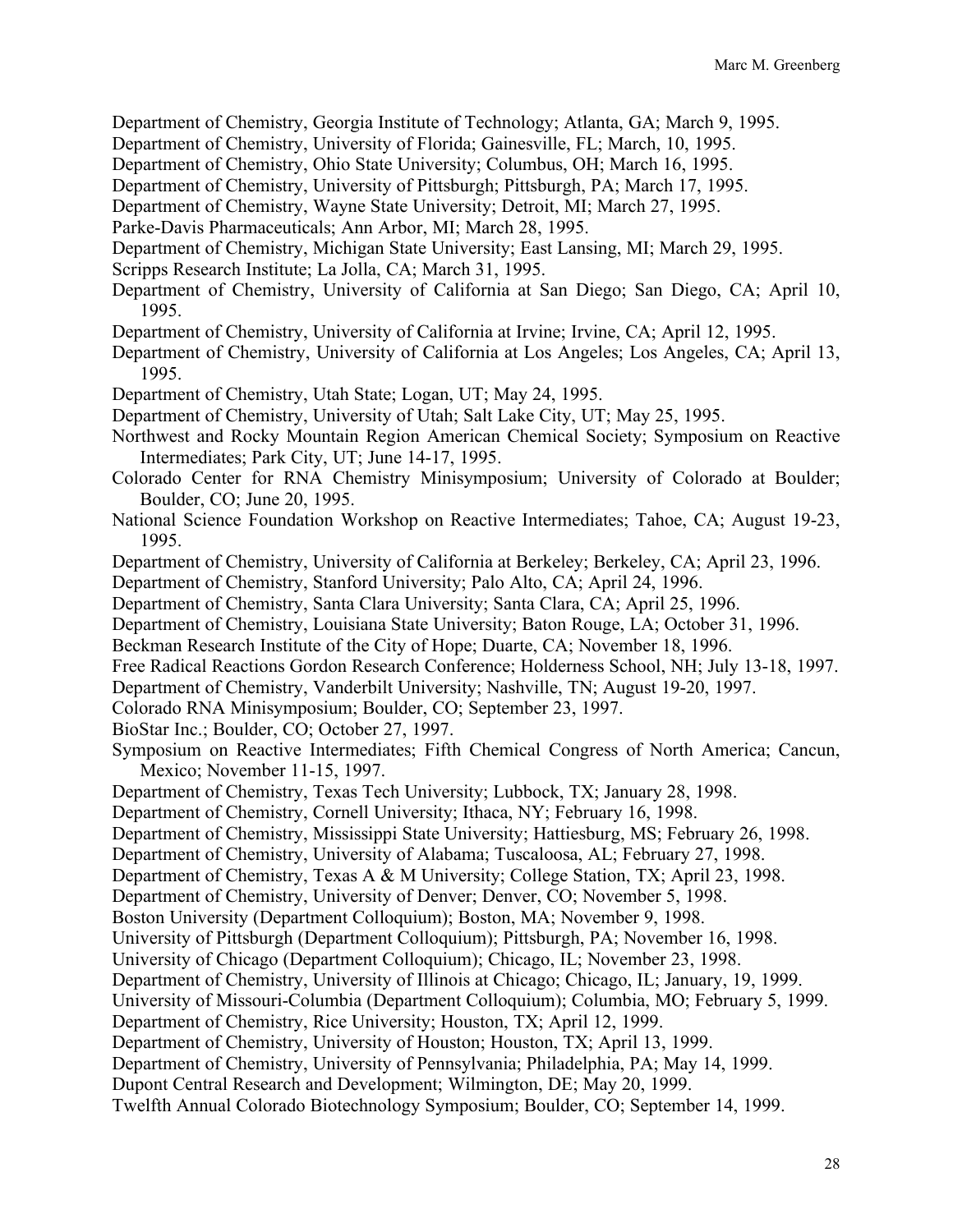- 2000 Annual Meeting of the Radiation Research Society; Albuquerque, NM; April 29-May 3, 2000.
- Reaction Mechanisms Conference; Madison, WI; June 24-29, 2000.
- Thirteenth Annual Colorado Biotechnology Symposium; Ft. Collins, CO; September 14, 2000.
- Department of Chemistry, University of Maryland; College Park, MD; November 9, 2000.
- Department of Chemistry, New York University (Department Colloquium); New York, NY; November 17, 2000.
- Miller Conference on Radiation Chemistry; Windermere, England; April 7-12, 2001.
- Department of Chemistry, Johns Hopkins University; Baltimore, MD; June 5, 2001.
- Chemical Mechanisms of Oxidative DNA Damage and Repair; 222nd National Meeting of the American Chemical Society; Chicago, Illinois; August 29<sup>th</sup>, 2001
- VIIth International Workshop Radiation Damage to DNA; Orléans-Nouan le Fuzelier, France; September 2-7, 2001.
- Tokyo Medical and Dental University; Tokyo, Japan; November 5, 2001.
- Nagoya University; Nagoya, Japan; November 6, 2001.
- Department of Chemistry, Clemson University; Clemson, SC; April 18, 2002.
- Department of Chemistry, Emory University; Atlanta, GA; April 19, 2002.
- Department of Chemistry, North Carolina State University; Raleigh, NC; December 6, 2002
- Department of Biochemistry, Albert Einstein Medical School; Bronx, NY; January 14, 2003.
- National Institutes of Health, Institute of Aging, Baltimore, MD; February 28, 2003.
- NIEHS Sealy Center, University of Texas Medical Branch, Galveston, TX; March 3, 2003.
- Department of Chemistry, Wake Forest University; Winston-Salem, NC; March 26, 2003.
- Department of Chemistry and Chemical Biology, Stevens Institute of Technology; Hoboken, NJ; September 17, 2003.
- Department of Chemistry, Duke University; Durham, NC; October 17, 2003.
- Department of Chemistry, Ohio State University; Columbus, OH; November 13, 2003.
- Department of Chemistry and Biochemistry; Ohio University; Athens, OH; November 14, 2003.
- Department of Chemistry, University of Pennsylvania; Philadelphia, PA; December 8, 2003.
- Center in Molecular Toxicology, Vanderbilt University; Nashville, TN; January 23, 2004.
- Department of Chemistry, University of California at Riverside; Riverside, CA; March 3, 2004.
- Baltimore Area Repair Symposium; Towson, MD; March 17, 2004.
- Department of Chemistry, College of the Holy Cross; Worcester, MA; April 2, 2004.
- Department of Chemistry, University of Illinois; Urbana-Champaign, IL; April 15, 2004.
- Department of Chemistry; Salisbury University; September 23, 2004.
- Department of Chemistry; George Mason University; September 30, 2004.
- Department of Biochemistry and Molecular Biology; Johns Hopkins University School of Public Health; November 15, 2004.
- Department of Chemistry; Stanford University; Palo Alto, CA; February 2, 2005.
- Frontiers in Bio-organic Chemistry and Chemical Biology; 229<sup>th</sup> National American Chemical Society Meeting; San Diego, CA; March 14, 2005.
- Department of Biochemistry & Molecular Biology; Penn State College of Medicine; Hershey, PA; April 4, 2005.
- David I. Schuster Chemistry Symposium; New York University; New York, NY; June 3, 2005.
- The Chemistry of Mutagenesis;  $230<sup>th</sup>$  National American Chemical Society Meeting; Washington, D.C.; August 28, 2005.
- Department of Chemistry; Fairmont State University; Fairmont, WV; November 29, 2005.
- Department of Chemistry; Drexel University; Philadelphia, PA; January 18, 2006.
- Department of Chemistry; Oakland University; Rochester, MI; January 26, 2006.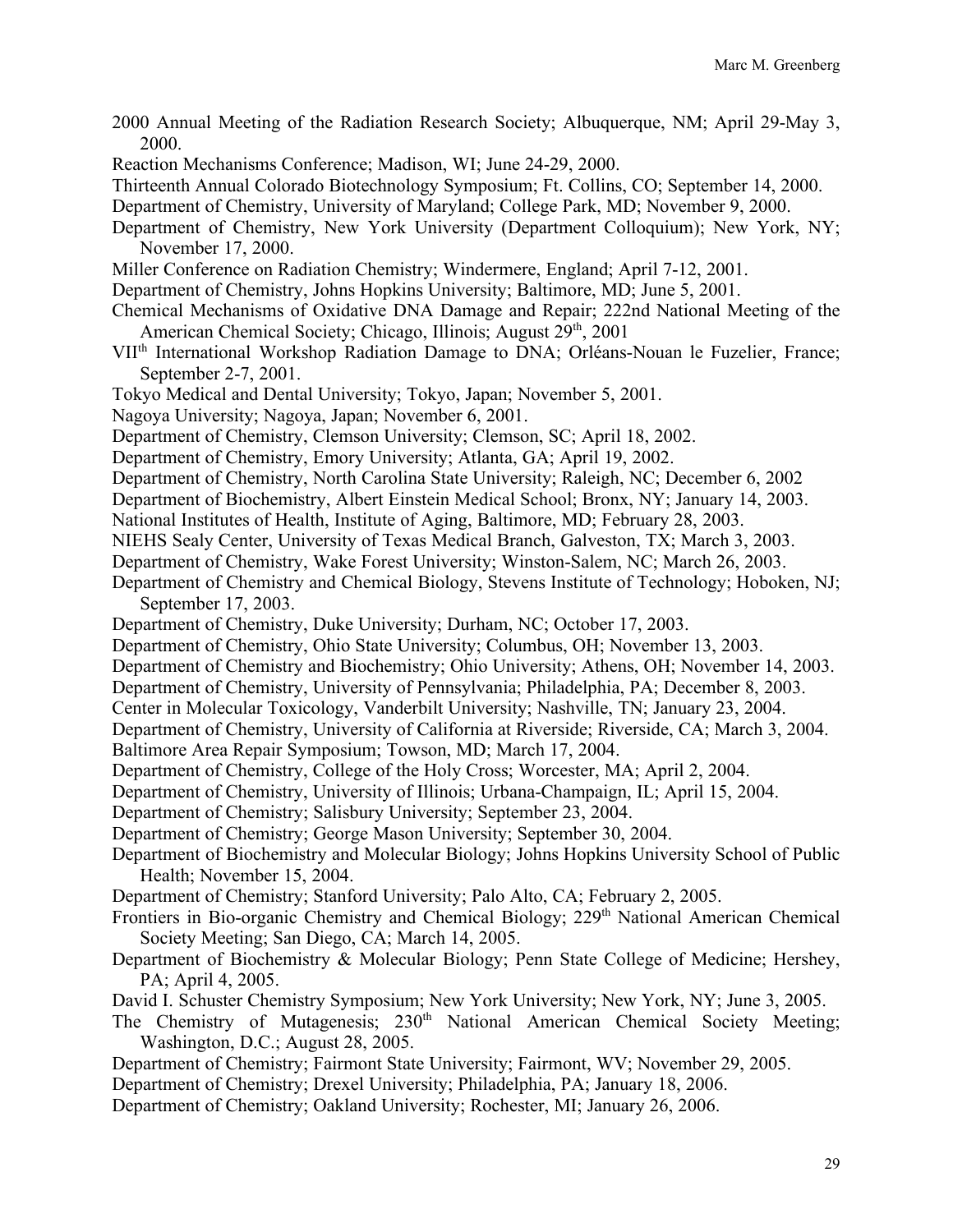Department of Chemistry; Wayne State University; Detroit, MI; January 27, 2006.

- Department of Chemistry & Biochemistry; University of Maryland Baltimore County; Baltimore, MD; March 14, 2006.
- Division of Medicinal Chemistry-Division of Molecular Pharmaceutics; School of Pharmacy; University of North Carolina-Chapel Hill; Chapel Hill, NC; March 22, 2006.
- IX<sup>th</sup> International Workshop Radiation Damage to DNA; Tekirova, Turkey; May 14-18, 2006.
- Radicals in the Rockies V; Telluride Scientific Research Conferences; Telluride, CO; July 17-21, 2006.
- Department of Medicinal Chemistry; University of Minnesota; Minneapolis, MN; September 19, 2006.
- Presidential Symposium, 34<sup>th</sup> National Radiation Research Society Meeting; Philadelphia, PA; November 7, 2006.
- Chemical Biology Conversations; New York Academy of Sciences; New York, NY; November 9, 2006.
- Gordon Research Conference on Radicals and Radical Ions in Chemistry and Biology; Holderness School, Plymouth, NH; July 1–5, 2007.
- 13th International Congress of Radiation Research; San Francisco, CA; July 8-12, 2007.
- DNA-Based Biomarkers; 234<sup>th</sup> National American Chemical Society Meeting; Boston, MA; August 19, 2007.
- Department of Chemistry; Wilkes University; Wilkes-Barre, PA; September 26, 2007.
- 3rd Baltimore Area Repair Symposium; Baltimore, MD; March 27, 2008.
- Morgan State University; Baltimore, MD; April 10, 2008.
- Department of Pharmacology; Case Western Reserve University; Cleveland, OH; May 13, 2008.
- 2008 Telluride Workshop on Nucleic Acid Chemistry; Telluride, CO; August 3-8, 2008.
- Department of Chemistry; Roanoke College; Salem, VA; October 3, 2008.
- Department of Chemistry; University of Bern; Bern, Switzerland; January 16, 2009.
- 8<sup>th</sup> Winter Research Conferences Oxidative DNA Damage: From Chemical Aspects to Biological Consequences; Les Houches, France; January 18-23, 2009.
- Department of Chemistry Colloquium; Duke University; Durham, NC; March 3, 2009.
- Organic Free Radicals Ottawa 2009; University of Ottawa; Ottawa, Canada; July 26 30, 2009.
- 2009 Eli Lilly Award in Biological Chemistry Symposium; 238th National American Chemical Society Meeting; Washington, D.C.; August 19, 2009.
- Complex DNA Damage: From Theory to Biological Consequences; 55<sup>th</sup> Annual Meeting of the Radiation Research Society; Savannah, GA; October 4-7, 2009.
- Department of Chemistry; The College of William and Mary; Williamsburg, VA; November 13, 2009.
- Department of Chemistry; Northwestern University; Evanston, IL; January 14, 2010.
- Department of Chemistry; College of Staten Island, City University of New York; New York, NY; February 17, 2010.
- Department of Chemistry; William Paterson University; Wayne, NJ; February 18, 2010.
- Department of Chemistry; Ruprecht-Karls Universität Heidelberg; Heidelberg, Germany; May 7, 2010.
- Evolving DNA Polymerases: Chemistry Meets Biology; Centro Stefano Franscini, Monte Verità; Switzerland; May 9-14, 2010.
- NSF Workshop in the Chemical Sciences, Nucleic Acid Chemistry Core of Living Systems; Atlanta, GA; May 24-28, 2010.
- 2010 Telluride Workshop on Nucleic Acid Chemistry; Telluride, CO; August 2-6, 2010.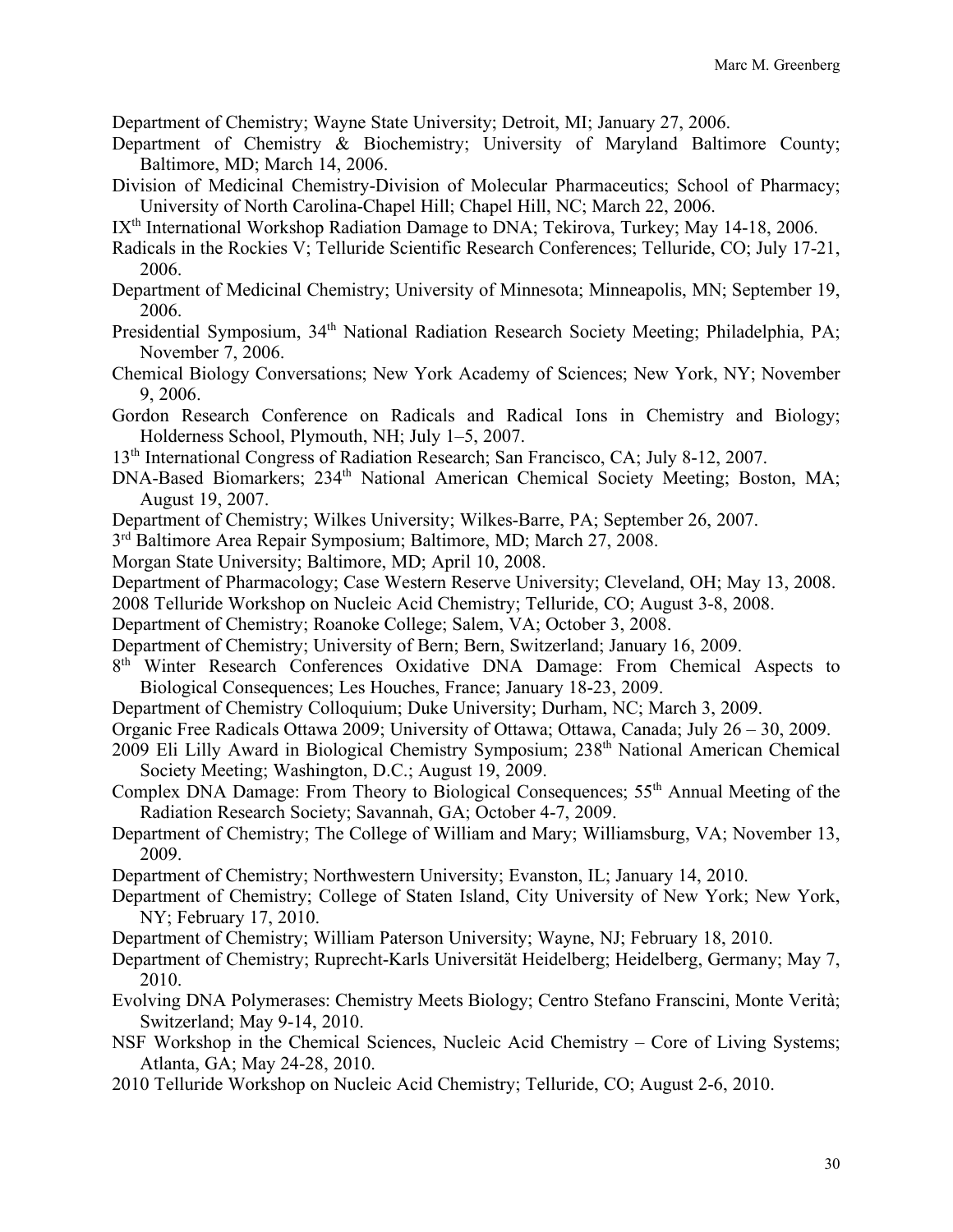- Effects of Ionizing Radiation on Nucleic Acids: Inspiration for Analytical and Mechanistic Investigations; 56th Annual Meeting of the Radiation Research Society; Maui, HW; September 26-29, 2010.
- Department of Chemistry; The College of New Jersey; Ewing; New Jersey; December 1, 2010.

Department of Chemistry Colloquium; Brown University; Providence, RI; April 15, 2011.

- Department of Chemistry Colloquium; University of Maryland; College Park, MD; September 23, 2011.
- Department of Chemistry; Frostburg State University; Frostburg, MD; October 20, 2011.
- Department of Chemistry Colloquium; New York University; New York, NY; November 4, 2011.
- Department of Chemistry; McDaniel College; Westminster, MD; February 10, 2012.
- Institut Für Chemie Humboldt-Universität zu Berlin; Berlin, Germany; March 7, 2012.
- Department of Chemistry; Phillips University Marburg; Marburg, Germany; March 9, 2012.
- 9th Winter Research Conference, Oxidative DNA Damage and Repair: Chemistry and Biology, Health Consequences and Applications; Les Houches, France; March 11-16, 2012.
- Department of Chemistry; Carnegie Mellon University; April 12, 2012.
- 2012 Telluride Workshop on Nucleic Acid Chemistry; Telluride, CO; July 30-August 3, 2012.
- Beckwith Memorial Symposium on Free Radical Chemistry; 244<sup>th</sup> National American Chemical Society Meeting; Philadelphia, PA, August 19-23, 2012.
- Chemical Research in Toxicology Young Investigator Award Symposium in honor of Professor Yinsheng Wang; 244<sup>th</sup> National American Chemical Society Meeting; Philadelphia, PA, August 19-23, 2012.
- 4th EuCheMS Chemistry Congress; Prague, Czech Republic; August 26-30, 2012.
- Department of Chemistry; Ludwig-Maximilians-Universität; Munich, Germany; August 31, 2012.
- 58th Annual Meeting of the Radiation Research Society: Rio Del Mar, Puerto Rico; September 29 - October 3, 2012.
- Department of Chemistry; North Carolina A & T State University; Greensboro, NC; October 16, 2012.
- Department of Chemistry; Elizabeth City State University; Elizabeth City, NC; October 17, 2012.
- Department of Chemistry; University of Cincinnati; Cincinnati, OH; November 16, 2012.
- Department of Biochemistry; University of Maryland School of Medicine; Baltimore, MD; March 4, 2013.
- Department of Biochemistry and Molecular Biology; Bloomberg School of Public Health, Johns Hopkins University; Baltimore, MD; April 1, 2013.
- Department of Chemistry; Indiana University Purdue University of Indiana; Indianapolis, IN; April 24, 2013.
- Technology Center for Networks and Pathways of Lysine Modification; School of Medicine, Johns Hopkins University; May 14, 2013.
- 6th Pacific Symposium on Radical Chemistry; Vancouver, Canada; June 16 20, 2013.
- Gordon Research Conference, Nucleosides, Nucleotides, and Oligonucleotides; Salve Regina College, June 30 – July 5, 2013.
- 59th Annual Meeting of the Radiation Research Society: New Orleans, LA; September 15 18, 2013.
- Department of Chemistry & Biochemistry; Florida International University; Miami, FL; April 4, 2014.
- Department of Chemistry; University of Georgia; Athens, GA; April 24, 2014.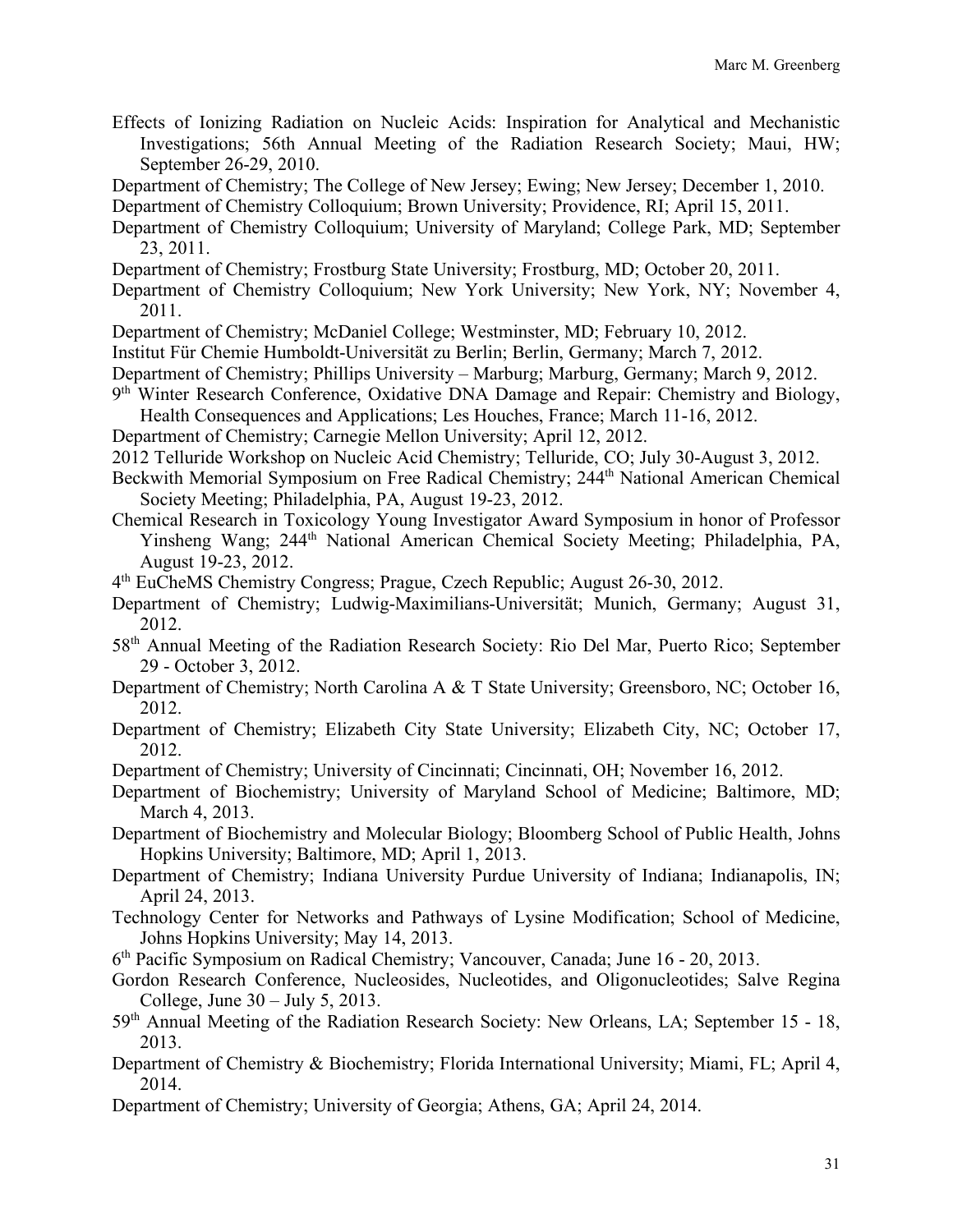- XIIIth International Workshop on Radiation Damage to DNA; Cambridge, MA; June 14-18, 2014.
- 22<sup>nd</sup> IUPAC International Conference on Physical Organic Chemistry; Ottawa, CA; August 10-15, 2014.
- Department of Chemistry; Colby College; Waterville, ME; October 10, 2014.
- Department of Chemistry; Sweet Briar College; Sweet Briar, VA; November 12, 2014.
- ACS-Kanawha Valley and Central Ohio Valley Sections; Huntington, WV; November, 17, 2014.
- Department of Chemistry; West Virginia State University; Charleston, WV; November 18, 2014.
- Tri-Institutional Chemical Biology Seminar Series; Memorial Sloan-Kettering Cancer Center; New York, NY; January 13, 2015.
- Department of Chemistry; St. John's University; New York, NY; March 12, 2015.
- Division of Organic Chemistry; Symposium in honor of Professor Eric Kool, recipient of the Ronald Breslow Award in Biomimetic Chemistry; 249<sup>th</sup> National American Chemical Society Meeting; Denver, CO, March 22, 2015.
- Institute for Biophysical Research; Department of Biophysics and Biophysical Chemistry; Johns Hopkins University; Baltimore, MD; April 1, 2015.
- 61st Annual Meeting of the Radiation Research Society; Weston, FL; September 19 22, 2015.
- Department of Chemistry; University of Ottawa; Ottawa, CA; February 2, 2016.
- 7th Baltimore Area Repair Symposium; University of Maryland School of Medicine; Baltimore, MD; March 4, 2016.
- Department of Chemistry; St. Francis University; Loretto, PA; March 18, 2016.
- Division of Chemical Toxicology; Chemical Research in Toxicology Young Investigator Award Symposium in honor of Professor Yimon Aye; 252<sup>nd</sup> National American Chemical Society Meeting; Philadelphia, PA, August 21, 2016.
- Division of Organic Chemistry; Arthur C. Cope Symposium; 252<sup>nd</sup> National American Chemical Society Meeting; Philadelphia, PA, August 23, 2016.
- Department of Chemistry; University of California Davis; Davis, CA; May 16, 2017.
- International Symposium on Reactive Intermediates and Unusual Molecules (ISRIUM); Sorrento, Italy; June 18 – 22, 2017.
- 63rd Annual Meeting of the Radiation Research Society; Cancun, Mexico; September 19 22, 2017.
- Department of Chemistry; Shippensburg St. University; Shippensburg, PA; November 3, 2017.
- Division of Organic Chemistry; James Flack Norris Award in Physical Organic Chemistry: Symposium in Honor of Cynthia J. Burrows; 255<sup>th</sup> National American Chemical Society Meeting; New Orleans, LA; March 19, 2018.
- $XV<sup>th</sup> International Workshop on Radiation Damage to DNA; Aussois, France; May 27 June 1,$ 2018.
- Pharmaron Inc.; Beijing, China; July 19, 2018.
- Department of Pharmaceutical Sciences; Peking University; Beijing, China; July 20, 2018.
- Department of Chemistry; Beijing Normal University; Beijing, China; July 20, 2018.
- Department of Chemistry; Nankai University; Tianjin, China; July 24, 2018.
- Department of Chemistry; Wuhan University; Wuhan, China; July 31, 2018.
- Department of Chemistry; Huazhong Agricultural University; Wuhan, China; July 31, 2018.
- Department of Chemistry; Nanjing University; Nanjing, China; August 3, 2018.
- 2019 Mesilla Chemistry Workshop on Protein-Nucleic Acid Interactions; Mesilla, New Mexico; February 10 - 12, 2019.
- Department of Chemistry and Biochemistry; Bloomsburg University of Pennsylvania; Bloomsburg, PA; October 4, 2019.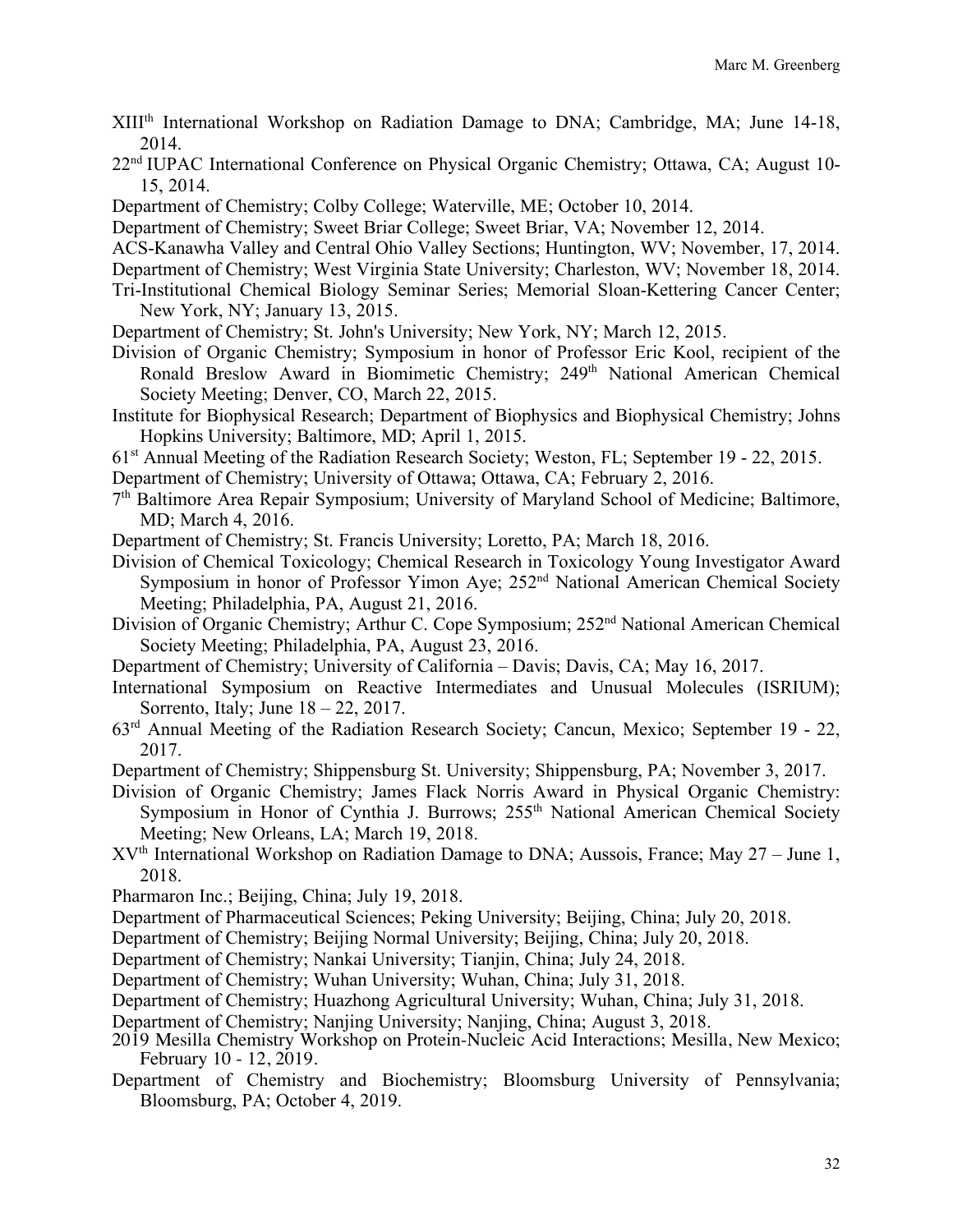Department of Chemistry; St. John Fisher College; Rochester, NY; October 10, 2019.

- Department of Chemistry; SUNY Geneseo; Geneseo, NY; October, 11, 2019.
- Department of Chemistry; University of California Riverside; Riverside, CA; November 1, 2019.
- 65th Annual Meeting of the Radiation Research Society; San Diego, CA; November 3 6, 2019.

Department of Chemistry; New York University; New York, NY; January 31, 2020.

- Department of Chemistry; University of North Carolina Wilmington; Wilmington, NC; September 24, 2021.
- $3<sup>d</sup>$  International Conference on Hydrogen Atom Transfer (iCHAT 2020); Villa Mondragone, Italy; June 20-24, 2022.

2020 Telluride Workshop on Nucleic Acid Chemistry; Telluride, CO; July 25-29, 2022.

### **Invited Participation at Conferences:**

- Session Chair, American Chemical Society Division of Organic Chemistry, 205th ACS National Meeting, Denver, CO, March 1993.
- Session Chair, Physical Organic Chemistry Gordon Research Conference, Plymouth NH, July 1993.
- Session Chair, American Chemical Society Division of Organic Chemistry, 209th ACS National Meeting, Anaheim CA, April 1995.
- Session Chair, Free Radical Reactions Gordon Research Conference, Plymouth NH, July 1995.
- 4th Annual German-American Frontiers of Science Symposium, Co-sponsored by the U.S. National Academy of Sciences, Alexander Von Humboldt Foundation, and the Max Planck Society; Arnold and Mabel Beckman Center, Irvine, CA; June 4-6, 1998.
- Vice Chairperson, Free Radical Reactions Gordon Research Conference, Plymouth NH, July 1999.
- Chairperson, Free Radical Reactions Gordon Research Conference, Plymouth NH, July 2001.
- Governing Board, Reaction Mechanisms Conference (2004-2008).
- Organizing Committee, David I. Schuster Chemistry Symposium; New York University; New York, NY; June 3, 2005.
- International Scientific Committee, IX<sup>th</sup> International Workshop on Radiation Damage to DNA; Tekirova, Turkey; May 14-18, 2006.
- Co-Organizer, 1st Frontiers at the Chemistry and Biology Interface Symposium; University of Maryland College Park, MD; April 12, 2008.
- Co-Founder and Co-Organizer, 2008 Telluride Workshop on Nucleic Acid Chemistry; Telluride, CO; August 3-9, 2008.
- Organizer of Jerome A. Berson Tribute Session at Reaction Mechanisms Conference; Amherst, MA; June 23-27, 2010.
- Co-Organizer, 2010 Telluride Workshop on Nucleic Acid Chemistry; Telluride, CO; August 2-6, 2010.
- Program Committee,  $56<sup>th</sup>$  Annual Meeting of the Radiation Research Society; Maui, HW; September 25-29, 2010.
- Organizer, 2012 Telluride Workshop on Nucleic Acid Chemistry; Telluride, CO; July 30- August 3, 2012.
- Session Chair, 58th Annual Meeting of the Radiation Research Society: Rio Del Mar, Puerto Rico; September 29- October 3, 2012.
- International Scientific and Program Committee, XIII<sup>th</sup> International Workshop on Radiation Damage to DNA; Boston, MA; June 14-18, 2014.
- Co-Organizer, Jerome A. Berson Memorial; Yale University; New Haven, CT; April 15, 2019.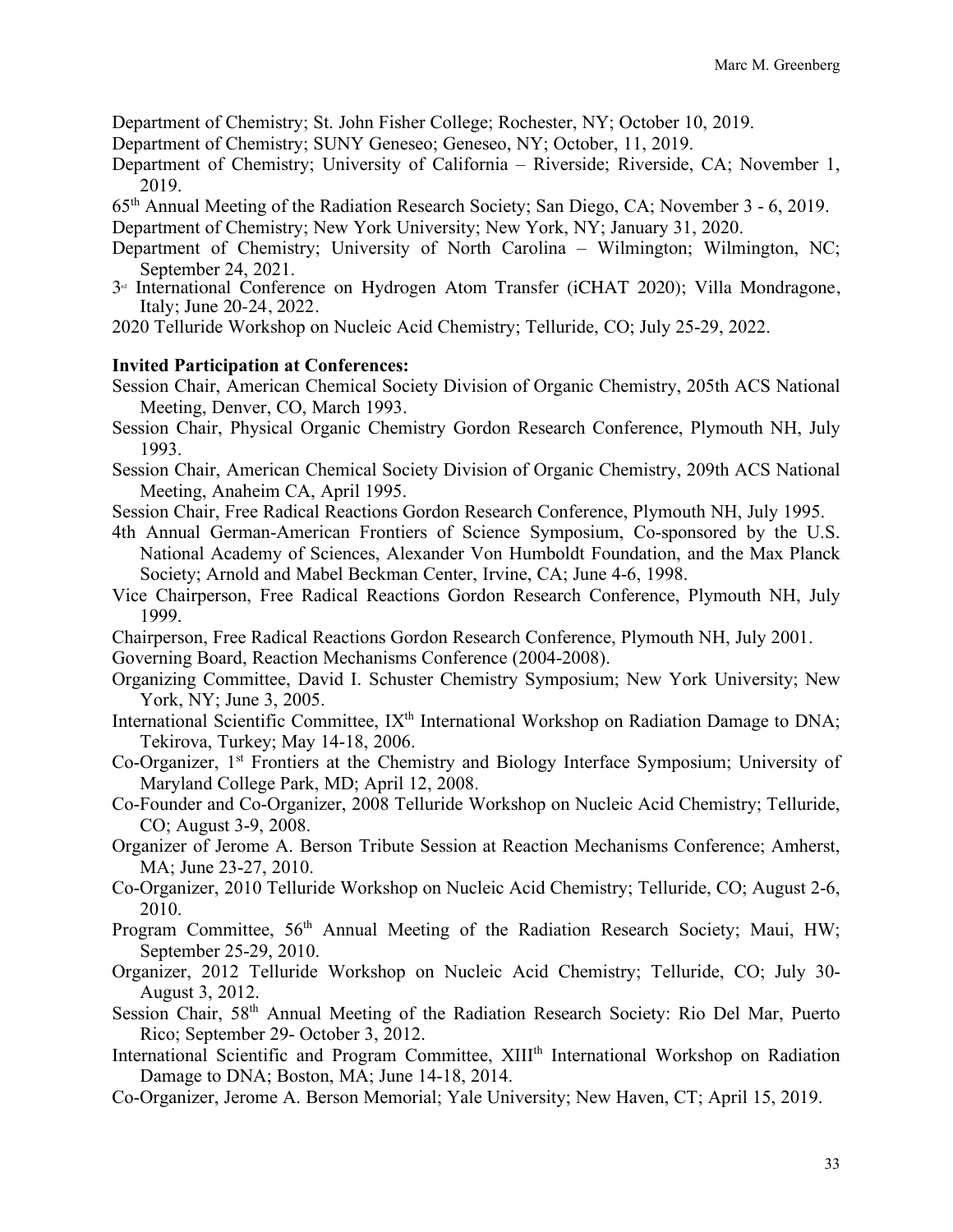### **Submitted Presentations at Meetings:**

1. Mechanistic Studies of DNA Damage Via Independent Generation of Reactive Intermediates. Barvian, M. R.; Greenberg, M. M. *American Chemical Society Division of Organic* 

*Chemistry*, 203rd ACS National Meeting, San Francisco, CA, April 1992.

- 2. Independent Generation of the Predominant Reactive Intermediate Formed Upon Reaction Between Hydroxyl Radical and Thymidine. Barvian, M. R.; Greenberg, M. M. *CU-Syntex Symposium*, Boulder, CO, June 1992.
- 3. Structural Effects on Cyclopropylmethyl Radical Equilibria. Venkatesan, H.; Greenberg, M. M. American Chemical Society Division of Organic Chemistry, 204th ACS National Meeting, Washington, DC, August 1992.
- 4. Diastereoselective Synthesis of the Major Products Resulting From the Interaction Between Ionizing Radiation and Thymidine. Barvian, M. R.; Greenberg, M. M. American Chemical Society Division of Organic Chemistry, 205th ACS National Meeting, Denver, CO, March 1993.
- 5. Photochemical Cleavage of Oligonucleotides from Solid Phase Supports. Gilmore, J. L.; Greenberg, M. M. American Chemical Society Division of Organic Chemistry, 205th ACS National Meeting, Denver, CO, March 1993.
- 6. Generation and Study of Reactive Intermediates Involved in Nucleic Acid Cleavage Processes. Free Radical Reactions Gordon Research Conference, July 1993.
- 7. Reactivity of the Adducts of Hydroxyl Radical and Pyrimidine Nucleosides. Barvian, M. R.; Greenberg, M. M. American Chemical Society Division of Organic Chemistry, 206th ACS National Meeting, Chicago, IL, August 1993.
- 8. Studies on the Mechanism of UV-Sensitization of DNA Damage by 5-Bromodeoxyuridine. Cook, G. P.; Greenberg, M. M. American Chemical Society Division of Organic Chemistry, 206th ACS National Meeting, Chicago, IL, August 1993.
- 9. Independent Generation and Study of the Major Adduct of Thymidine and Hydrogen Atom. Barvian, M. R.; Greenberg, M. M. American Chemical Society Division of Organic Chemistry, 206th ACS National Meeting, Chicago, IL, August 1993.
- 10. Mechanistic Studies of Nucleic Acid Damage Greenberg, M. M. Bioorganic Gordon Research Conference, June 1994.
- 11. Orthogonal Linkers in Oligonucleotide Synthesis Greenberg, M. M. Bioorganic Gordon Research Conference, June 1994.
- 12. Regioselectivity of the Rearrangement of a Conformationally Constrained-Cyclopropyl Benzyl Radical. Venkatesan, H.; Greenberg, M. M. American Chemical Society Division of Organic Chemistry, 208th ACS National Meeting, Washington, D.C., August 1994.
- 13. Orthogonal Linkers in Oligonucleotide Synthesis. Yoo, D. J.; Greenberg, M. M. American Chemical Society Division of Organic Chemistry, 208th ACS National Meeting, Washington, D.C., August 1994.
- 14. Independent Generation of Reactive Intermediates Involved in Nucleic Acid Damage Utilizing Norrish Type I Photochemistry. Barvian, M. R.; Goodman, B. K.; Yoo, D. J.; Greenberg, M. M. American Chemical Society Division of Organic Chemistry, 208th ACS National Meeting, Washington, D.C., August 1994.
- 15. Incorporation of the Alkaline Labile, Oxidative Stress Product, 5R-5,6-Dihydro-5 hydroxythymidine in an Oligonucleotide.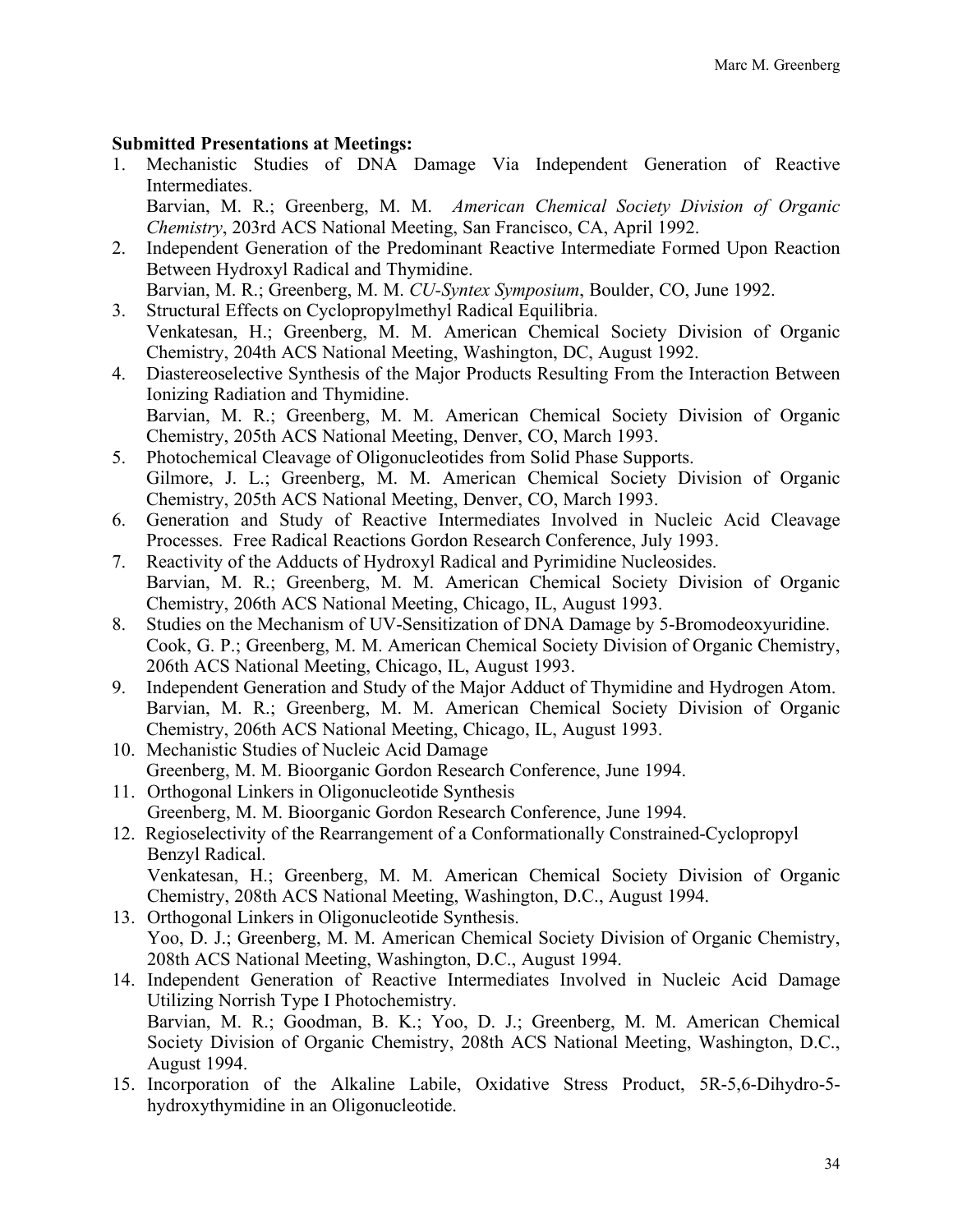Matray, T. J.; Greenberg, M. M. American Chemical Society Division of Organic Chemistry, 208th ACS National Meeting, Washington, D.C., August 1994.

Matray, T. J.; Greenberg, M. M. American Chemical Society Division of Organic Chemistry, 208th ACS National Meeting, Washington, D.C., August 1994.

- 16. Site Specific Generation and Reactivity of 5,6-Dihydrothymid-5-yl in Oligonucleotides. Barvian, M. R.; Greenberg, M. M. American Chemical Society Division of Organic Chemistry, 209th ACS National Meeting, Anaheim, CA, April 1995.
- 17. Mechanistic Investigation of UV Sensitization of Nucleic Acid Strand Scission by 5- Bromodeoxyuridine.

Cook, G. P.; Greenberg, M. M. American Chemical Society Division of Organic Chemistry, 209th ACS National Meeting, Anaheim, CA, April 1995.

- 18. Mechanistic Studies of Radical Processes Involved in Nucleic Acid Damage. Greenberg, M. M. Free Radical Reactions Gordon Research Conference, July 1995.
- 19. Palladium Labile Oligonucleotide Synthesis Supports. Matray, T. J.; Yoo, D. J.; Greenberg, M. M. American Chemical Society Division of Organic Chemistry, 211th ACS National Meeting, New Orleans, LA, March 1996.
- 20. Enzymatic Inhibition by Modified Forms of Thymidine. Matray, T. J.; Greenberg, M. M. American Chemical Society Division of Organic Chemistry, 211th ACS National Meeting, New Orleans, LA, March 1996.
- 21. Investigation of Nucleic Acid Strand Scission Involving 5-Bromodeoxyuridine. Cook, G. P.; Greenberg, M. M. CU-Syntex Symposium, Boulder, CO, May 1996
- 22. Bioconjugate Synthesis Using Protected Oligonucleotides. McMinn, D. L.; Matray, T. J.; Greenberg, M. M. American Chemical Society Division of Organic Chemistry, 213th ACS National Meeting, San Francisco, April 1997.
- 23. Generation and Reactivity of Nucleoside Peroxyl Radicals. Tallman, K. A.; Tronche, C.; Greenberg, M. M. American Chemical Society Division of Organic Chemistry, 216th ACS National Meeting, Boston, August 1998.
- 24. Nonphotochemical Electron Transfer Induced Decomposition of an Alkylphenyl Selenide by Tris[3-methoxyethoxy]propylstannane. Tallman, K. A.; Greenberg, M. M. American Chemical Society Division of Organic Chemistry, 216th ACS National Meeting, Boston, August 1998.
- 25. Oxygen Transfer From Tirapazamine to DNA Radicals. Fuchs, T. E.; Daniels, J. S.; Greenberg, M. M.; Gates, K. S. American Chemical Society Division of Chemical Toxicology, 216th ACS National Meeting, Boston, August 1998.
- 26. Investigation of Cation Radical Formation by Heterolysis  $\beta$  to a Radical Center. Bales, B. ; Greenberg, M. M. American Chemical Society Division of Organic Chemistry, 219th ACS National Meeting, San Francisco, April 2000.
- 27. Independent Generation and Reactivity of the 5,6-Dihydro-2'-deoxyuridin-6-yl Radical. Carter, K. N.; Greenberg, M. M. American Chemical Society Division of Organic Chemistry, 221st ACS National Meeting, San Diego, April 2001.
- 28. Synthesis and Study of Homo-C-Nucleotide Analogues of Deoxyadenosine Formamidopyrimidine (Fapy•dA). Delaney, M. O.; Greenberg, M. M. American Chemical Society Division of Organic Chemistry, 221st ACS National Meeting, San Diego, April 2001.
- 29. The Repair and Mutagenesis of Formamidopyrimidines. Wiederholt, C. J.; Delaney, J. C.; Essigmann, J. M.; Greenberg, M. M. Gordon Research Conference, Mutagenesis; August 2002.
- 30. Biological Effects of 2-Deoxyribonolactone and the C4-Oxidized Abasic Site.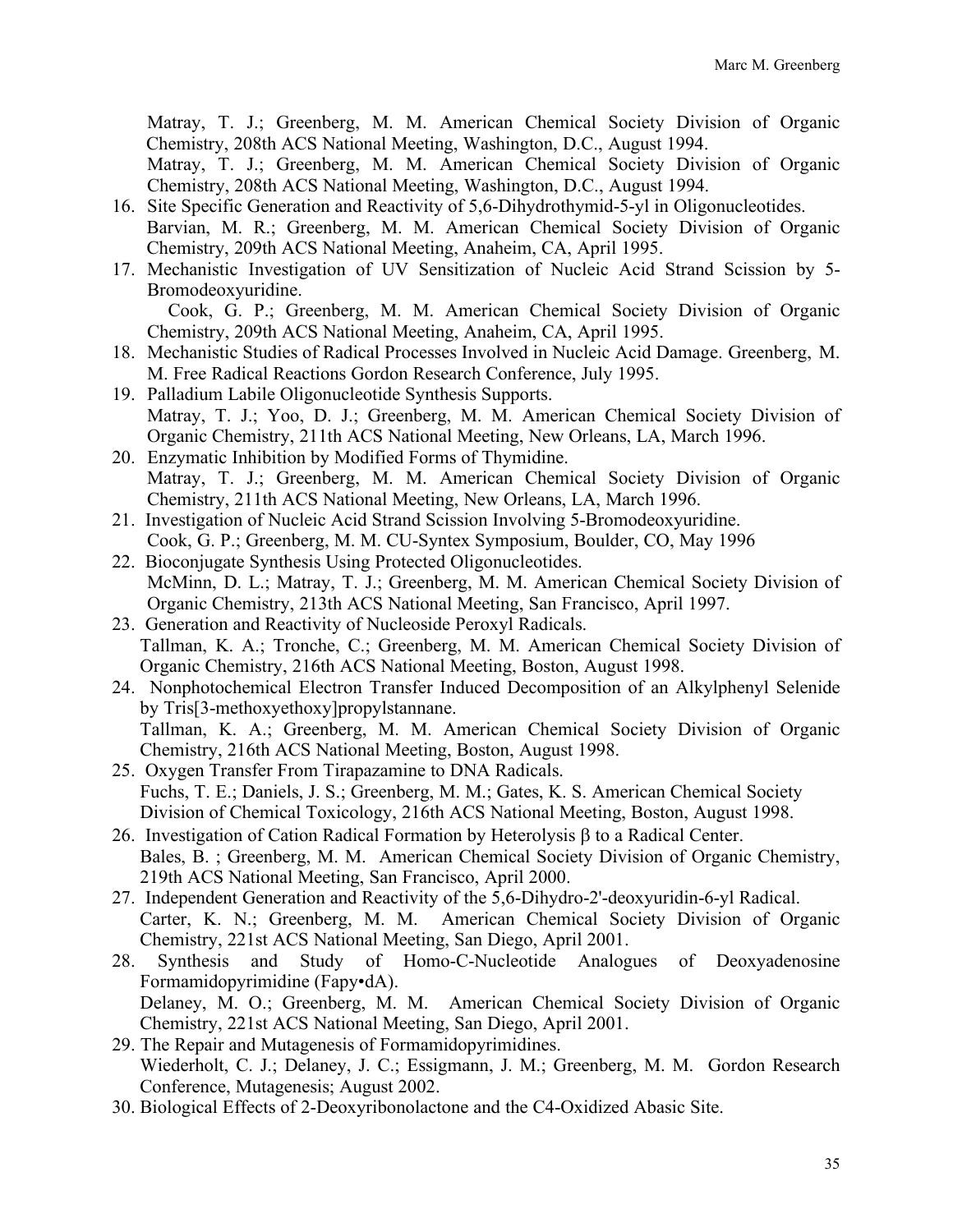Kroeger, K. M.; Kow, Y. W.; Goodman, M. F.; Greenberg, M. M. Gordon Research Conference, Mutagenesis & Carcinogenesis; March 2004.

31. The Biochemical Properties of *N*6-(2-Deoxy-D-pentofuranosyl)-6-diamino-5-formamido-4 hydroxypyrimidine (Fapy•dG). Wiederholt, C. J.; Delaney, J. C.; Kalam, M. A.; Pope, M. A.; Basu, A. K.; Essigmann, J.

M.; David, S. S.; Greenberg, M. M. National Organic Symposium, Salt Lake City, UT; June, 2005.

- 32. Analysis of 2-Deoxyribonolactone in DNA Using Cysteine Conjugates. Xue, L.; Sato, K.; Greenberg, M. M. 230th ACS National Meeting; Washington, DC, Aug 28-Sept 1, 2005.
- 33. Efficient DNA Interstrand Cross-link Formation From a Nucleotide Radical. Hong, I. S.; Ding, H.; Greenberg, M. M. 230th ACS National Meeting; Washington, DC, Aug 28-Sept 1, 2005.
- 34. Biochemical Characterization of Formamidopyrimidine Lesions. Patro, J. N.; Wiederholt, C. J.; Jiang, Y. L.; Haraguchi, K.; Greenberg, M. M. 230th ACS National Meeting; Washington, DC, Aug 28-Sept 1, 2005.
- 35. Repair of Oxidized Guanines by OG Glycosylases. Krishnamurthy, N.; Haraguchi, K.; Wiederholt, C. J.; Muller, J. G.; Burrows, C. J.; Greenberg, M. M.; David, S. S. 230th ACS National Meeting; Washington, DC, Aug 28- Sept 1, 2005.
- 36. Interstrand Cross-link (ICL) Formation by the C4'-Oxidized Abasic Site in DNA. Sczepanski, J. T.; Jacobs, A; Greenberg, M. M. 236th ACS National Meeting, Philadelphia, PA, August 17-21, 2008.
- 37. DNA Interstrand Cross-linking by Modified Nucleotides: Mechanism and Applications. Peng, X.; Hong, I. S.; Greenberg, M. M. 236th ACS National Meeting, Philadelphia, PA, August 17-21, 2008.
- 38. Replication of an Oxidized Abasic Site: The Structural Basis for Breaking the A-Rule. Huang, H.; Greenberg, M. M. 236th ACS National Meeting, Philadelphia, PA, August 17- 21, 2008.
- 39. Formation of the 5,6-Dihydrouridin-6-yl Radical in RNA Results in Direct Strand Scission. Resendiz, M. J.; Jacobs, A. C.; Greenberg, M. M.; 240th ACS National Meeting, Boston, MA, August 22-26, 2010.
- 40. Processing of 8-Oxo-7,8-Dihydroguanine and 2-Deoxyribonolactone When Present Within a Clustered DNA Damage Site. Cuniffe, S.; Shah, V.; O'Neill, P.; Greenberg, M. M.; Lomax, M.;  $14<sup>th</sup>$  International Congress of Radiation Research, Warsaw, Poland, August 28 – September 1, 2011.
- 41. Modified Thymidine for Imaging HSV1-TK Expression with CEST-MRI. Bar-Shir, A.; Liu, G.; Yadav, N. N.; McMahon, M. T.; Pomper, M. G.; Tallman, K. A.; Greenberg, M. M.; van Zijl, P. C.M.; Bulte, W. M. J.; Gilad, A. A.; 2011 World Molecular Imaging Congress, San Diego, CA, September 7-10, 2011.
- 42. Reactivities of Reactive Intermediates in Nucleosome Core Particle. Weng, L.; Greenberg, M.; 244th ACS National Meeting, Philadelphia, PA, August 19-23, 2012.
- 43. Rapid DNA Strand Scission at Abasic Sites in Nucleosome Core Particles. Zhou, C.; Sczepanski, J. T.; Greenberg, M. M.; 244th ACS National Meeting, Philadelphia, PA, August 19-23, 2012.
- 44. Interstrand DNA Cross-Link Formation from a Pyrimidine Cation Radical.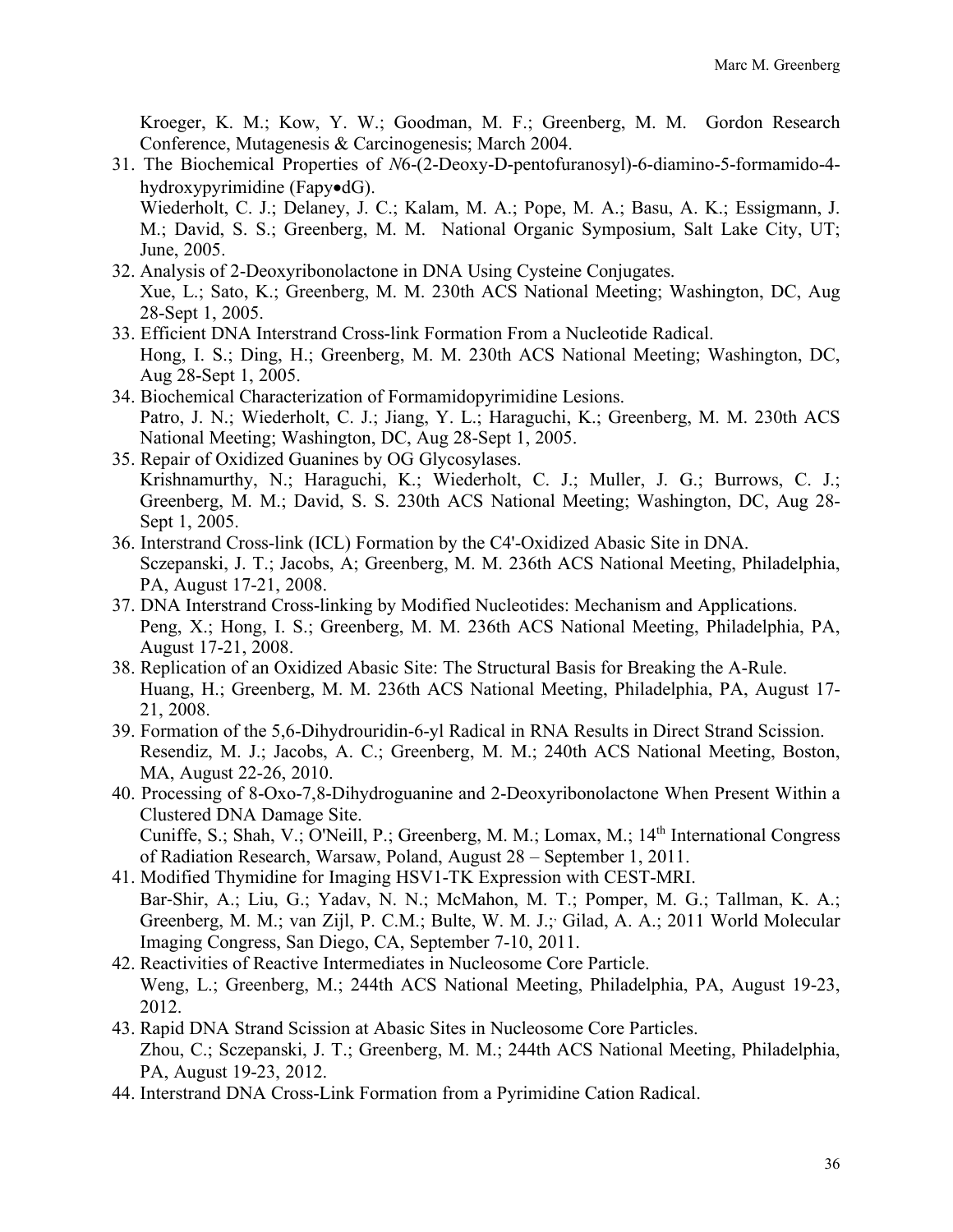San Pedro, J. M. N.; Greenberg, M. M.; 244th ACS National Meeting, Philadelphia, PA, August 19-23, 2012.

- 45. Interstrand DNA-DNA Cross-Link Generated by the Reaction of an Adenosine Residue with an Opposing Abasic Site in Duplex DNA. Price, N.; Johnson, K.; Fekry, M.; Wong, R.; Greenberg, M. M.; Gates, K. S.; 244th ACS National Meeting, Philadelphia, PA, August 19-23, 2012.
- 46. Probing For the Interactions Between Nucleosomal DNA and N-terminal Histone Tails Within a Nucleosome Core Particle. Weng, L.; Greenberg, M. M.; 247<sup>th</sup> ACS National Meeting, Dallas, TX, March 16-20, 2014.
- 47. Self-Catalyzed Modification of Histone Proteins in Nucleosome Core Particles Containing Damaged DNA.
	- Weng, L.; Greenberg, M. M.; 247<sup>th</sup> ACS National Meeting, Dallas, TX, March 16-20, 2014.
- 48. Replication Dependent DNA Repair of DNA Interstrand Cross-Links by Human Translesion DNA Polymerases.

Xu, W.; Ghosh, S.; Ouellette, A.; Greenberg, M. M.; Zhao, L.; 250<sup>th</sup> ACS National Meeting, Boston, MA, August 16-20, 2015.

- 49. Rapid RNA Cleavage From a C2' Radical. Paul, R.; Greenberg, M. M.; Nucleosides, Nucleotide, and Oligonucleotides Gordon Research Conference; Newport, R.I.; July, 2015.
- 50. Chemistry of Independently Generated Thymidine Radical Cation: DNA Hole Transfer and Other Competing Processes. Sun, H.; Greenberg, M. M.; 254<sup>th</sup> ACS National Meeting, Washington, D.C., August 20-24, 2017.
- 51. Abasic and Oxidized Abasic Lesion Bypass by DNA Polymerase Theta Yields One- and Two-Nucleotide Deletions. Laverty, D.; Greenberg, M. M.; 254<sup>th</sup> ACS National Meeting, Washington, D.C., August 20-24, 2017.
- 52. Independent Generation of 2'-Deoxyadenosine-N6-yl Radical and its Reactivity in DNA. Zheng, L.; Greenberg, M. M.; 254<sup>th</sup> ACS National Meeting, Washington, D.C., August 20-24, 2017.
- 53. Independent Generation of Neutral Purine Radicals Involved in DNA Damage. Zheng, L.; Greenberg, M. M.;  $254<sup>th</sup> ACS$  National Meeting, Washington, D.C., August 20-24, 2017.
- 54. Histone Protein Tails Inhibit Depurination of N7-Methylated Deoxyguanosine and Form DNA-Protein Crosslinks With Alkylated DNA in Nucleosome Core Particles. Yang, K.; Greenberg, M. M.; 254<sup>th</sup> ACS National Meeting, Washington, D.C., August 20-24, 2017.
- 55. Interactions of DNA Polymerase Theta with Oxidative DNA Damage. Laverty, D. J.; Greenberg, M. M.; Baltimore Area Repair Symposium, Baltimore, MD, March 12, 2018.
- 56. Histone protein tails inhibit depurination of N7-methylated deoxyguanosine and form DNA-protein crosslinks with alkylated DNA in nucleosome core particles. Yang, K.; Greenberg, M. M.; Baltimore Area Repair Symposium, Baltimore, MD, March 12, 2018.
- 57. Irreversible Inhibition of DNA Polymerases. Paul, R.; Yufas, S.; Greenberg, M. M.; Baltimore Area Repair Symposium, Baltimore, MD, March 12, 2018.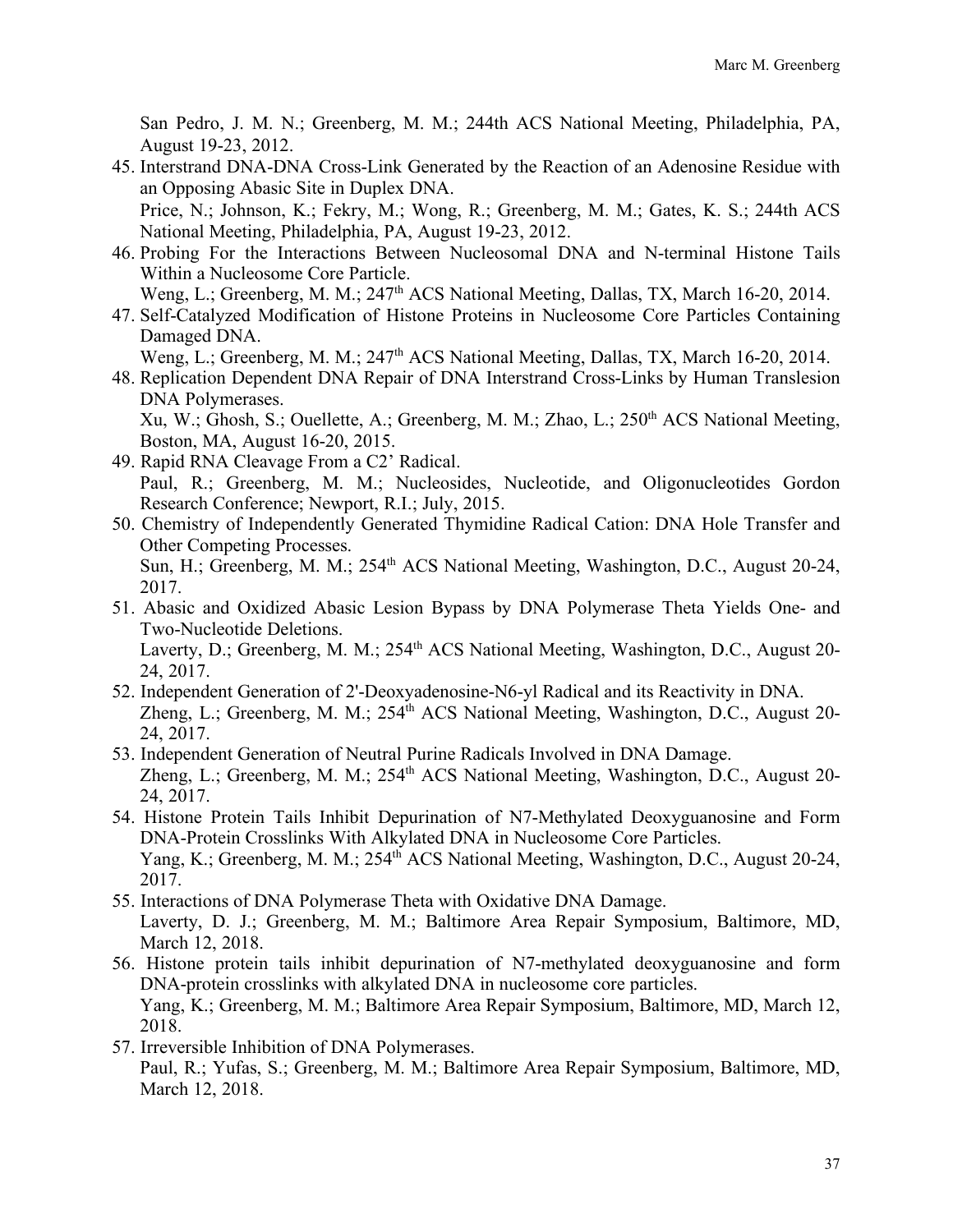- 58. Histone Protein Tails Inhibit Depurination of N7-Methylated Deoxyguanosine and Form DNA-Protein Crosslinks With Alkylated DNA in Nucleosome Core Particles and Cells. Yang, K.; Greenberg, M. M.; Chromatin and Chromosomes Workshop, Baltimore, MD, December 17, 2018.
- 59. Translesion Synthesis of Tandem Lesions Containing 2-Deoxyribonolactone 5' to Thymine Glycol in Human Cells. Naldiga, S.; Huang, H.; Greenberg, M. M.; Basu, A. K.; 258th ACS National Meeting, San Diego, CA, August 23-26, 2019.